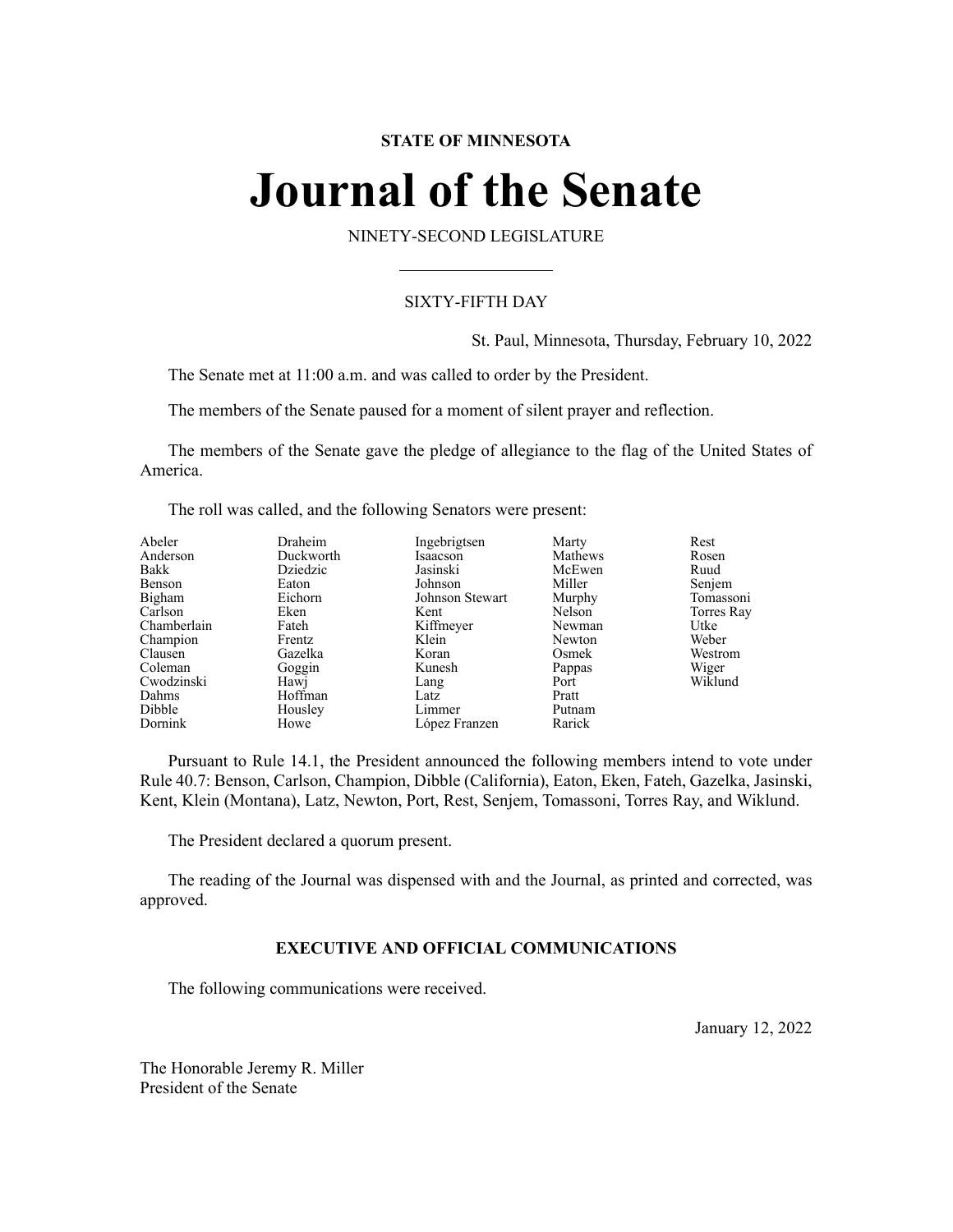Dear Senator Miller:

The following appointment is hereby respectfully submitted to the Senate for confirmation asrequired by law:

# MNSURE BOARD

Daniel Trajano, 8736 W. 154th St., Savage, in the county of Scott, effective January 12, 2022, for a term expiring on May 5, 2025.

(Referred to the Committee on Health and Human Services Finance and Policy.)

Sincerely, Tim Walz, Governor

February 7, 2022

The Honorable David J. Osmek President of the Senate

Dear Senator Osmek:

Following my resignation as President of the Senate on January 30, 2022, and your subsequent election to President of the Senate:

Pursuant to Minnesota Statutes

3.303: Legislative Coordinating Commission - Senator David J. Osmek, President of the Senate, will now serve as a Member Ex Officio.

> Sincerely, Jeremy R. Miller Senate Majority Leader

> > February 7, 2022

The Honorable David J. Osmek President of the Senate

Dear Senator Osmek:

Pursuant to Rule 10.6 of the 2021-22 Temporary Rules of the Senate, we hereby make the following change in committee membership:

Committee on Rules and Administration, Subcommittee on Ethical Conduct - remove Senator Miller and add Senator Osmek.

> Sincerely, Jeremy R. Miller Chair, Committee on Rules and Administration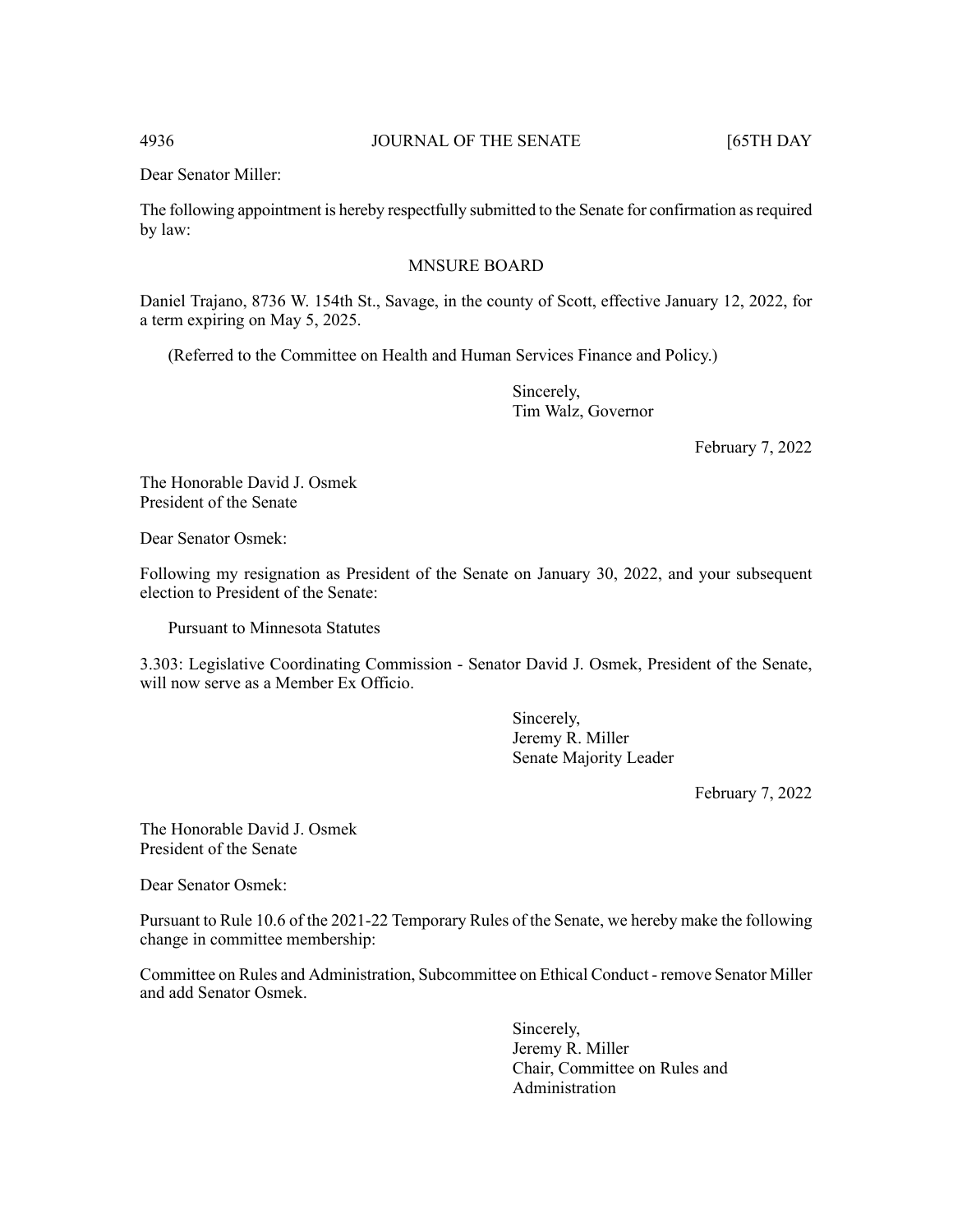Minnesota Senate, District 28

Melisa López Franzen Minority Leader Minnesota Senate, District 49

February 10, 2022

The Honorable David J. Osmek President of the Senate

Dear Senator Osmek:

Pursuant to Senate Rule 8.2, the following appointments have been withdrawn from the following committees and placed on the Confirmation Calendar:

From the Committee on Education Finance and Policy, to which were referred the following appointments as report in the Journal for January 14, 2021:

> BOARD OF SCHOOL ADMINISTRATORS Nancy Antoine Jinger Gustafson Tracy Reimer

> > Sincerely, Cal R. Ludeman Secretary of the Senate

# **REPORTS OF COMMITTEES**

Senator Miller moved that the Committee Reports at the Desk be now adopted, with the exception of the report pertaining to the appointment. The motion prevailed.

# **Senator Newman, for Senator Jasinski, from the Committee on Local Government Policy, to which was re-referred**

**S.F. No. 1974:** A bill for an act relating to local government; modifying county competitive bidding; amending Minnesota Statutes 2020, section 471.345, subdivision 20.

Reports the same back with the recommendation that the bill do pass. Report adopted.

# **Senator Newman, for Senator Jasinski, from the Committee on Local Government Policy, to which was re-referred**

**S.F. No. 1782:** A bill for an act relating to local government; authorizing towns and certain political subdivisions to establish inflow and infiltration prevention programs and make loans or grants to property owners; amending Minnesota Statutes 2020, section 471.342, subdivisions 1, 4.

Reports the same back with the recommendation that the bill do pass. Report adopted.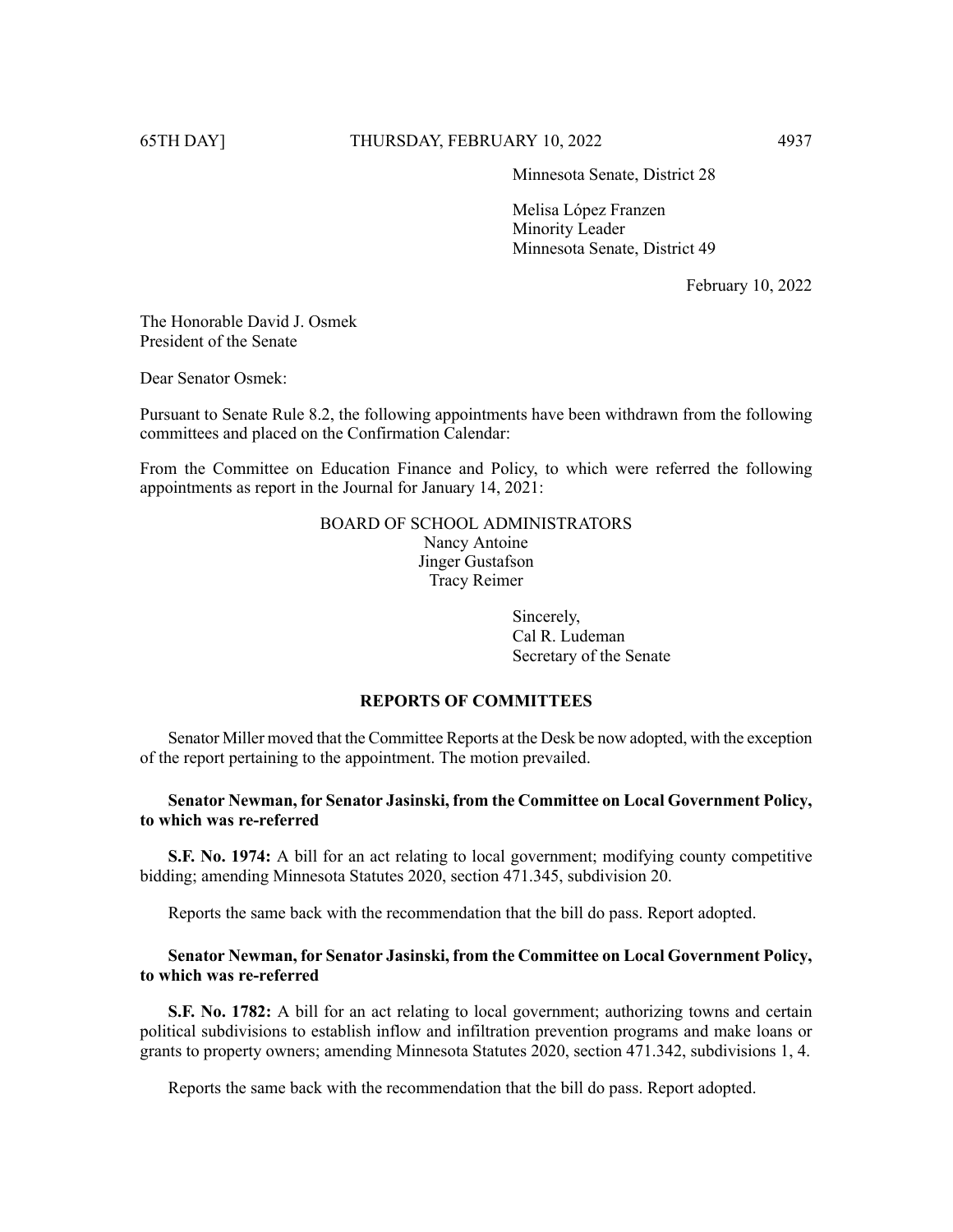# **Senator Newman, for Senator Jasinski, from the Committee on Local Government Policy, to which was referred**

**S.F. No. 2248:** A bill for an act relating to local government; permitting the city of Mora to increase the membership of its Public Utilities Commission.

Reports the same back with the recommendation that the bill do pass. Report adopted.

# **Senator Kiffmeyer from the Committee on State Government Finance and Policy and Elections, to which was re-referred**

**S.F. No. 2672:** A bill for an act relating to public safety; providing for senate confirmation of certain members of the Minnesota Sentencing Guidelines Commission; amending Minnesota Statutes 2020, section 244.09, subdivisions 2, 3.

Reports the same back with the recommendation that the bill be amended as follows:

Page 2, delete section 2

Amend the title number accordingly

And when so amended the bill do pass. Amendments adopted. Report adopted.

# **Senator Kiffmeyer from the Committee on State Government Finance and Policy and Elections, to which was re-referred**

**S.F. No. 2669:** A bill for an act relating to crime; providing for classified employees of the Minnesota Sentencing Guidelines Commission; amending Minnesota Statutes 2020, section 244.09, subdivision 10.

Reports the same back with the recommendation that the bill be amended as follows:

Page 1, line 16, delete "staff employed by" and insert "positions of employment with"

Page 1, line 17, after "state" insert comma

Page 1, line 19, delete everything after the period and insert "A person employed as of the effective date of this section in a position placed in the classified service under this section shall not be required to complete a probationary period if the employee was employed in the same position on January 1, 2022."

Page 1, delete lines 20 to 22

And when so amended the bill do pass. Amendments adopted. Report adopted.

#### **Senator Rosen from the Committee on Finance, to which was re-referred**

**S.F. No. 2677:** A bill for an act relating to unemployment insurance; repaying unemployment insurance trust fund loans; replenishing the unemployment insurance trust fund; freezing the base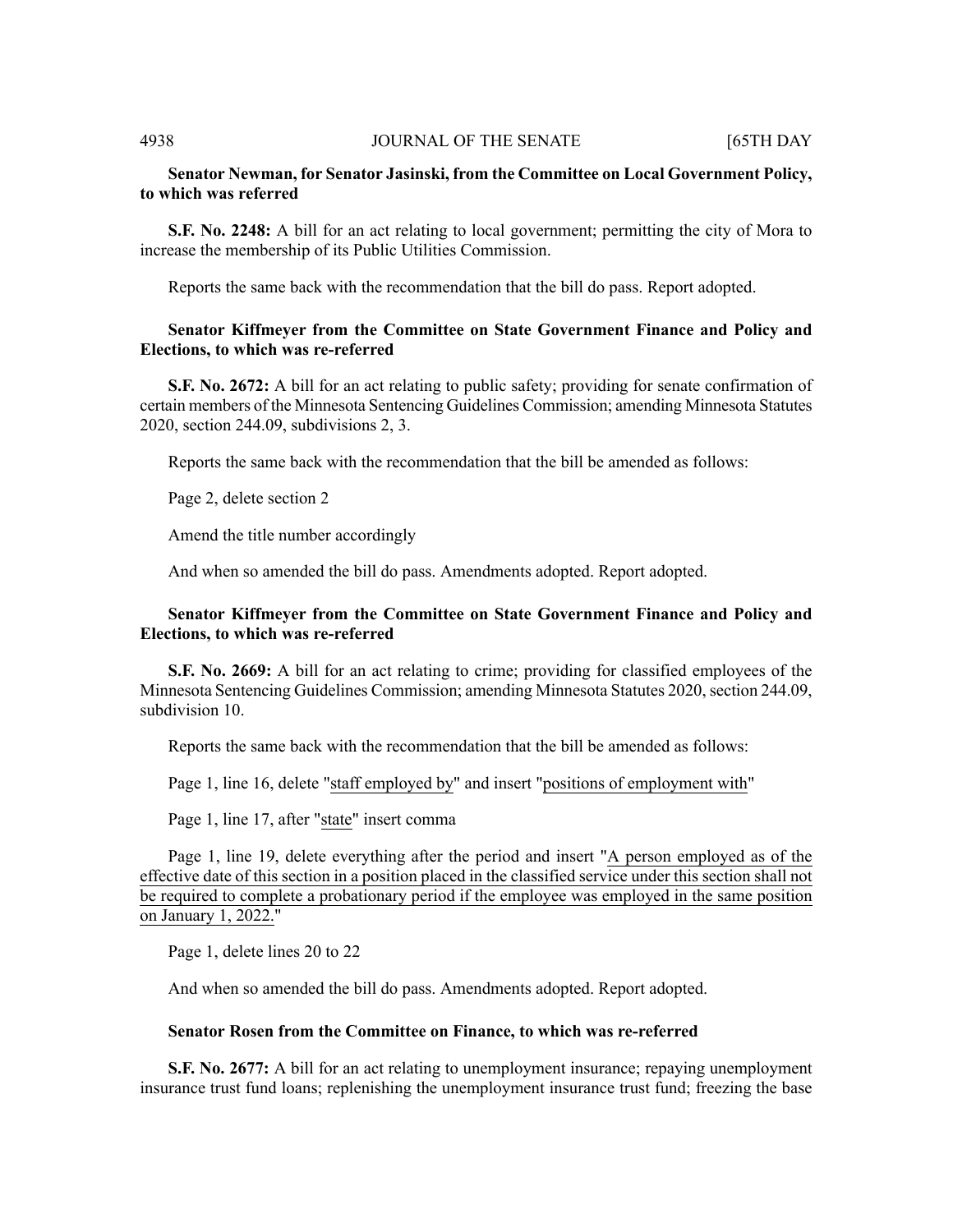tax rate for employers; eliminating the additional assessment for calendar years 2022 and 2023; establishing a zero percent special assessment rate for calendar year 2022; appropriating money.

Reports the same back with the recommendation that the bill be amended as follows:

Page 1, line 10, delete "\$2,730,000,000" and insert "\$2,321,526,000 from the state fiscal recovery federal fund and \$408,474,000"

Page 1, line 11, delete "is" and insert "are"

Page 2, after line 12, insert:

# "Sec. 3. **REPEALER.**

Laws 2021, First Special Session chapter 12, article 5, section 3, is repealed.

**EFFECTIVE DATE.** This section is effective the day following final enactment."

Amend the title numbers accordingly

And when so amended the bill do pass. Amendments adopted. Report adopted.

# **Senator Abeler from the Committee on Human Services Reform Finance and Policy, to which was referred**

**S.F. No. 2876:** A bill for an act relating to human services; allowing the commissioner of human services to reinstate waivers and modifications to certain human services programs.

Reports the same back with the recommendation that the bill be amended as follows:

Delete everything after the enacting clause and insert:

"Section 1. Minnesota Statutes 2021 Supplement, section 256S.205, is amended to read:

# **256S.205 CUSTOMIZED LIVING SERVICES; DISPROPORTIONATE SHARE RATE ADJUSTMENTS.**

Subdivision 1. **Definitions.** (a) For the purposes of this section, the terms in this subdivision have the meanings given.

(b) "Application year" means a year in which a facility submits an application for designation as a disproportionate share facility.

(c) "Assisted living facility" or "facility" means an assisted living facility licensed under chapter 144G "Customized living resident" means a resident of a facility who is receiving either 24-hour customized living services or customized living services authorized under any of the following: the elderly waiver; the brain injury waiver; or the community access for disability inclusion waiver.

(d) "Disproportionate share facility" means an assisted living a facility designated by the commissioner under subdivision 4.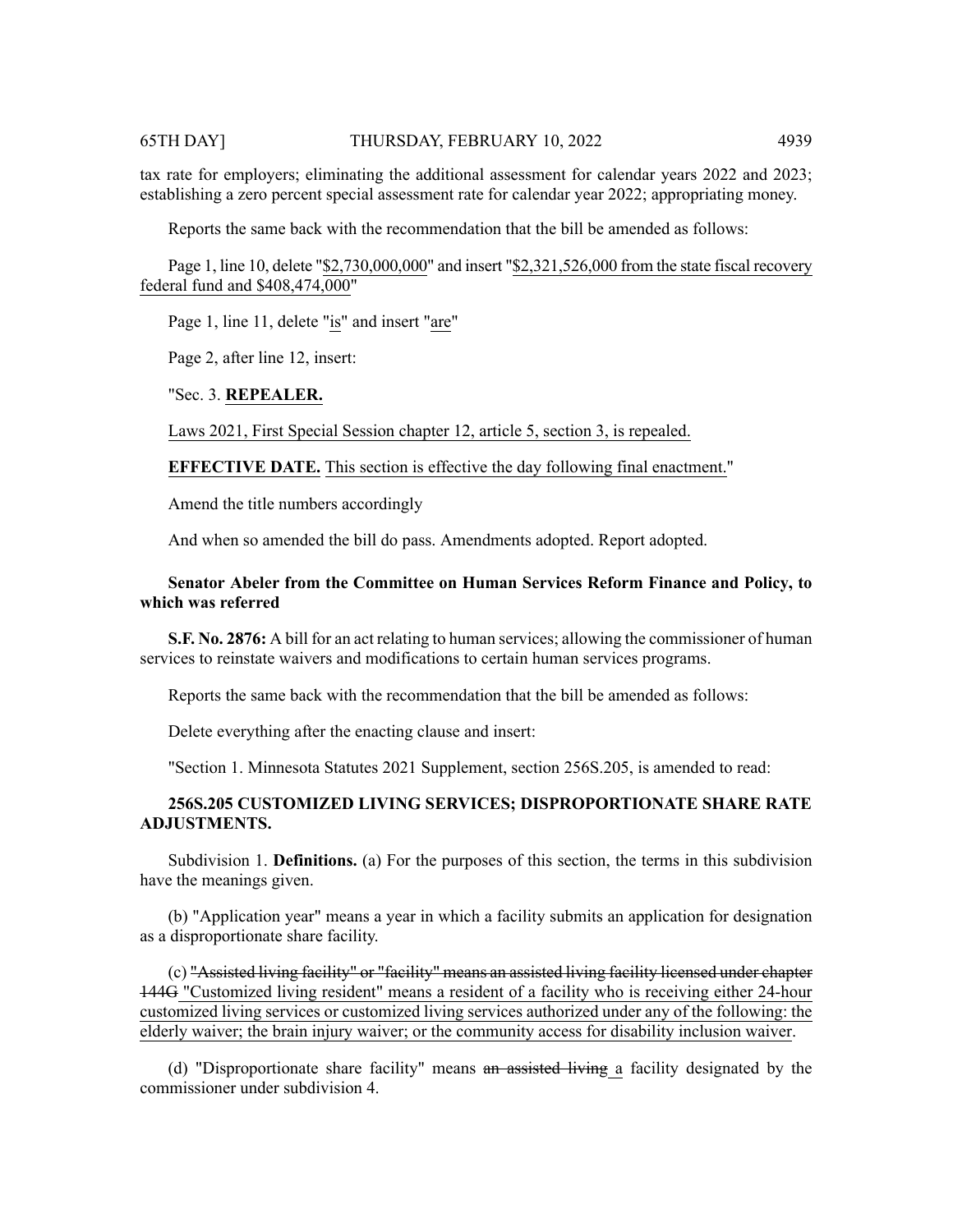(e) "Facility" means either an assisted living facility licensed under chapter 144G or a setting that is exempt from assisted living licensure under section 144G.08, subdivision 7, clauses (10) to (13).

(f) "Rate year" means January 1 to December 31 of the year following an application year.

Subd. 2. **Rate adjustment application.** An assisted living A facility may apply to the commissioner for designation as a disproportionate share facility. Applications must be submitted annually between October September 1 and October 31 September 30. The applying facility must apply in a manner determined by the commissioner. The applying facility must document  $\overline{a}$ percentage the census of elderly waiver participants each of the following on the application:

(1) the number of customized living residents in the facility on September 1 of the application year, broken out by specific waiver program; and

(2) the total number of people residing in the facility on October September 1 of the application year.

Subd. 3. **Rate adjustment eligibility criteria.** Only facilities with a census of at least 80 percent elderly waiver participants satisfying all the following conditions on October September 1 of the application year are eligible for designation as a disproportionate share facility:

(1) at least 80 percent of the residents of the facility are customized living residents; and

(2) at least 50 percent of the customized living residents are elderly waiver participants.

Subd. 4. **Designation as a disproportionate share facility.** (a) By November October 15 of each application year, the commissioner must designate as a disproportionate share facility a facility that complies with the application requirements of subdivision 2 and meets the eligibility criteria of subdivision 3.

(b) An annual designation is effective for one rate year.

Subd. 5. **Rate adjustment; rate floor.** (a) Notwithstanding the 24-hour customized living monthly service rate limits under section 256S.202, subdivision 2, and the component service rates established under section 256S.201, subdivision 4, the commissioner must establish a rate floor equal to \$119 \$139 per resident per day for 24-hour customized living services provided to an elderly waiver participant in a designated disproportionate share facility for the purpose of ensuring the minimal level of staffing required to meet the health and safety needs of elderly waiver participants.

(b) The commissioner must apply the rate floor to the services described in paragraph (a) provided during the rate year.

 $\left(\rightarrow\right)$  (c) The commissioner must adjust the rate floor at least annually in the manner described under section 256S.18, subdivisions 5 and 6.

 $\leftrightarrow$  (d) The commissioner shall not implement the rate floor under this section if the customized living rates established under sections 256S.21 to 256S.215 will be implemented at 100 percent on January 1 of the year following an application year.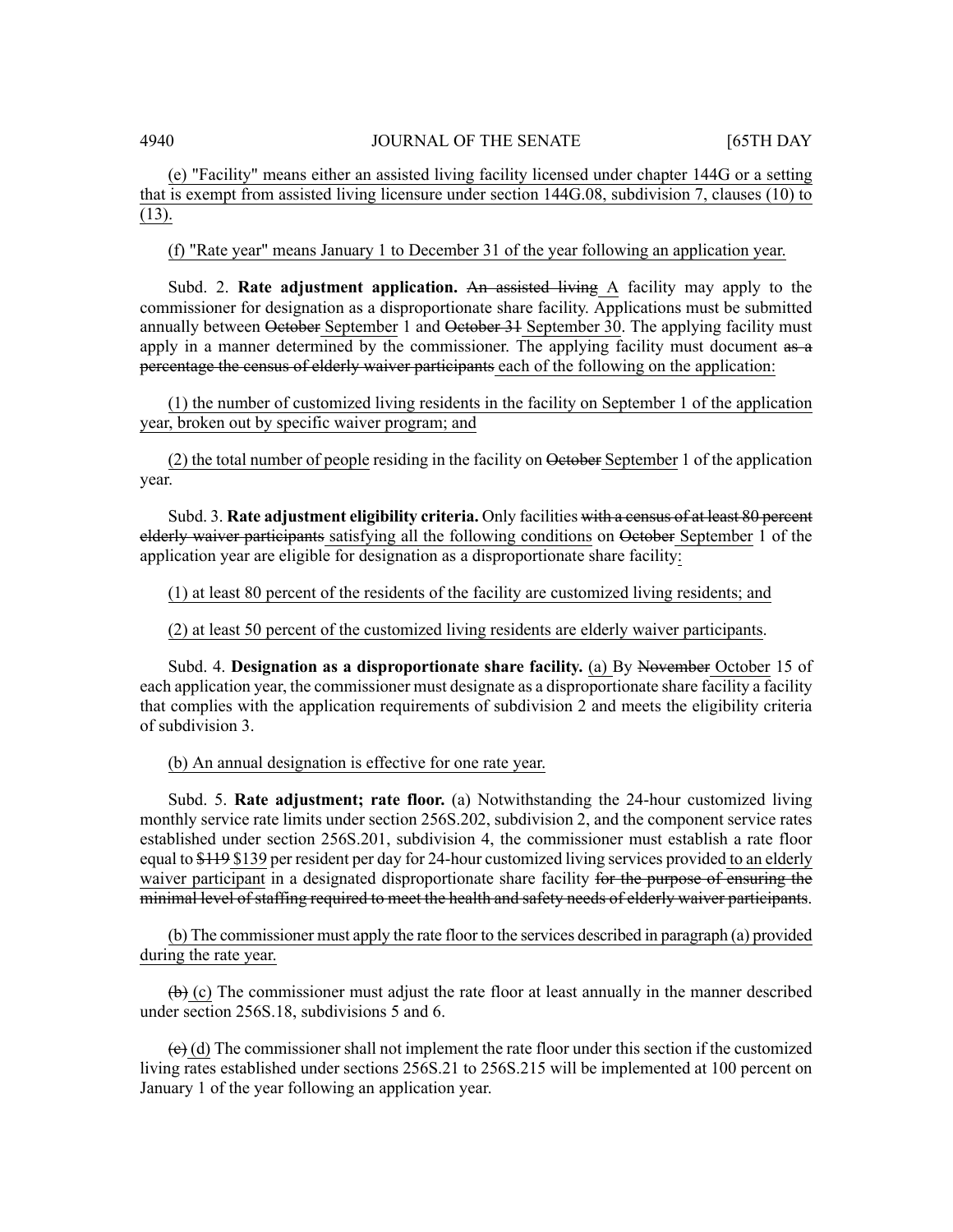Subd. 6. **Budget cap disregard.** The value of the rate adjustment under this section must not be included in an elderly waiver client's monthly case mix budget cap.

**EFFECTIVE DATE.** This section is effective July 1, 2022, or upon federal approval, whichever is later, and applies to services provided on or after October 1, 2022, or on or after the date upon which federal approval is obtained, whichever is later. The commissioner of human services shall notify the revisor of statutes when federal approval is obtained.

Sec. 2. Laws 2021, First Special Session chapter 7, article 17, section 14, is amended to read:

# Sec. 14. **TASK FORCE ON ELIMINATING SUBMINIMUM WAGES.**

Subdivision 1. **Establishment; purpose.** The Task Force on Eliminating Subminimum Wages is established to develop a plan and make recommendations to phase out payment of subminimum wages to people with disabilities on or before August 1, 2025 promote independence and increase opportunities for people with disabilities to earn competitive wages.

Subd. 2. **Definitions.** For the purposes of this section, "subminimum wage" means wages authorized under section 14(c) of the federal Fair Labor Standards Act, Minnesota Statutes, section 177.28, subdivision 5, or Minnesota Rules, parts 5200.0030 and 5200.0040.

Subd. 3. **Membership.** (a) The task force consists of 16 20 members, appointed as follows:

- (1) the commissioner of human services or a designee;
- (2) the commissioner of labor and industry or a designee;
- (3) the commissioner of education or a designee;
- (4) the commissioner of employment and economic development or a designee;

(5) a representative of the Department of Employment and Economic Development's Vocational Rehabilitation Services Division appointed by the commissioner of employment and economic development;

(6) one member appointed by the Minnesota Disability Law Center;

(7) one member appointed by The Arc of Minnesota;

(8) three four members who are persons with disabilities appointed by the commissioner of human services, at least one of whom must be is neurodiverse, and at least one of whom must have has a significant physical disability, and at least one of whom at the time of the appointment is being paid a subminimum wage;

(9) two representatives of employers authorized to pay subminimum wage and one representative of an employer who successfully transitioned away from payment of subminimum wages to people with disabilities, appointed by the commissioner of human services;

(10) one member appointed by the Minnesota Organization for Habilitation and Rehabilitation;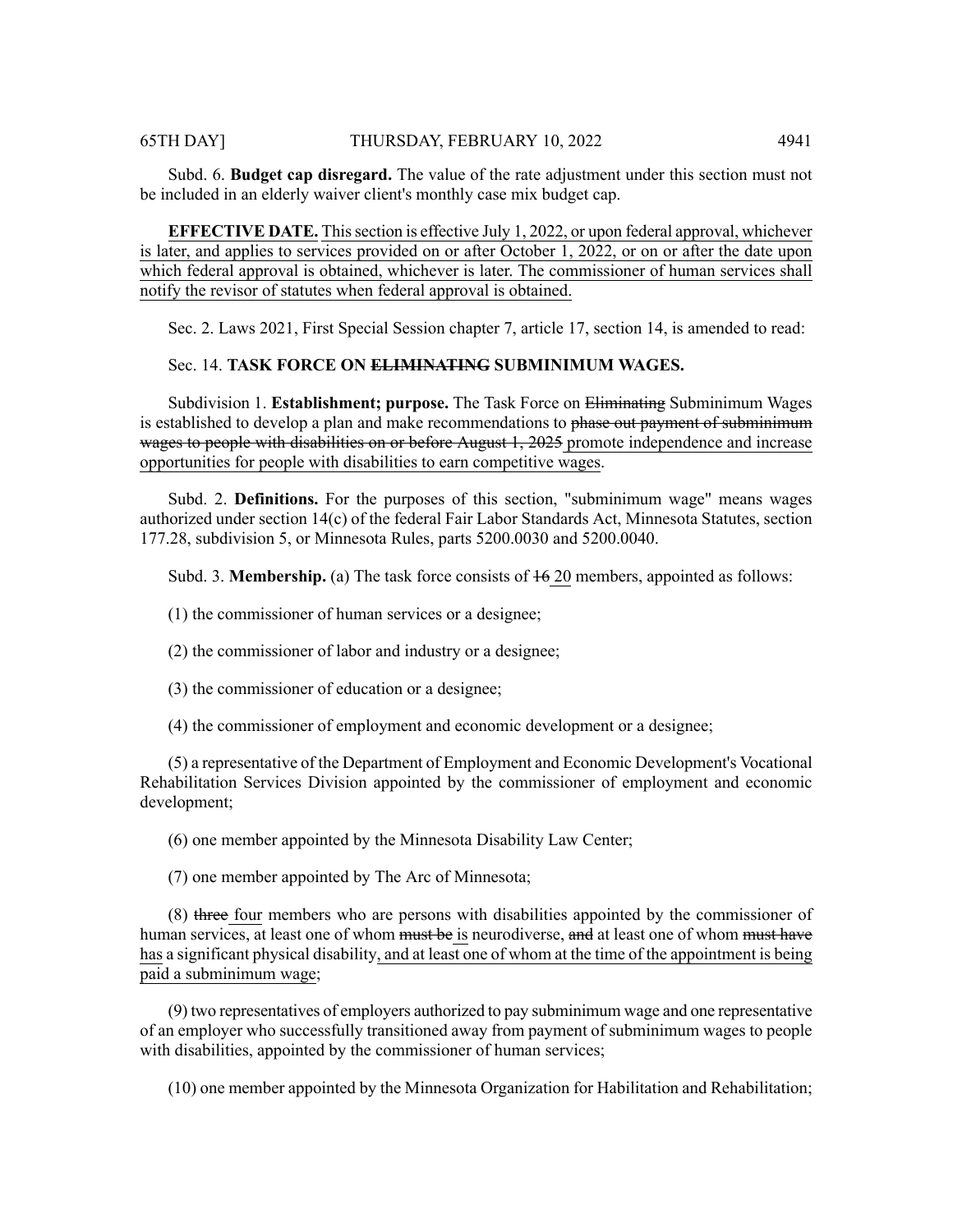$(11)$  one member appointed by ARRM; and

(12) one member appointed by the State Rehabilitation Council; and

(13) three members who are parents or guardians of persons with disabilities appointed by the commissioner of human services, at least one of whom is a parent or guardian of a person who is neurodiverse, at least one of whom is a parent or guardian of a person with a significant physical disability, and at least one of whom is a parent or guardian of a person being paid a subminimum wage as of the date of the appointment.

(b) To the extent possible, membership on the task force under paragraph (a) shall reflect geographic parity throughout the state and representation from Black, Indigenous, and communities of color.

Subd. 4. **Appointment deadline; first meeting; chair.** Appointing authorities must complete member selections by January 1, 2022. The commissioner of human services shall convene the first meeting of the task force by February 15, 2022. The task force shall select a chair from among its members at its first meeting.

Subd. 5. **Compensation.** Members shall be compensated and may be reimbursed for expenses as provided in Minnesota Statutes, section 15.059, subdivision 3.

Subd. 6. **Duties; plan and recommendations.** The task force shall:

 $(1)$  develop a plan to phase out the payment of subminimum wages to people with disabilities by August 1, 2025 promote independence and increase opportunities for people with disabilities to earn competitive wages;

 $(2)$  consult with and advise the commissioner of human services on statewide plans for  $\frac{1}{2}$ reducing reliance on subminimum wages in medical assistance home and community-based services waivers under Minnesota Statutes, sections 256B.092 and 256B.49;

(3) engage with employees with disabilities paid subminimum wages and conduct community education on the payment of subminimum wages to people with disabilities in Minnesota;

(4) identify and collaborate with employees, employers, businesses, organizations, agencies, and stakeholders impacted by the phase out of subminimum wage on how to implement the plan and create sustainable work opportunities for employees with disabilities;

(5) propose a plan to establish and evaluate benchmarks for measuring annual progress toward eliminating reducing reliance on subminimum wages;

(6) propose a plan to monitor and track outcomes of employees with disabilities, including those who transition to competitive employment;

(7) identify initiatives, investment, training, and services designed to improve wages, reduce unemployment rates, and provide support and sustainable work opportunities for persons with disabilities;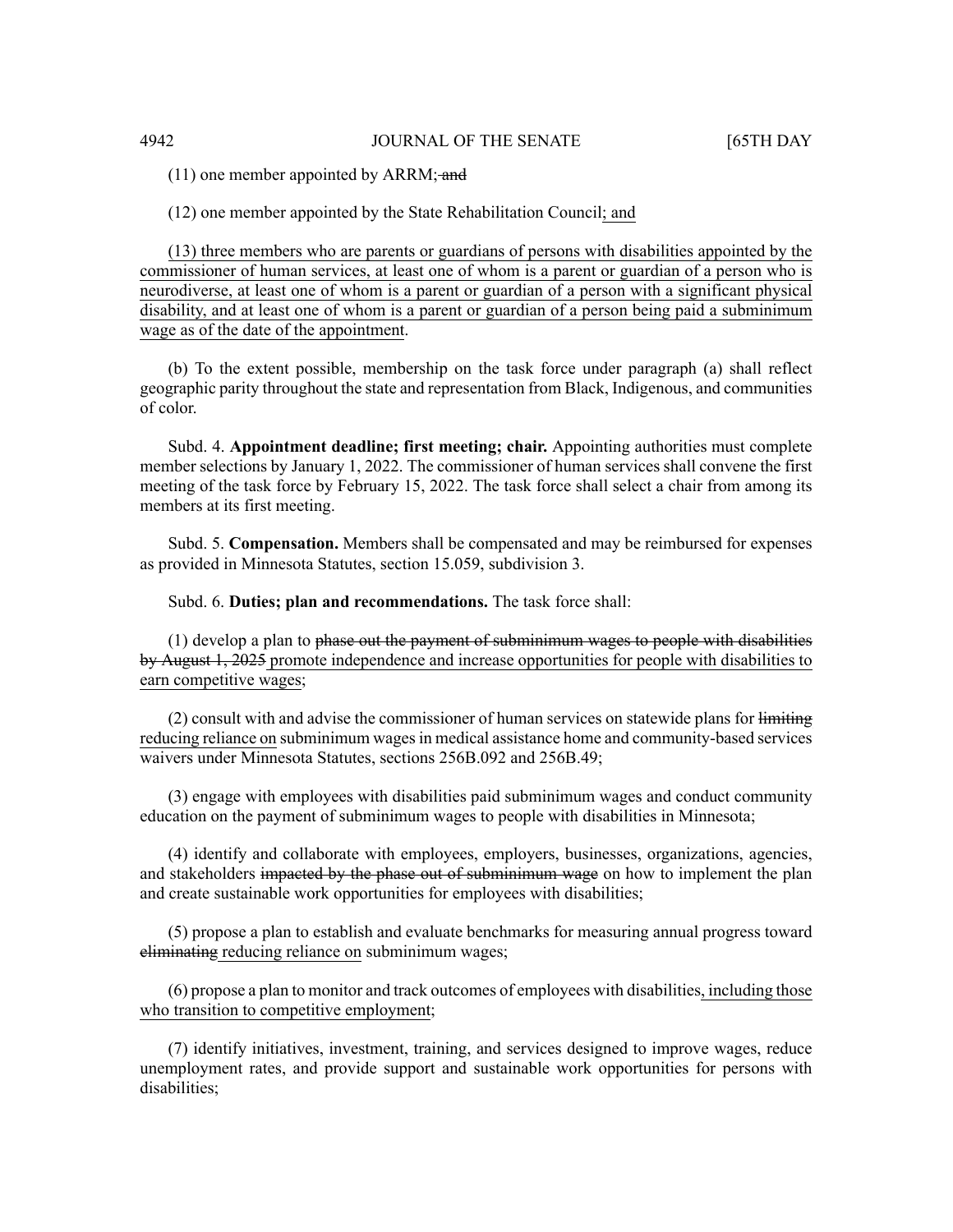(8) identify benefits to the state in eliminating of reducing reliance on subminimum wage  $\overline{b}y$ August 1, 2025;

(9) identify barriers to eliminating subminimum wage by August  $1, 2025$  wages, including the cost of implementing and providing ongoing employment services, training, and support for employees with disabilities and, the cost of paying minimum wage wages to employees with disabilities, and the potential impact on persons with disabilities who would be unable to find sustainable employment in the absence of a subminimum wage or who would not choose competitive employment;

(10) make recommendations to eliminate the barriers identified in clause (9); and

 $(11)$  identify and make recommendations for sustainable financial support, funding, and resources for eliminating reducing reliance on subminimum wage by August 1, 2025 wages.

Subd. 7. **Duties; provider reinvention grants.** (a) The commissioner of human services shall establish a provider reinvention grant program to promote independence and increase opportunities for people with disabilities to earn competitive wages. The commissioner shall make the grants available to at least the following:

(1) providers of disability services under Minnesota Statutes, sections 256B.092 and 256B.49, for developing and implementing a business plan to shift the providers' business models away from paying waiver participants subminimum promote independence and increase opportunities for people with disabilities to earn competitive wages;

(2) organizations to develop peer-to-peer mentoring for people with disabilities who have successfully transitioned to earning competitive wages;

(3) organizations to facilitate provider-to-provider mentoring to promote shifting away from paying employees with disabilities a subminimum wage independence and increase opportunities for people with disabilities to earn competitive wages; and

(4) organizations to conduct family outreach and education on working with people with disabilities who are transitioning from subminimum wage employment to competitive employment.

(b) The provider reinvention grant program must be competitive. The commissioner of human services must develop criteria for evaluating responses to requests for proposals. Criteria for evaluating grant applications must be finalized no later than November 1, 2021. The commissioner of human services shall administer grants in compliance with Minnesota Statutes, sections 16B.97 and 16B.98, and related policies set forth by the Department of Administration's Office of Grants Management.

(c) Grantees must work with the commissioner to develop their business model and, as a condition of receiving grant funds, grantees must fully phase out the use of subminimum wage by April 1, 2024, unless the grantee receives a waiver from the commissioner of human services for a demonstrated need to promote independence and increase opportunities for people with disabilities to earn competitive wages.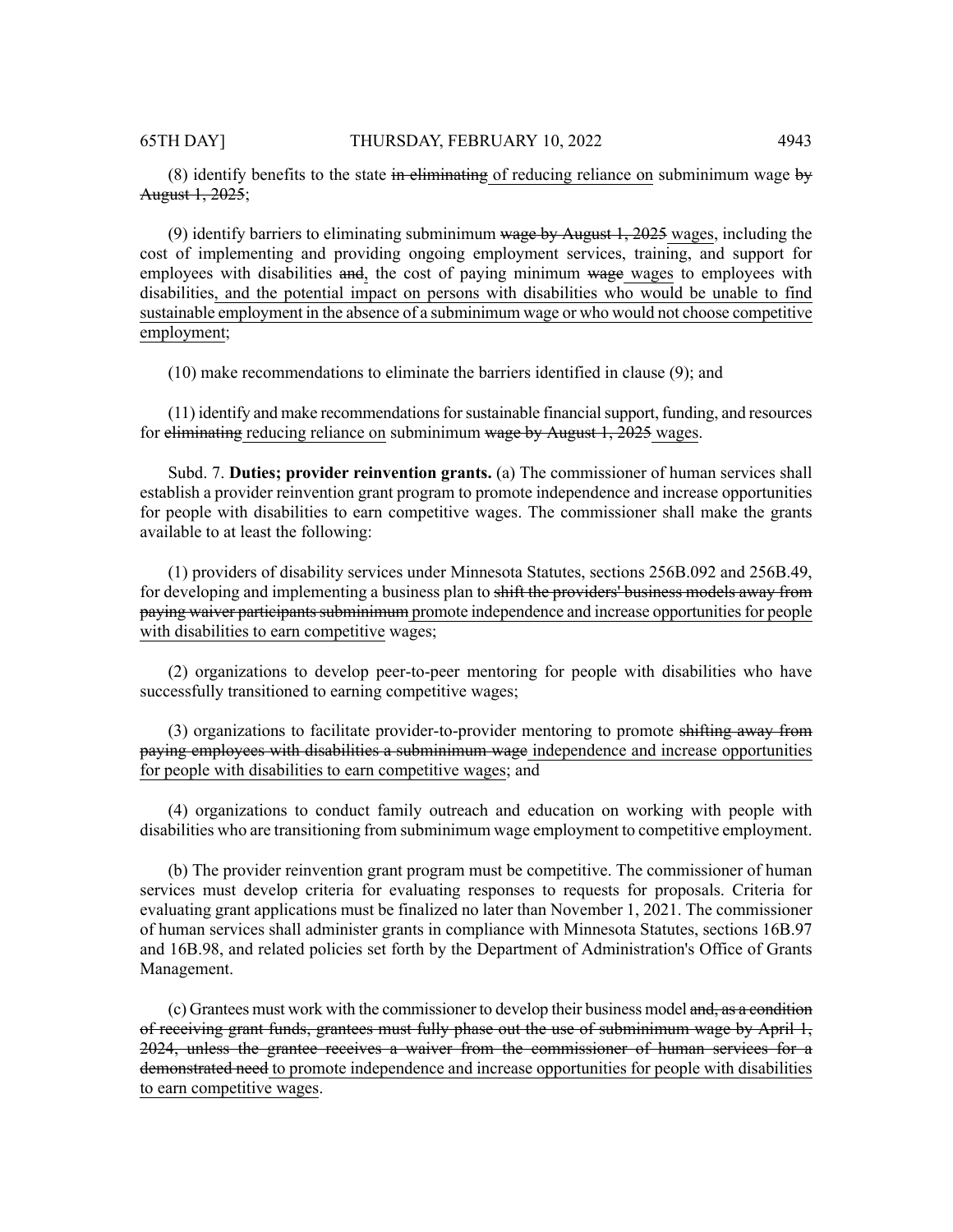(d) Of the total amount available for provider reinvention grants, the commissioner may award up to 25 percent of the grant funds to providers who have already successfully shifted their business model away from paying employees with disabilities subminimum wages to provide provider-to-provider mentoring to providers receiving a provider reinvention grant.

Subd. 8. **Report.** By February 15, 2023, the task force shall submit to the chairs and ranking minority members of the committees and divisions in the senate and house of representatives with jurisdiction over employment and wages and over health and human services a report with recommendations to eliminate by August 1, 2025, the payment of subminimum wage increase opportunities for people with disabilities to earn competitive wages, and any changes to statutes, laws, or rules required to implement the recommendations of the task force. The task force must include in the report a recommendation concerning continuing the task force beyond its scheduled expiration.

Subd. 9. **Administrative support.** The commissioner of human services shall provide meeting space and administrative services to the task force.

Subd. 10. **Expiration.** The task force shall conclude their duties and expire on March 31, 2024.

**EFFECTIVE DATE.** This section is effective the day following final enactment. The commissioner of human services must make the additional appointments required under this section within 30 days following final enactment.

# Sec. 3. **REINSTATEMENT AND EXTENSION OF COVID-19 PROGRAM WAIVERS AND MODIFICATIONS.**

The commissioner of human services may reinstate waivers and modifications to human services programs as described in thissection that were issued by the commissioner pursuant to the governor's Executive Order 20-12, including any amendments to the waivers and modifications. The waivers and modifications may remain in effect until June 30, 2022, except CV03 and CV04 may remain in effect until June 30, 2023, or until the expiration of the U.S. Department of Agriculture's waiver allowing verbal signatures for the Supplemental Nutrition Assistance Program, whichever is later. The following waivers and modifications to human services programs may be reinstated:

 $(1)$  CV03: allowing oral or written signatures by applicants on applications for public assistance programs;

(2) CV04: allowing oral or written permission from public assistance program participants for the Department of Human Services to contact third parties to verify reported information;

(3) CV11: allowing video conferencing in monthly foster care visits by a child's caseworker when there is a declaration of a federal or state emergency that prohibits or strongly discourages person-to-person contact for public health reasons;

(3) CV23: waiving mandatory direct contact supervision requirements to allow case-by-case decisions to permit certain individuals to work without supervision while that individual's background studies are being processed, as permitted under federal law and regulation, and allowing the transition from name and date of birth studies of Minnesota records only, for both existing studies and studies that may be initiated during the transition period, to fingerprint-based background studies to resume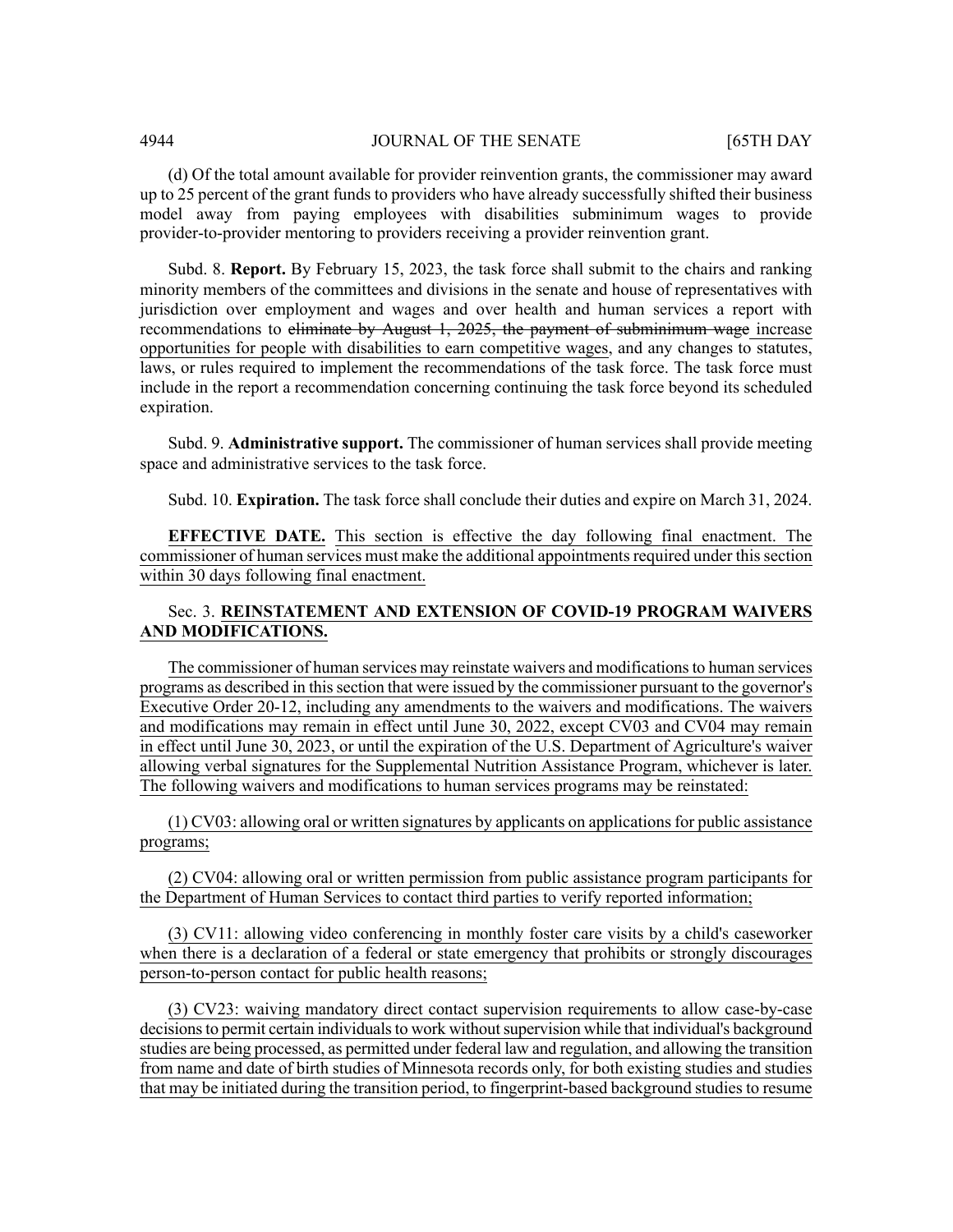on a schedule established by the commissioner and published on the department's website. Waiver provisions permitting the return to background studies of Minnesota records only for providers who are currently transitioned to fingerprint-based studies shall not be reinstated;

(4) CV53: allowing qualified professionals to provide required in-person oversight of personal care assistance workers via two-way interactive telecommunications for all program participants who receive personal care assistance services; and

(5) CV89: allowing program participantsto give oral, written, or expressed approval of documents related to long-term services and supports that typically require in-person signatures.

**EFFECTIVE DATE.** This section is effective the day following final enactment except for clauses (5) and (6), which are effective retroactively from September 1, 2021.

# Sec. 4. **TEMPORARY MODIFICATIONS OF CHILD CARE CENTER STAFF; DISTRIBUTION REQUIREMENTS.**

(a) The commissioner of human services may temporarily suspend child care center staff distribution requirements under Minnesota Rules, part 9503.0040, subpart 2, item D, until June 30, 2022.

(b) A licensed child care center, except as allowed under Minnesota Rules, part 9503.0040, subpart 2, item B, must have at least one person qualified as a teacher on site at all times when a child is in care at the licensed child care center. There must be a staff person who is at least 18 years of age with each group of children, except as allowed under Minnesota Rules, part 9503.0034, subpart 1.

(c) A licensed child care center must have a staff person on site who isresponsible for overseeing the operation of the daily activities of the program, ensuring the health and safety of the children, and supervising staff. The on-site staff person is not required to meet the qualifications of a director.

**EFFECTIVE DATE.** This section is effective the day following final enactment.

# Sec. 5. **TEMPORARY REMOTE DELIVERY OF QUALIFIED PROFESSIONAL SERVICES.**

Subdivision 1. **Remote delivery of qualified professional services.** (a) Notwithstanding Minnesota Statutes, section 256B.0659, subdivision 14, paragraphs (b) and (c), for all people who receive personal care assistance services, including people who are new to receiving personal care assistance services or who are transferring to a new personal care assistance provider agency, qualified professionals may evaluate the personal care assistance services via two-way interactive telecommunication, including via phone or internet technology, unless:

 $(1)$  the recipient requests in-person evaluation of the recipient's personal care assistance services; or

(2) the recipient's care plan expressly states that the remote option described in this section does not apply.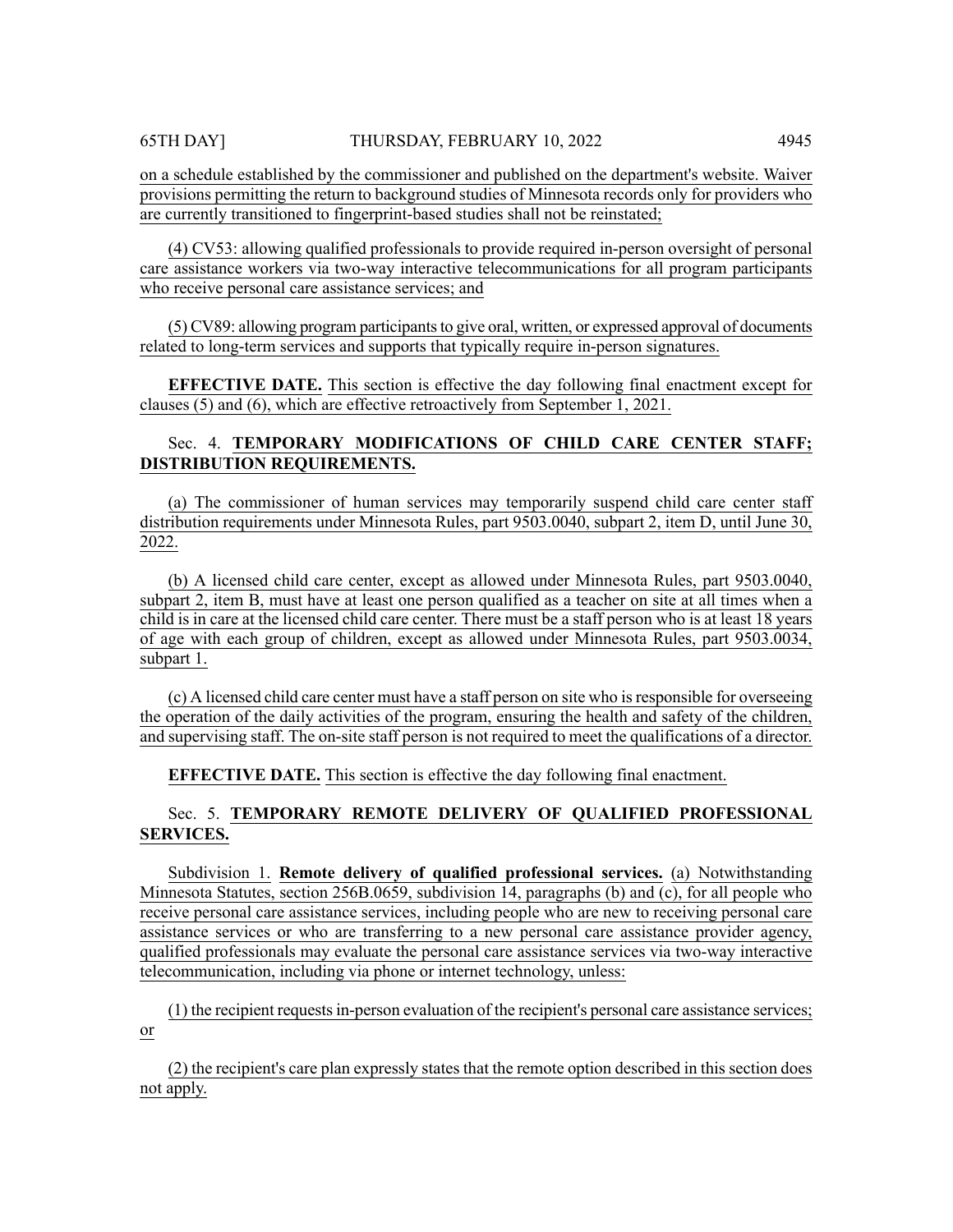Subd. 2. **Expiration.** This section expires upon the United States Secretary of Health and Human Services not renewing the Secretary's determination that a federal public health emergency exists as a result of the consequences of the COVID-19 pandemic.

**EFFECTIVE DATE.** This section is effective upon federal approval, or with federal approval, retroactively to September 1, 2021, whichever is earlier. The commissioner of human services shall inform the revisor of statutes when federal approval is obtained and which effective date applies.

# Sec. 6. **COMMISSIONER OF HUMAN SERVICES; TEMPORARY STAFFING POOL; APPROPRIATION.**

(a) The commissioner of human services shall establish a temporary emergency staffing pool for congregate settings experiencing staffing crises. Vendor contracts may include retention bonuses, sign-on bonuses, and payment for hours on call. The commissioner may pay for necessary training, travel, and lodging expenses of the temporary staff. Contracts for temporary staffing executed under this section: (1) should minimize the recruitment away from providers' current workforces; and (2) may not be executed with an individual until at least 30 days since the individual was last employed in Minnesota by one of the types of facilities listed in paragraph (g).

(b) Temporary staff, at the request of the commissioner, may be deployed to long-term care facilities and other congregate care residential facilities and programs experiencing an emergency staffing crisis on or after the effective date of this section. Temporary staff must be provided at no cost to the facility or program receiving the temporary staff.

(c) Members of the temporary staffing pool under this section are not state employees.

(d) The commissioner must coordinate the activities under this section with any other impacted state agencies, to appropriately prioritize locations to deploy contracted temporary staff.

(e) The commissioner must give priority for deploying staff to facilities and programs with the most significant staffing crises and where, but for this assistance, residents would be at significant risk of injury due to the need to transfer to another facility or a hospital for adequately staffed care.

(f) A facility or program may seek onetime assistance per setting from the temporary staffing pool only after the facility or program has used all resources available to obtain temporary staff but is unable to meet the facility's or program's temporary staffing needs. A facility or program may apply for temporary staff for up to 21 days. Applicants must submit a proposed plan for ensuring resident safety at the end of that time period.

(g) Facilities and programs eligible to obtain temporary staff from the temporary staffing pool include:

(1) nursing facilities;

(2) assisted living facilities;

(3) intermediate care facilities for persons with developmental disabilities;

(4) adult foster care or community residential settings;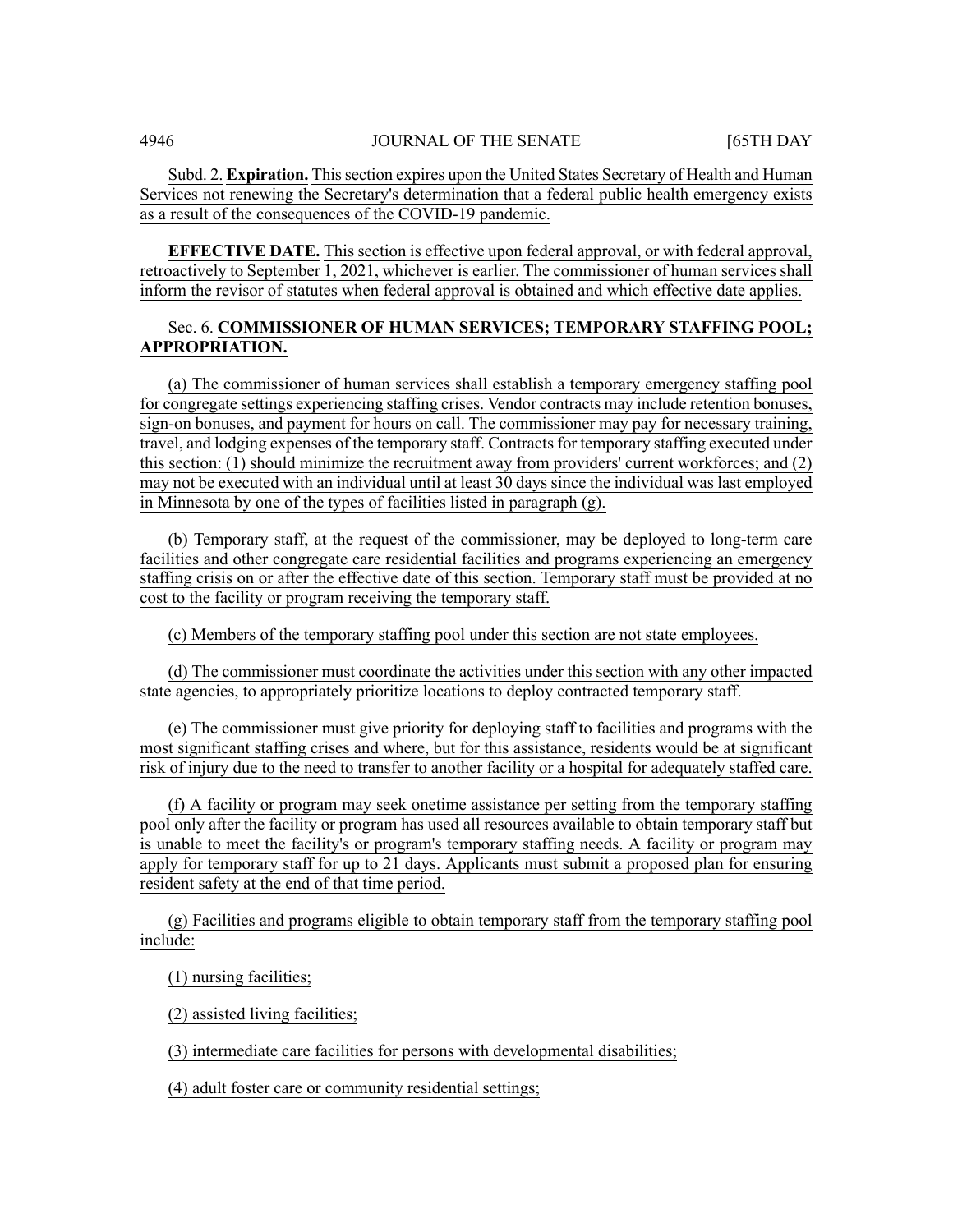(5) licensed substance use disorder treatment facilities;

(6) unlicensed county-based substance use disorder treatment facilities;

(7) licensed facilities for adults with mental illness;

(8) licensed detoxification programs;

(9) licensed withdrawal management programs;

(10) licensed children's residential facilities;

(11) licensed child foster residence settings;

(12) unlicensed, Tribal-certified facilities that perform functions similar to the licensed facilities listed in this paragraph;

(13) boarding care homes;

(14) board and lodging establishments serving people with disabilities or disabling conditions;

(15) board and lodging establishments with special services;

(16) supervised living facilities;

(17) supportive housing;

(18) sober homes;

(19) community-based halfway houses for people exiting the correctional system;

(20) shelters serving people experiencing homelessness;

(21) drop-in centers for people experiencing homelessness;

(22) homeless outreach services for unsheltered individuals;

(23) shelters for people experiencing domestic violence; and

(24) temporary isolation spaces for people who test positive for COVID-19.

(h) Notwithstanding any other law to the contrary, the commissioner may allocate funding to maintain, extend, or renew contracts for temporary staffing entered into on or after September 1, 2020. The commissioner may also allocate funding to enter into new contracts with eligible entities and may allocate funding for the costs needed for temporary staff deployed in the temporary staffing pool. The commissioner may use up to 6.5 percent of this funding for the commissioner's costs related to administration of this program.

(i) The commissioner shall seek all allowable FEMA reimbursement for the costs of this activity.

**EFFECTIVE DATE.** This section is effective the day following final enactment.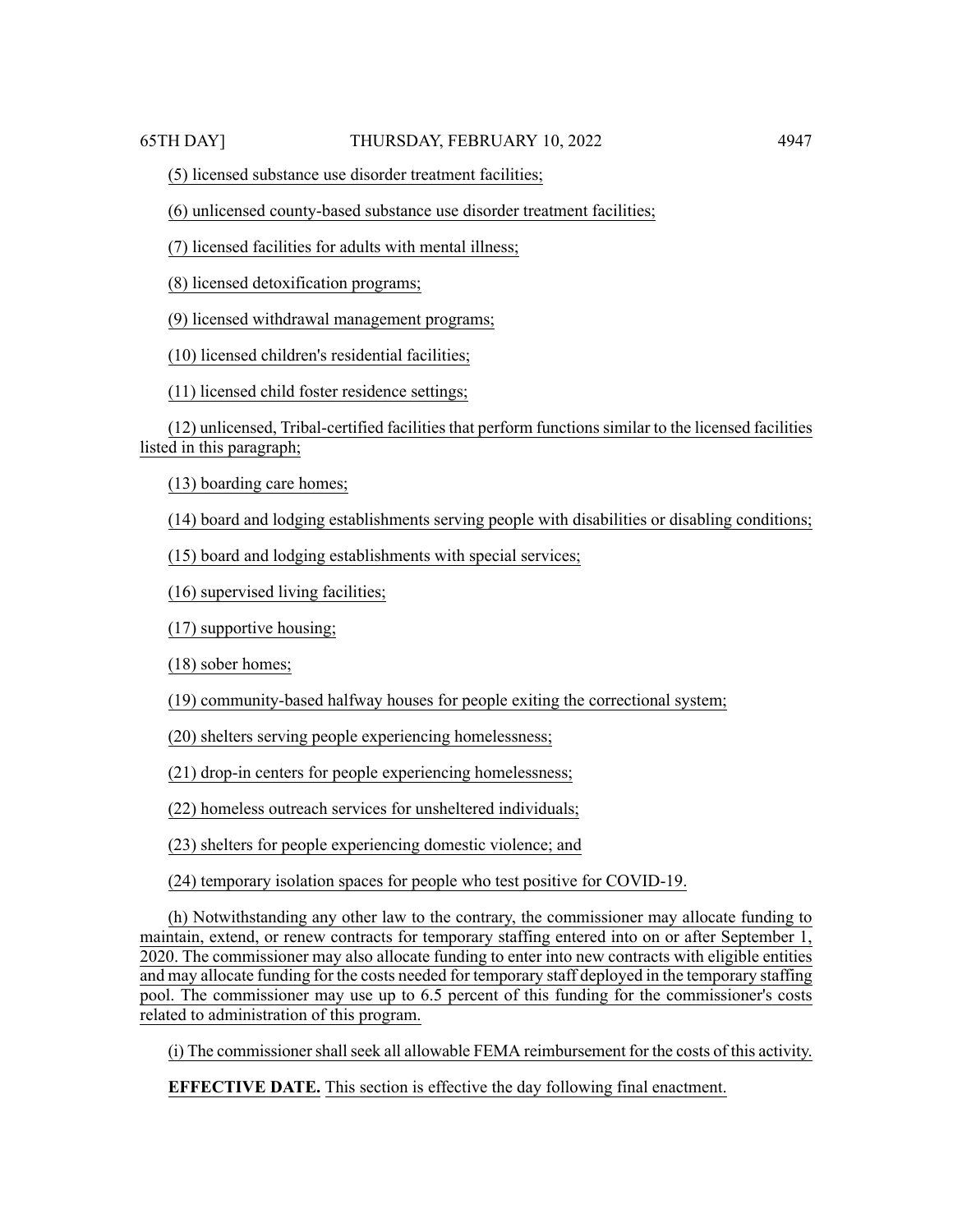# Sec. 7. **DIRECTION TO THE COMMISSIONER OF HUMAN SERVICES; PARTIAL YEAR IMPLEMENTATION OF DISPROPORTIONATE SHARE RATE ADJUSTMENTS.**

Subdivision 1. **Definitions.** For the purposes of this section, the definitions in Minnesota Statutes, section 256S.205, apply.

Subd. 2. **Partial year implementation.** (a) Notwithstanding the provisions of Minnesota Statutes, section 256S.205, subdivisions 2 to 5, regarding application dates, eligibility dates, designation dates, and payment adjustment dates, during the first partial year of implementation of the amendments in this act to Minnesota Statutes, section 256S.205, a facility may apply between July 1, 2022, and July 31, 2022, to be designated a disproportionate share facility on the basis of the conditions outlined in Minnesota Statutes, section 256S.205, subdivision 3, as of July 1, 2022. The commissioner shall designate disproportionate share facilities by August 15, 2022. Between October 1, 2022, and December 31, 2022, the commissioner shall apply the rate floor under Minnesota Statutes, section 256S.205, as amended in this act, to eligible customized living services provided in disproportionate share facilities between those dates.

Subd. 3. **Rate year 2023.** Beginning September 1, 2022, the timelines and dates described in Minnesota Statutes, section 256S.205, subdivisions 2 to 4, apply for the purposes of rate year 2023.

Subd. 4. **Treatment of prior rate adjustments.** (a) The commissioner shall apply rate adjustments required under Minnesota Statutes 2021 Supplement, section 256S.205, until September 30, 2022. Beginning October 1, 2022, the commissioner shall remove all rate adjustments required under Minnesota Statutes 2021 Supplement, section 256S.205.

(b) A disproportionate share facility receiving a rate adjustment under Minnesota Statutes 2021 Supplement, section 256S.205, as of July 1, 2022, may apply for an adjustment under this section.

**EFFECTIVE DATE.** (a) Subdivisions 1 to 3 are effective July 1, 2022, or upon federal approval, whichever is later, and apply to services provided on or after October 1, 2022, or on or after the date upon which federal approval is obtained, whichever is later. The commissioner of human services shall notify the revisor of statutes when federal approval is obtained.

(b) Subdivision 4 is effective July 1, 2022."

Amend the title as follows:

Page 1, line 3, after "programs" insert "; modifying the membership and duties of the task force on eliminating subminimum wages; modifying disproportionate share rate adjustments for certain customized living services; permitting temporary remote delivery of qualified professional services"

Amend the title numbers accordingly

And when so amended the bill do pass and be re-referred to the Committee on Finance. Amendments adopted. Report adopted.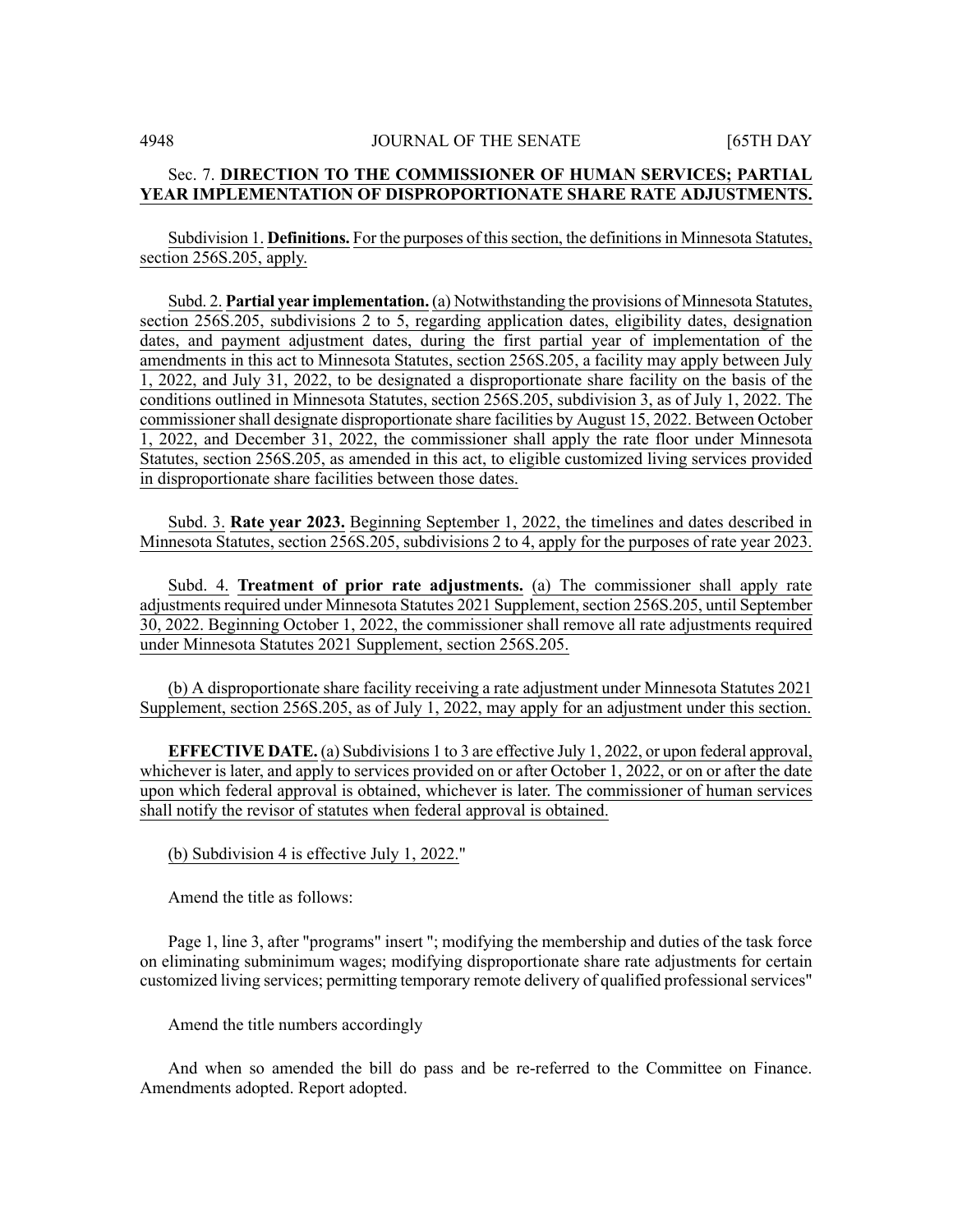# **Senator Abeler from the Committee on Human Services Reform Finance and Policy, to which was referred**

**S.F. No. 2774:** A bill for an act relating to human services; reorganizing provisions governing disability waiver rate setting; requiring a report; amending Minnesota Statutes 2020, section 256B.4914, as amended.

Reports the same back with the recommendation that the bill be amended as follows:

Page 8, line 3, after "services" insert "staff"

Page 8, line 6, after the first "services" insert "staff" and after the second "services" insert "staff"

Page 29, line 24, delete "subdivision" and insert "section"

Page 31, line 16, delete "region" and insert "regional"

Page 33, line 5, strike the second "and"

Page 38, line 1, after "and" insert ": (i)"

Page 38, line 3, strike "(2) the person has a developmental disability and" and before "an" insert " (ii)"

Page 38, line 7, strike "(3) the person has a developmental disability and" and before "a communication" insert " (iii)"

Page 38, line 11, strike "(4)" and insert " (2)"

Page 38, line 12, strike "they hear" and before "only" insert " the person hears" and strike "have" and before "no" insert "the person has "

Page 42, line 5, delete "repealed" and insert "stricken"

And when so amended the bill do pass and be placed on the Consent Calendar. Amendments adopted. Report adopted.

# **Senator Kiffmeyer from the Committee on State Government Finance and Policy and Elections, to which was referred**

**S.F. No. 2818:** A bill for an act relating to state government; specifying the performance of legal services by the Office of the Attorney General; proposing coding for new law in Minnesota Statutes, chapter 8.

Reports the same back with the recommendation that the bill be amended as follows:

Page 1, line 13, delete "Office of the Attorney General" and insert "attorney general"

Page 1, line 16, after "chapter" insert "or from an appropriation by law" and delete "any" and insert "a"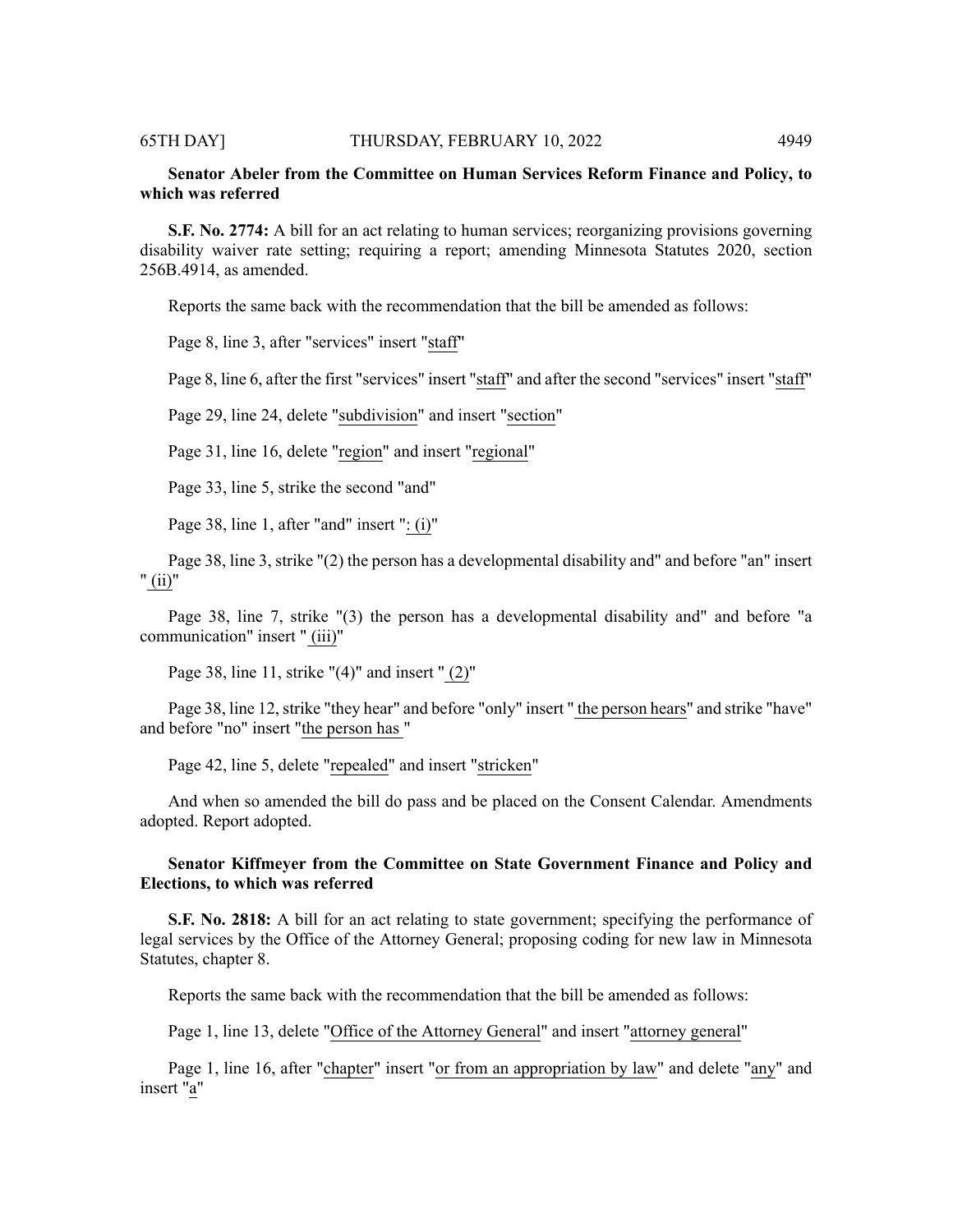Page 1, line 17, delete "Office of the Attorney General" and insert "attorney general"

Page 1, line 20, delete "Office of the Attorney" and insert "attorney general"

Page 1, line 21, delete "General"

Page 1, line 22, delete "that office" and insert "the attorney general"

Page 2, line 2, delete "Office of the Attorney General. Nothing in this section" and insert "attorney" general."

Page 2, delete lines 3 to 9 and insert:

"(c) Nothing in this section prohibits the attorney general from entering into a settlement agreement with a defendant arising from a case litigated or prosecuted by a federal governmental entity, local governmental entity, or an attorney general's office in another state or a United States territory. Nothing in this section prohibits the attorney general from employing and providing office space to an unpaid intern assisting in performing legal services, provided that the intern does not possess a current license to practice law in Minnesota, any other state or commonwealth, or any United States territory."

And when so amended the bill do pass. Amendments adopted. Report adopted.

# **Senator Kiffmeyer from the Committee on State Government Finance and Policy and Elections, to which was referred**

**S.F. No. 2957:** A bill for an act relating to retirement; Minnesota State Retirement System; Public Employees Retirement Association; permitting payment of retirement annuities during employment as a health care worker; amending Laws 2020, chapter 79, article 5, section 1.

Reports the same back with the recommendation that the bill be amended as follows:

Delete everything after the enacting clause and insert:

"Section 1. Laws 2020, chapter 79, article 5, section 1, is amended to read:

# Section 1. **PERMITTING PAYMENT OF RETIREMENT ANNUITY DURING PERIOD OF EMPLOYMENT AS A HEALTH CARE WORKER DURING A PEACETIME EMERGENCY.**

Subdivision 1. **Definitions.** For purposes of this section:

(1) "health care worker" means a person, whether licensed or unlicensed, employed by a public employer during a peacetime emergency to provide health care, health-care-related services, or long-term care, including any person who provides operational support to a direct patient care environment;

(2) "peacetime emergency" means any peacetime emergency declared by the governor in an executive order that relates to the infectious disease known as COVID-19;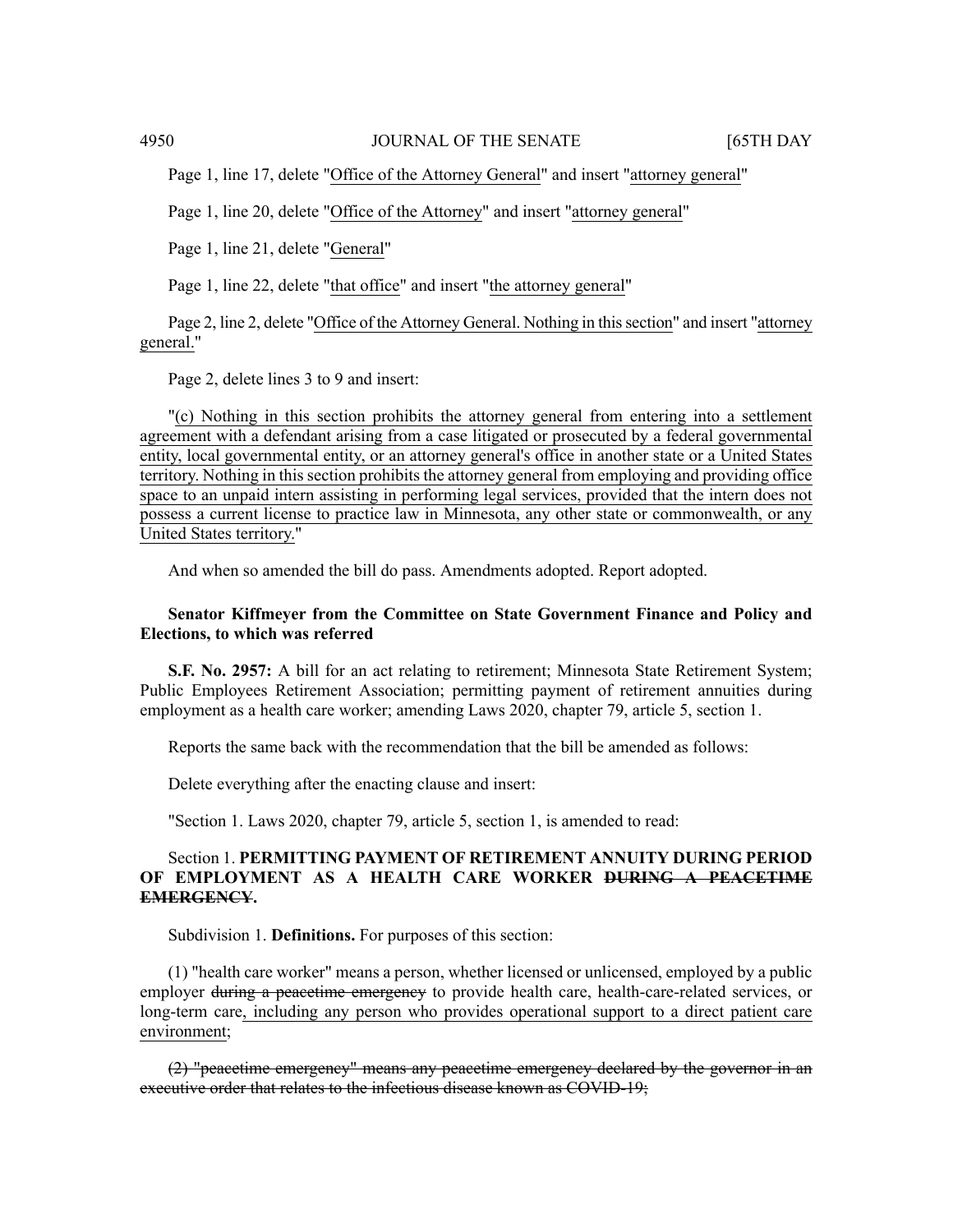# (2) "phased retirement agreement" means an agreement described in Minnesota Statutes, section 353.371, between an employee, who is at least age 62, and the employee's public employer;

(3) "postretirement option position" means the position filled by a terminated state employee who returns to employment with a public employer under Minnesota Statutes, section 43A.346;

 $(3)$  (4) "public employer" means any political subdivision or executive branch agency of the state, including any county, municipality, and Hennepin Healthcare System, Inc., and any other employer participating in a pension plan administered by the Minnesota State Retirement System or the Public Employees Retirement Association; and

(4) "reemployment year" means the 12-month period that a person is covered by a phased retirement agreement under Minnesota Statutes, section 353.371, or in a postretirement option position under Minnesota Statutes, section 43A.346.

(5) "retiree" means a person who is retired or was considered retired under a pension plan administered by the Public Employees Retirement Association or the Minnesota State Retirement System and is receiving or is about to begin receiving a retirement annuity from such a pension plan. A person who has terminated public service covered by the pension plan and has satisfied the conditions to begin receiving a retirement annuity is considered a retiree.

Subd. 1a. **Health care workers to continue receiving retirement annuity.** Notwithstanding any state law to the contrary, a person who is receiving a retirement annuity and is employed by a public employer as a health care worker on or after March 13, 2020, must continue to receive the retirement annuity as provided in subdivision 2 or 3, as applicable, and the person's annuity must not be suspended or reduced due to employment as a health care worker. A person is considered employed as a health care worker on or after March 13, 2020, if the person was hired by a public employer before March 13, 2020, and the person was a health care worker on or after March 13, 2020.

Subd. 2. **Health care workers to continue receiving retirement annuities No earnings limitations or annuity reduction or suspension for retirees.** (a) Notwithstanding any law to the contrary, a person is entitled to continue to receive a retirement annuity if the person:

(1) is receiving a retirement annuity and has not been employed in public service for at least 30 days or has been retired for at least 30 days and is about to begin receiving a retirement annuity from any of the pension plans administered by the Public Employees Retirement Association or from any of the pension plans administered by the Minnesota State Retirement System; and

 $(2)$  is hired or rehired by a public employer as a health care worker on or after the effective date of a declaration of a peacetime emergency.

(a) A retiree must continue or begin to receive a retirement annuity if the retiree would otherwise be entitled to continue or begin to receive a retirement annuity had the person not become employed by a public employer as a health care worker.

(b) A person described in paragraph  $(a)$  retiree is not subject to the provisions of Minnesota Statutes, section 352.115, subdivision 10, or 353.37, including any provisions that limit the number of hours or percentage of time worked, salary earned, or any other pay of any kind, and the monthly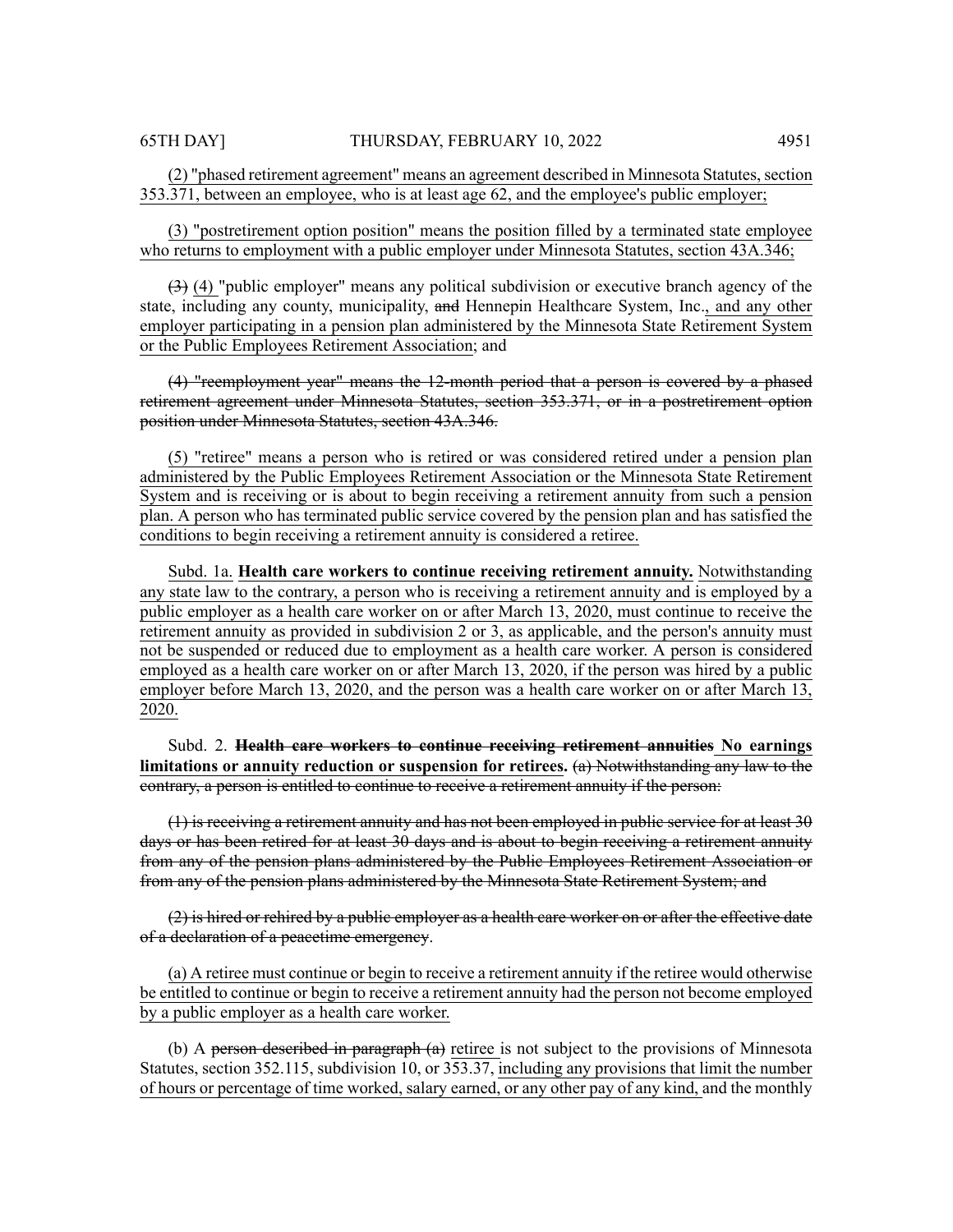amount of the **person's** retiree's retirement annuity shall must not change be reduced or suspended as a result of employment during a peacetime emergency covered by this section, notwithstanding the additional hours and higher percentage of time worked, salary earned, or any other pay of any kind received by the person retiree.

(c) Notwithstanding any law to the contrary, A public employer may hire or rehire a person retiree under this subdivision section without either the public employer or the person retiree having to enter into or comply with the requirements of Minnesota Statutes, section 43A.346 or 353.371.

Subd. 3. **No limitation on hours or percentage of time worked or duration of employment under a postretirement option.** (a) A health eare worker person described in subdivision 1a who entered enters into a phased retirement agreement under Minnesota Statutes, section 353.371, before the effective date of this section, on, or after May 13, 2020, or has been is employed in a postretirement option position under Minnesota Statutes, section 43A.346, since before the effective date of this section, on, or after May 13, 2020, shall not be subject to any limitation on the number of hours or percentage of time worked, salary earned, any other pay of any kind, or duration of employment imposed by Minnesota Statutes, section 43A.346 or 353.371, as applicable, during any reemployment year that includes the date on which this section expires.

(b) Upon the expiration of a peacetime emergency, The health care worker shall must continue to be covered by the phased retirement agreement or continue employment in the postretirement option position, as applicable, if the health care worker elects to continue employment, subject to the consent of the public employer, except that the limitation on the number of hours or percentage of time worked shall not apply until the reemployment year that begins after the reemployment year that includes the date on which this section expires after the expiration date in subdivision 4.

(c) The period of employment during a peacetime emergency shall covered by this section may be added to and shall extend the period of employment governed by the phased retirement agreement under Minnesota Statutes, section 353.371, subdivision 4, or in a postretirement option position under Minnesota Statutes, section 43A.346, subdivision 6, as applicable, if elected by the health care worker, with the consent of the public employer.

(d) The requirements of Minnesota Statutes, sections 43A.346 and 353.371, prohibiting the crediting of additional service toward the health care worker's annuity and prohibiting the making of employee or employer contributions during employment covered by a phased retirement agreement or in a postretirement option position, as applicable, shall apply during a peacetime emergency employment covered by this section. The monthly amount of the health care worker's retirement annuity shall not change be reduced or suspended as a result of such employment during a peacetime emergency, notwithstanding any increase in the hours and percentage of time worked by the health care worker.

(e) Nothing in this section shall be considered as terminating (1) a phased retirement agreement under Minnesota Statutes, section 353.371, or (2) the employment of a health care worker in a postretirement option position under Minnesota Statutes, section 43A.346.

Subd. 4. **Expiration date.** This section expires on December 31 of the year in which the peacetime emergency expires or is terminated or rescinded by proper authority, 2022.

**EFFECTIVE DATE.** This section is effective the day following final enactment."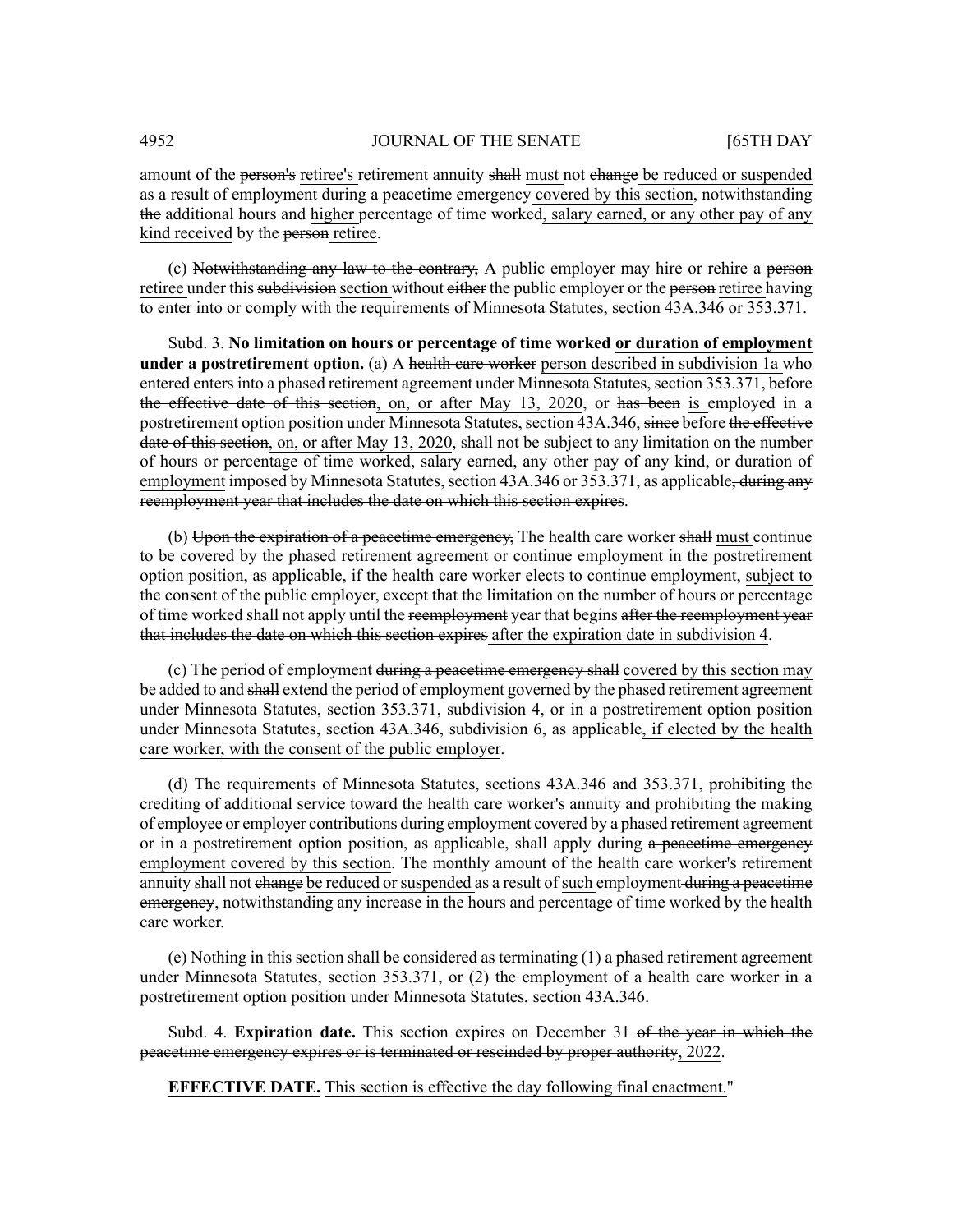And when so amended the bill do pass. Amendments adopted. Report adopted.

# **Senator Rosen from the Committee on Finance, to which was re-referred**

**S.F. No. 2848:** A bill for an act relating to public safety; appropriating money to promote importance of and recruit peace officers.

Reports the same back with the recommendation that the bill be amended as follows:

Page 1, line 6, before "\$1,000,000" insert "(a) " and after "2023" insert "from the general fund"

Page 1, line 9, after the period, insert "This is a onetime appropriation."

Page 1, after line 9, insert:

"(b) By January 15, 2024, the commissioner shall report to the chairs and ranking minority members of the legislative committees having jurisdiction over criminal justice policy and funding on the campaign required by this section. The report must provide a detailed overview on how the appropriation was spent including but not limited to information that itemizes how the campaign was conducted, the types of marketing and advertising activities conducted, and the types of media used. In addition, the report must address the level of success and efficacy of the campaign using objective and verifiable criteria.

# Sec. 2. **PATHWAY TO POLICING; APPROPRIATION.**

\$1,000,000 in fiscal year 2023 is appropriated from the general fund to the commissioner of public safety for reimbursement grants to state and local law enforcement agencies that operate pathway to policing programs intended to bring persons with nontraditional backgrounds into law enforcement. Applicants for reimbursement grants may receive up to 50 percent of the cost of compensating and training pathway to policing participants. Reimbursement grants shall be proportionally allocated based on the number of grant applications approved by the commissioner. This is a onetime appropriation."

Amend the title as follows:

Page 1, line 3, after "officers" insert "and to provide pathway to police reimbursement grants."

And when so amended the bill do pass. Amendments adopted. Report adopted.

Senator Kiffmeyer from the Committee on State Government Finance and Policy and Elections to which was referred:

# CAMPAIGN FINANCE AND PUBLIC DISCLOSURE BOARD

# George Soule

Reports the same back with the recommendation that the appointment be confirmed.

Senator Miller moved that the foregoing committee report be laid on the table. The motion prevailed.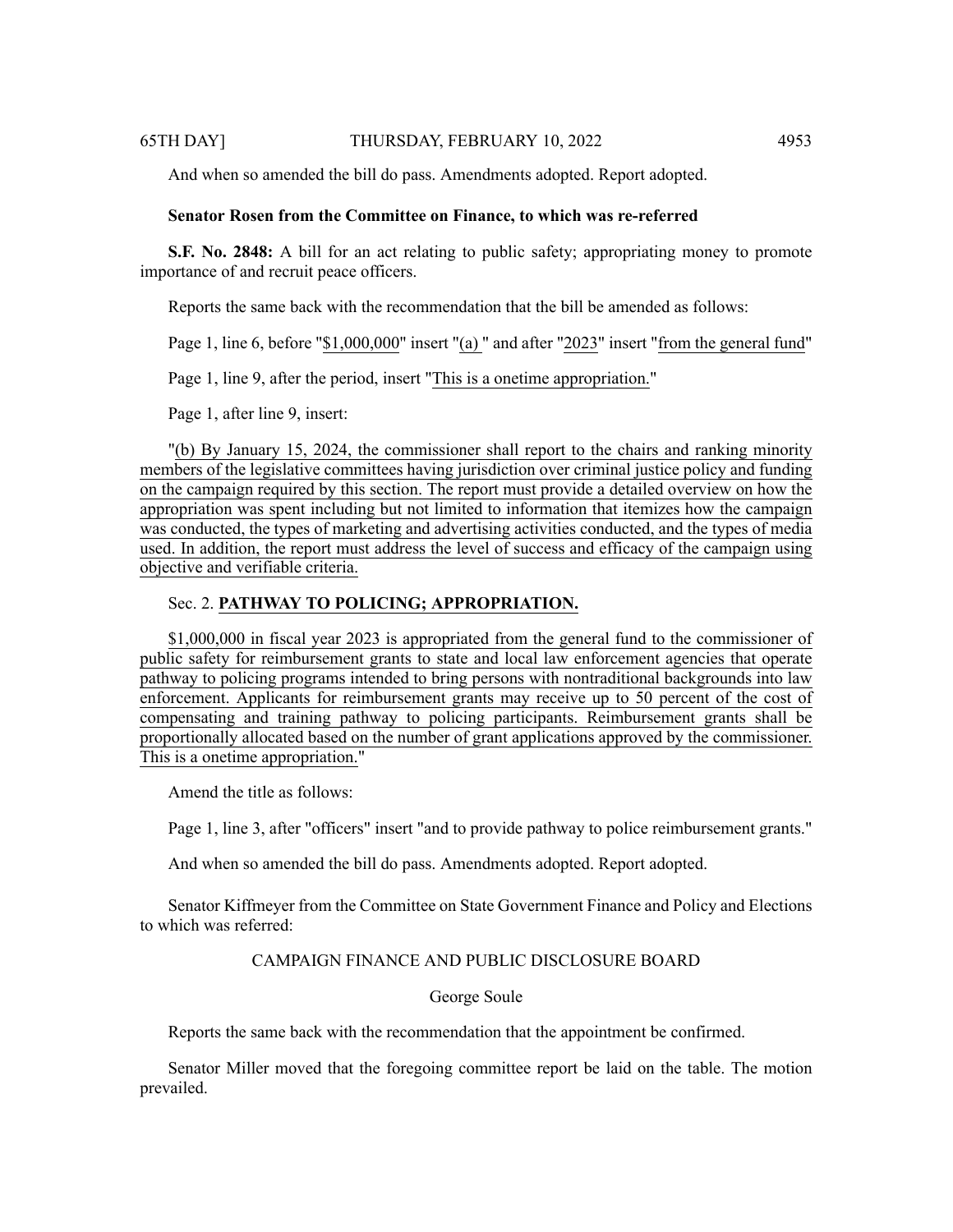### **SECOND READING OF SENATE BILLS**

S.F. Nos. 1974, 1782, 2248, 2672, 2669, 2677, 2774, 2818, 2957, and 2848 were read the second time

# **INTRODUCTION AND FIRST READING OF SENATE BILLS**

The following bills were read the first time.

# **Senator Jasinski introduced--**

**S.F.** No. 2966: A bill for an act relating to eminent domain; modifying notice requirements; amending Minnesota Statutes 2020, sections 117.115, subdivision 2; 117.145.

Referred to the Committee on Civil Law and Data Practices Policy.

#### **Senator Utke introduced--**

**S.F. No. 2967:** A bill for an act relating to human services; modifying community first services and supports payment rates; amending Minnesota Statutes 2021 Supplement, section 256B.851, subdivisions 3, 4, 5.

Referred to the Committee on Human Services Reform Finance and Policy.

# **Senator Utke introduced--**

**S.F. No. 2968:** A bill for an act relating to human services; modifying alternate overnight supervision in community residential settings; modifying home and community-based services employee scholarships; providing an ICF/DD operating rate increase; establishing direct support professionals child care relief grants; establishing direct support professionals and frontline supervisor employee retention payments; appropriating money; amending Minnesota Statutes 2020, sections 245A.11, subdivisions 7, 7a; 256B.0918; 256B.5012, by adding a subdivision.

Referred to the Committee on Human Services Licensing Policy.

#### **Senators Lang, Ruud, Ingebrigtsen, and Tomassoni introduced--**

**S.F. No. 2969:** A bill for an act relating to natural resources; appropriating money from the outdoor heritage fund.

Referred to the Committee on Environment and Natural Resources Policy and Legacy Finance.

#### **Senator Coleman introduced--**

**S.F. No. 2970:** A bill for an act relating to taxation; income and corporate franchise tax; modifying the research credit; amending Minnesota Statutes 2020, section 290.068, subdivision 2, by adding a subdivision.

Referred to the Committee on Taxes.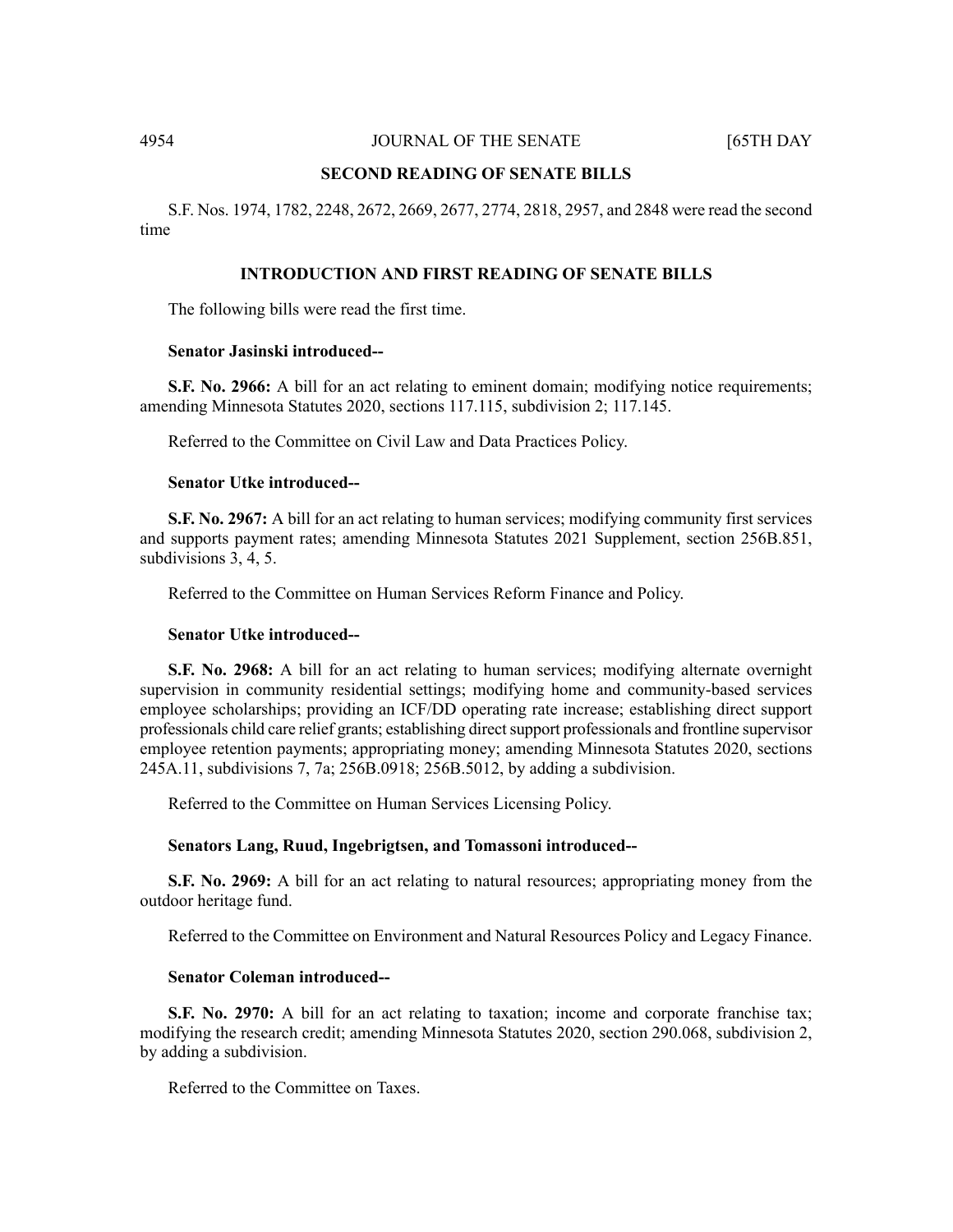#### **Senator Housley introduced--**

**S.F. No. 2971:** A bill for an act relating to capital investment; appropriating money for the renovation of the Harriet Tubman Center East building in the city of Maplewood.

Referred to the Committee on Jobs and Economic Growth Finance and Policy.

# **Senators Wiger, Bakk, Pappas, McEwen, and López Franzen introduced--**

**S.F. No. 2972:** A bill for an act relating to capital investment; appropriating money for the International Wolf Center; authorizing the sale and issuance of state bonds.

Referred to the Committee on Capital Investment.

# **Senators Rarick, Tomassoni, and Bakk introduced--**

**S.F. No. 2973:** A bill for an act relating to capital investment; appropriating money for an education learning center in the Northern Lights Academy Special Education Cooperative service area and for a Level IV setting for a regional special education program at Northland Learning Center in northeastern Minnesota; authorizing the sale and issuance of state bonds.

Referred to the Committee on Capital Investment.

#### **Senators Abeler, Hoffman, Bakk, Bigham, and Clausen introduced--**

**S.F. No. 2974:** A bill for an act relating to human services; providing for home and community-based services, expanded access to shared services, appeals of service terminations for persons living in own-home settings, and support coordination training; appropriating money; amending Minnesota Statutes 2020, sections 245D.10, subdivision 3a; 256.045, subdivision 3; 256B.4912, by adding a subdivision.

Referred to the Committee on Human Services Reform Finance and Policy.

#### **Senators Bigham, Dziedzic, and López Franzen introduced--**

**S.F. No. 2975:** A bill for an act relating to public safety; clarifying the definition of hemp; amending Minnesota Statutes 2020, sections 18K.02, subdivision 3; 152.02, subdivision 2.

Referred to the Committee on Agriculture and Rural Development Finance and Policy.

#### **Senators Kent, Bigham, Housley, and Wiger introduced--**

**S.F. No. 2976:** A bill for an act relating to taxation; tax increment financing; providing special rules for the city of Woodbury.

Referred to the Committee on Taxes.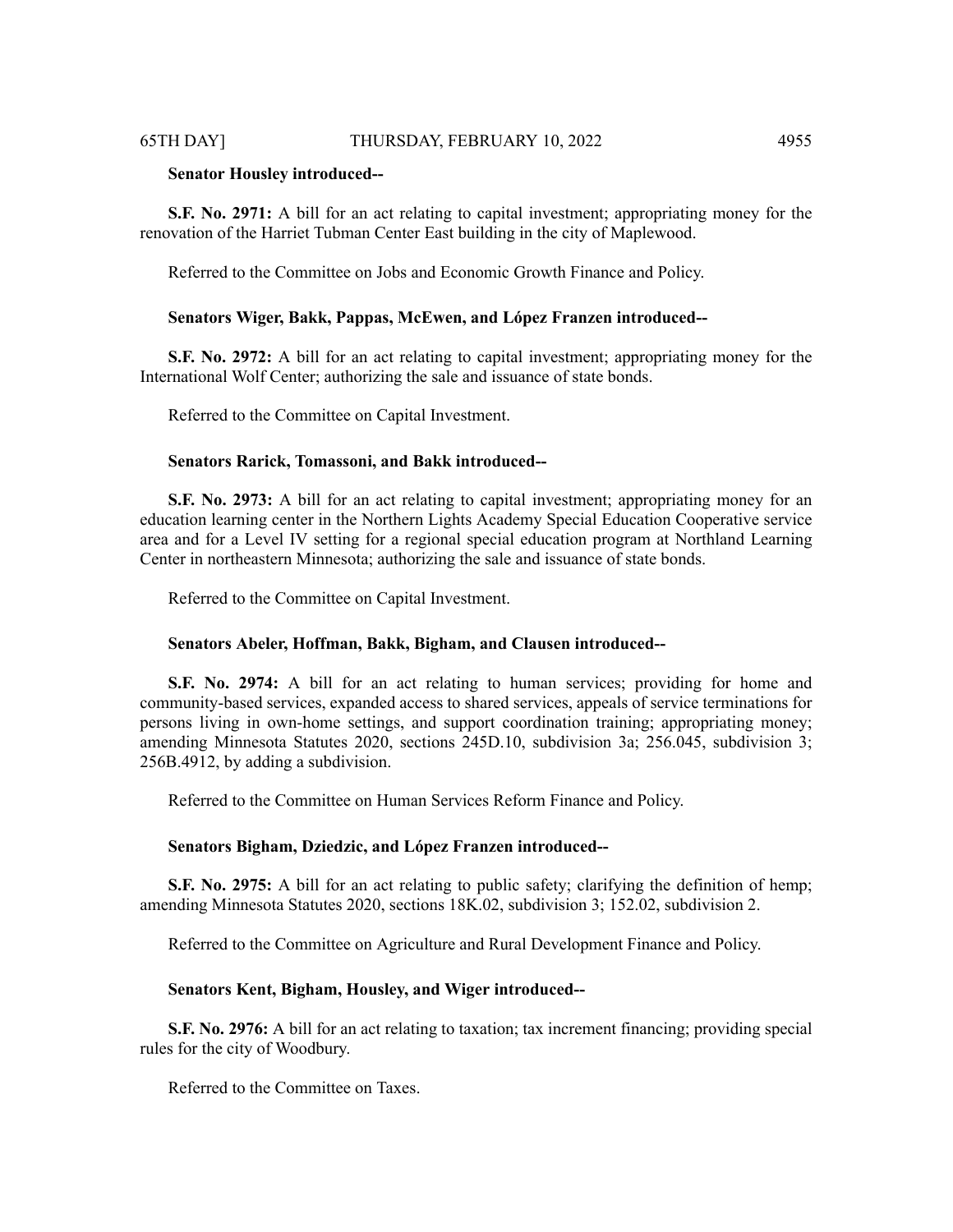# **Senators Rest, Dziedzic, Klein, Kunesh, and Chamberlain introduced--**

**S.F. No. 2977:** A bill for an act relating to taxation; individual income; increasing amount of allowed expenses and income limits for the Minnesota education credit; amending Minnesota Statutes 2020, section 290.0674, subdivisions 1, 2; repealing Minnesota Statutes 2020, section 290.0674, subdivision 2a.

Referred to the Committee on Taxes.

# **Senator Dziedzic introduced--**

**S.F. No. 2978:** A bill for an act relating to liquor; allowing distilleries of any size to operate a cocktail room; amending Minnesota Statutes 2020, section 340A.22.

Referred to the Committee on Commerce and Consumer Protection Finance and Policy.

# **Senators Dziedzic and Bigham introduced--**

**S.F. No. 2979:** A bill for an act relating to data practices; classifying data for licenses issued by local governments; amending Minnesota Statutes 2020, section 13.41, subdivision 1.

Referred to the Committee on Civil Law and Data Practices Policy.

# **Senator Dziedzic introduced--**

**S.F. No. 2980:** A bill for an act relating to campaign finance; decreasing threshold for registration; amending Minnesota Statutes 2020, section 10A.14, subdivision 1.

Referred to the Committee on State Government Finance and Policy and Elections.

# **Senators Abeler, Hoffman, Housley, Coleman, and Dziedzic introduced--**

**S.F. No. 2981:** A bill for an act relating to agriculture; modifying eligible uses of a pollinator research account; transferring money; amending Minnesota Statutes 2020, section 18B.051.

Referred to the Committee on Agriculture and Rural Development Finance and Policy.

# **Senators Dziedzic, Rest, and McEwen introduced--**

**S.F. No. 2982:** A bill for an act relating to taxation; individual income; establishing a temporary subtraction for certain unemployment insurance benefits.

Referred to the Committee on Taxes.

# **Senators Kent, Bigham, López Franzen, and Coleman introduced--**

**S.F. No. 2983:** A bill for an act relating to consumer protection; appropriating money for the automobile theft prevention program.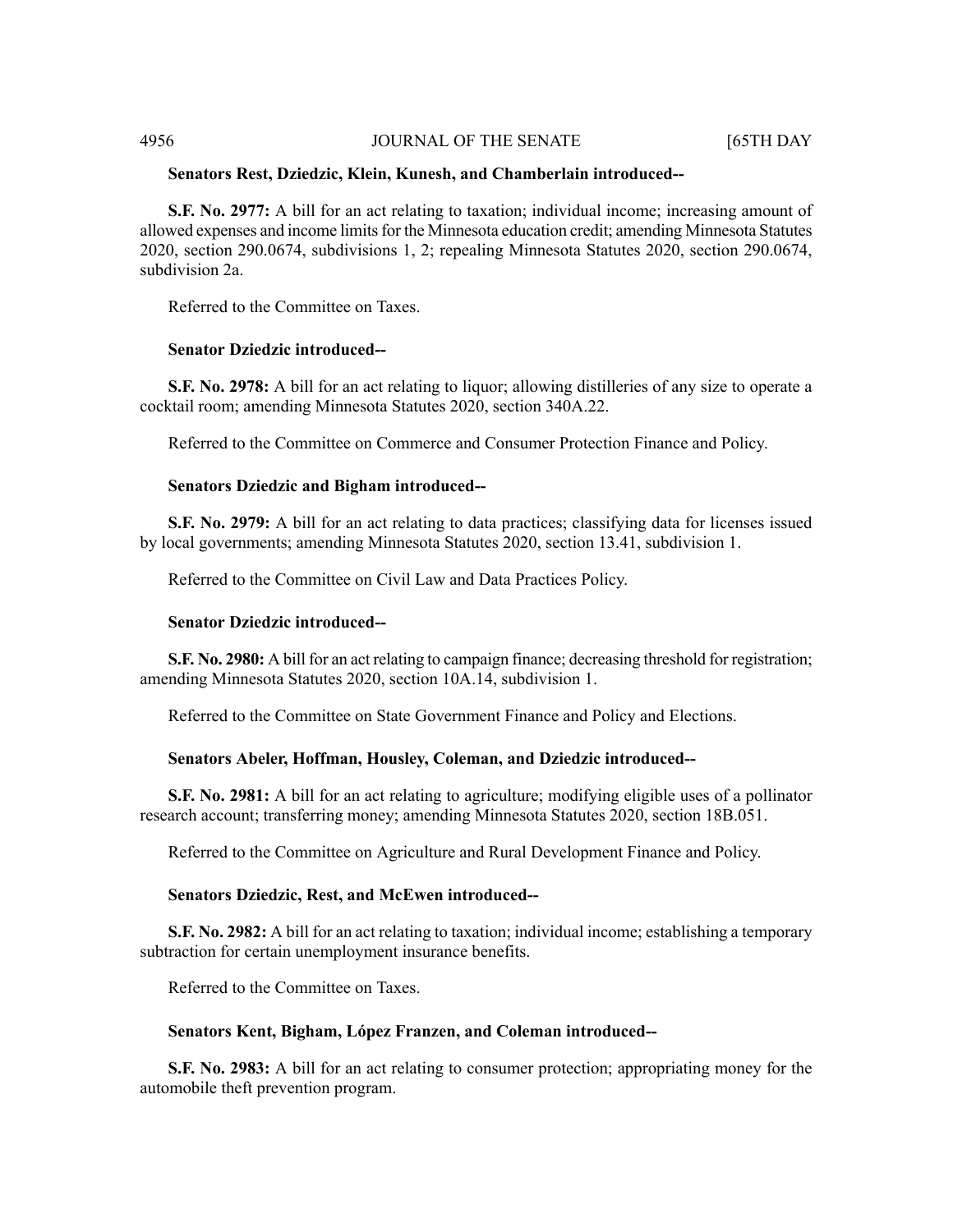Referred to the Committee on Commerce and Consumer Protection Finance and Policy.

# **Senators Hoffman, Duckworth, Lang, and Hawj introduced--**

**S.F. No. 2984:** A bill for an act relating to transportation; establishing Civil Air Patrol special plates; proposing coding for new law in Minnesota Statutes, chapter 168.

Referred to the Committee on Transportation Finance and Policy.

#### **Senators Hoffman, Abeler, Koran, and Hawj introduced--**

**S.F. No. 2985:** A bill for an act relating to human services; increasing the medical assistance income and spenddown limits for persons with disabilities and persons age 65 and over; amending Minnesota Statutes 2020, section 256B.056, subdivision 4.

Referred to the Committee on Human Services Reform Finance and Policy.

# **Senators Wiger, Pappas, and Bakk introduced--**

**S.F. No. 2986:** A bill for an act relating to capital investment; appropriating money for expansion and renovation of the White Bear Lake Public Safety Facility; authorizing the issuance of state bonds.

Referred to the Committee on Capital Investment.

# **Senators Bigham and Putnam introduced--**

**S.F. No. 2987:** A bill for an act relating to public safety; extending probationary period for municipal peace officer to two years; appropriating money for peace officer hiring bonuses; amending Minnesota Statutes 2020, section 44.10, subdivision 1.

Referred to the Committee on Local Government Policy.

# **Senator Cwodzinski introduced--**

**S.F. No. 2988:** A bill for an act relating to education; modifying social studies requirements; requiring school districts to offer a course in government and citizenship; amending Minnesota Statutes 2020, section 120B.024, subdivision 1.

Referred to the Committee on Education Finance and Policy.

# **Senator López Franzen introduced--**

**S.F. No. 2989:** A bill for an act relating to public safety; appropriating money for youth intervention programs.

Referred to the Committee on Judiciary and Public Safety Finance and Policy.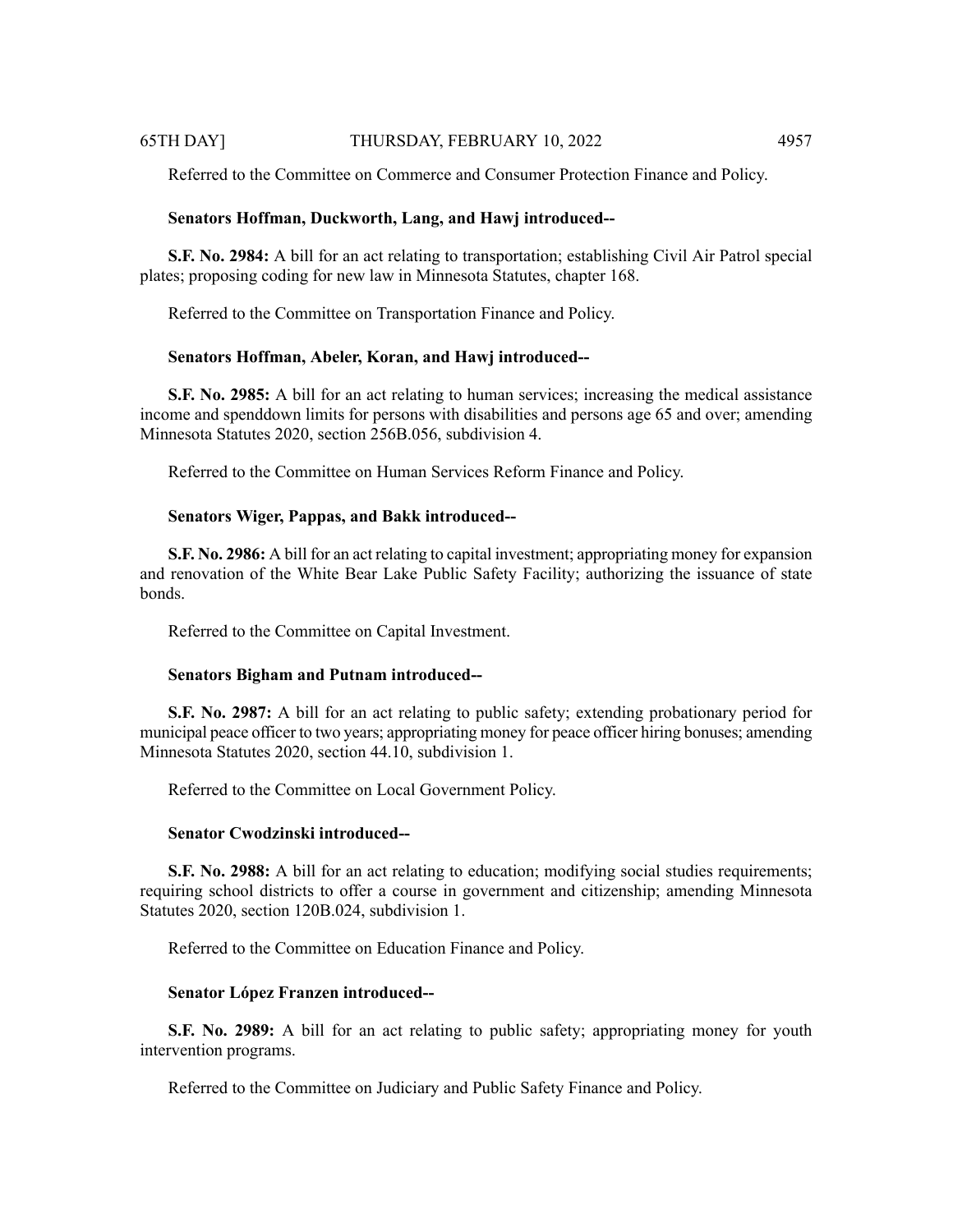#### **Senator Housley introduced--**

**S.F. No. 2990:** A bill for an act relating to human services; appropriating money for supported decision making.

Referred to the Committee on Human Services Reform Finance and Policy.

# **Senator Pratt introduced--**

**S.F. No. 2991:** A bill for an act relating to commerce; clarifying prohibited contract terms regarding choice of venue; amending Minnesota Statutes 2020, section 325E.37, subdivision 7.

Referred to the Committee on Commerce and Consumer Protection Finance and Policy.

#### **Senators Pappas, Murphy, and Hawj introduced--**

**S.F. No. 2992:** A bill for an act relating to capital investment; appropriating money for a community food site in Ramsey County.

Referred to the Committee on Jobs and Economic Growth Finance and Policy.

#### **Senators Pappas, Hawj, and Johnson Stewart introduced--**

**S.F. No. 2993:** A bill for an act relating to transportation; appropriating money for Lafayette Bridge improvements.

Referred to the Committee on Transportation Finance and Policy.

#### **Senator Johnson Stewart introduced--**

**S.F. No. 2994:** A bill for an act relating to public safety; establishing a grant to reimburse local law enforcement agencies for the costs of obtaining or replacing epinephrine auto-injectors; appropriating money.

Referred to the Committee on Judiciary and Public Safety Finance and Policy.

#### **Senator Johnson Stewart introduced--**

**S.F. No. 2995:** A bill for an act relating to public safety; extending the statute of limitations for the crime of interference with privacy against a minor; amending Minnesota Statutes 2020, section 628.26.

Referred to the Committee on Judiciary and Public Safety Finance and Policy.

#### **Senator Johnson Stewart introduced--**

**S.F. No. 2996:** A bill for an act relating to capital investment; appropriating money for inflow and infiltration programs; authorizing the sale and issuance of state bonds.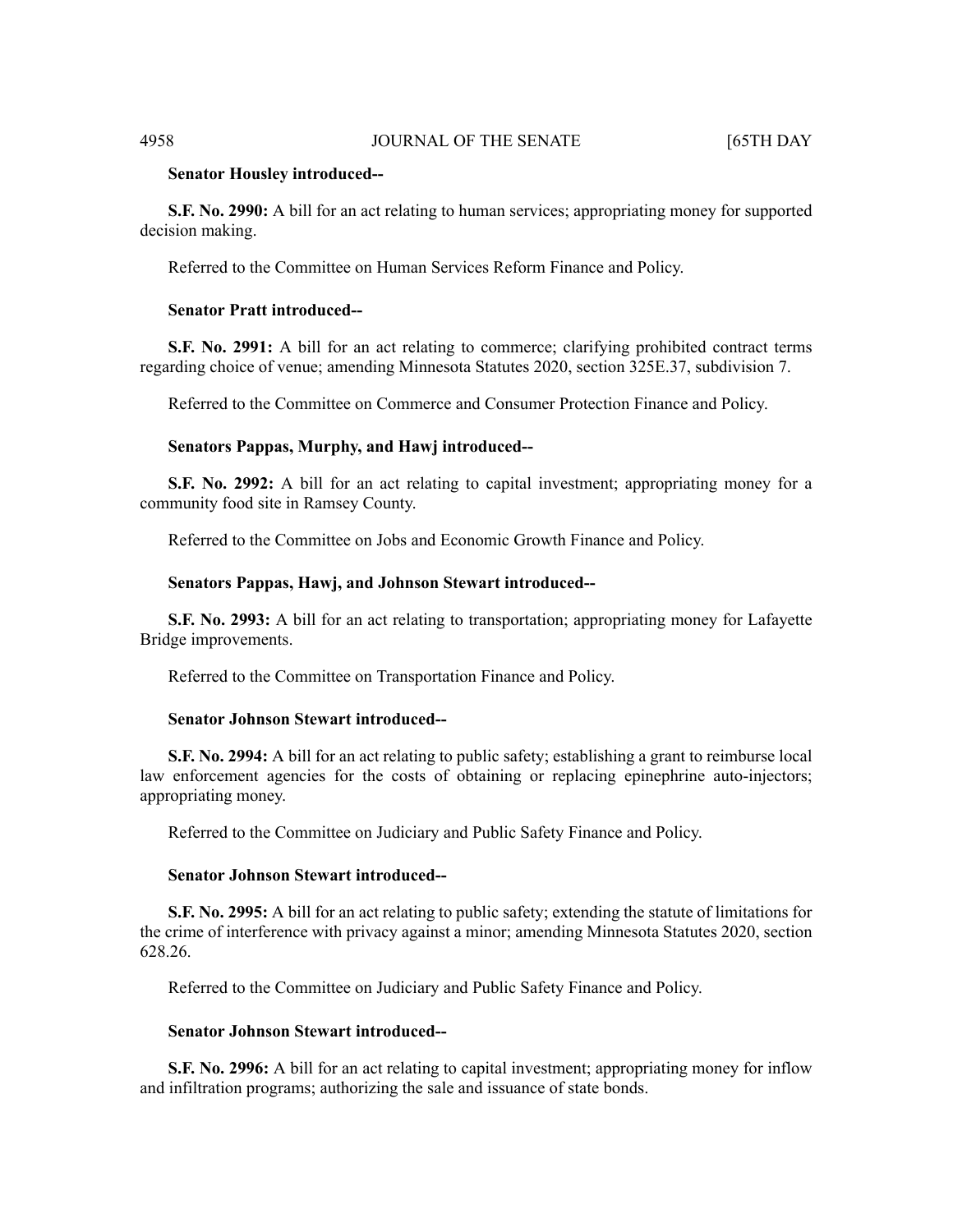Referred to the Committee on Capital Investment.

#### **Senators López Franzen, Pappas, and Johnson Stewart introduced--**

**S.F. No. 2997:** A bill for an act relating to transportation; eliminating certain requirements to display validation stickers that indicate motor vehicle registration; amending Minnesota Statutes 2020, sections 168.09, subdivision 4; 168.12, subdivisions 1, 2f; 169.79, subdivision 8.

Referred to the Committee on Transportation Finance and Policy.

# **Senators Cwodzinski and Clausen introduced--**

**S.F. No. 2998:** A bill for an act relating to education finance; increasing the general education basic formula allowance; linking the general education basic formula allowance to the rate of inflation; appropriating money; amending Minnesota Statutes 2021 Supplement, section 126C.10, subdivision 2.

Referred to the Committee on Education Finance and Policy.

### **Senators Hoffman, Abeler, and Fateh introduced--**

**S.F. No. 2999:** A bill for an act relating to human services; increasing payment rates for nonemergency medical transportation; amending Minnesota Statutes 2021 Supplement, section 256B.0625, subdivision 17.

Referred to the Committee on Health and Human Services Finance and Policy.

# **Senator Putnam introduced--**

**S.F. No. 3000:** A bill for an act relating to elections; permitting individuals who are at least 16 years of age to preregister to vote; modifying postsecondary student voter registration provisions; amending Minnesota Statutes 2020, sections 135A.17, subdivision 2; 201.054, subdivisions 1, 2; 201.061, by adding subdivisions; 201.071, subdivision 1; 201.091, subdivision 4.

Referred to the Committee on State Government Finance and Policy and Elections.

# **Senator Putnam introduced--**

**S.F. No. 3001:** A bill for an act relating to higher education; modifying parameters in the state grant program; modifying restrictions on developmental education in state colleges and universities; creating new grant programs within the Office of Higher Education; requiring reports; appropriating money; amending Minnesota Statutes 2020, sections 136A.121, subdivision 5; 136F.302, subdivisions 1, 2; Minnesota Statutes 2021 Supplement, section 136A.121, subdivisions 6, 9.

Referred to the Committee on Higher Education Finance and Policy.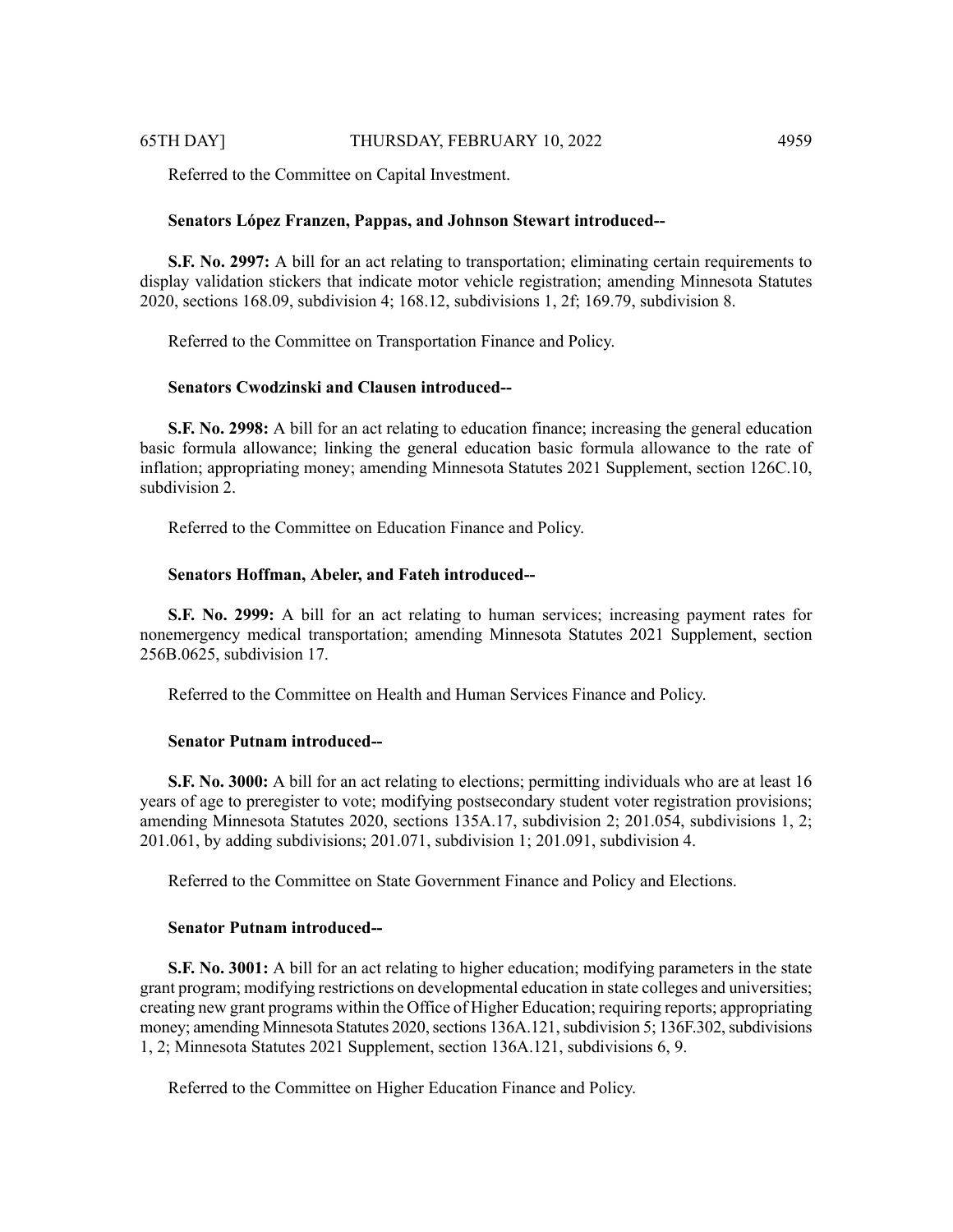### **Senator Putnam introduced--**

**S.F. No. 3002:** A bill for an act relating to health care; creating a premium assistance program for child care workers; requiring a report; proposing coding for new law in Minnesota Statutes, chapter 62V.

Referred to the Committee on Health and Human Services Finance and Policy.

#### **Senator Goggin introduced--**

**S.F. No. 3003:** A bill for an act relating to energy; modifying a deadline for the Prairie Island Net Zero project; amending Laws 2020, chapter 118, section 3, subdivision 3.

Referred to the Committee on Energy and Utilities Finance and Policy.

#### **Senator Cwodzinski introduced--**

**S.F. No. 3004:** A bill for an act relating to education; modifying substitute teacher provisions; requiring school buildings to employ a substitute teacher; appropriating money; amending Minnesota Statutes 2020, section 122A.44, subdivision 2.

Referred to the Committee on Education Finance and Policy.

#### **Senators Tomassoni and Bakk introduced--**

**S.F. No. 3005:** A bill for an act relating to state lands; authorizing exchange of land in St. Louis County; providing for land acquisition trust fund in St. Louis County.

Referred to the Committee on Environment and Natural Resources Policy and Legacy Finance.

# **Senators Tomassoni and Bakk introduced--**

**S.F. No. 3006:** A bill for an act relating to state lands; authorizing private sale of certain tax-forfeited land in St. Louis County.

Referred to the Committee on Environment and Natural Resources Policy and Legacy Finance.

#### **Senators Tomassoni and Bakk introduced--**

**S.F. No. 3007:** A bill for an act relating to capital investment; appropriating money for Phase 6 of the infrastructure improvements project in the city of Biwabik; authorizing the sale and issuance of state bonds.

Referred to the Committee on Capital Investment.

#### **Senator Dahms introduced--**

**S.F. No. 3008:** A bill for an act relating to liquor; prohibiting exclusive contracts for distillers; amending Minnesota Statutes 2020, section 340A.307, subdivisions 1, 2, 4.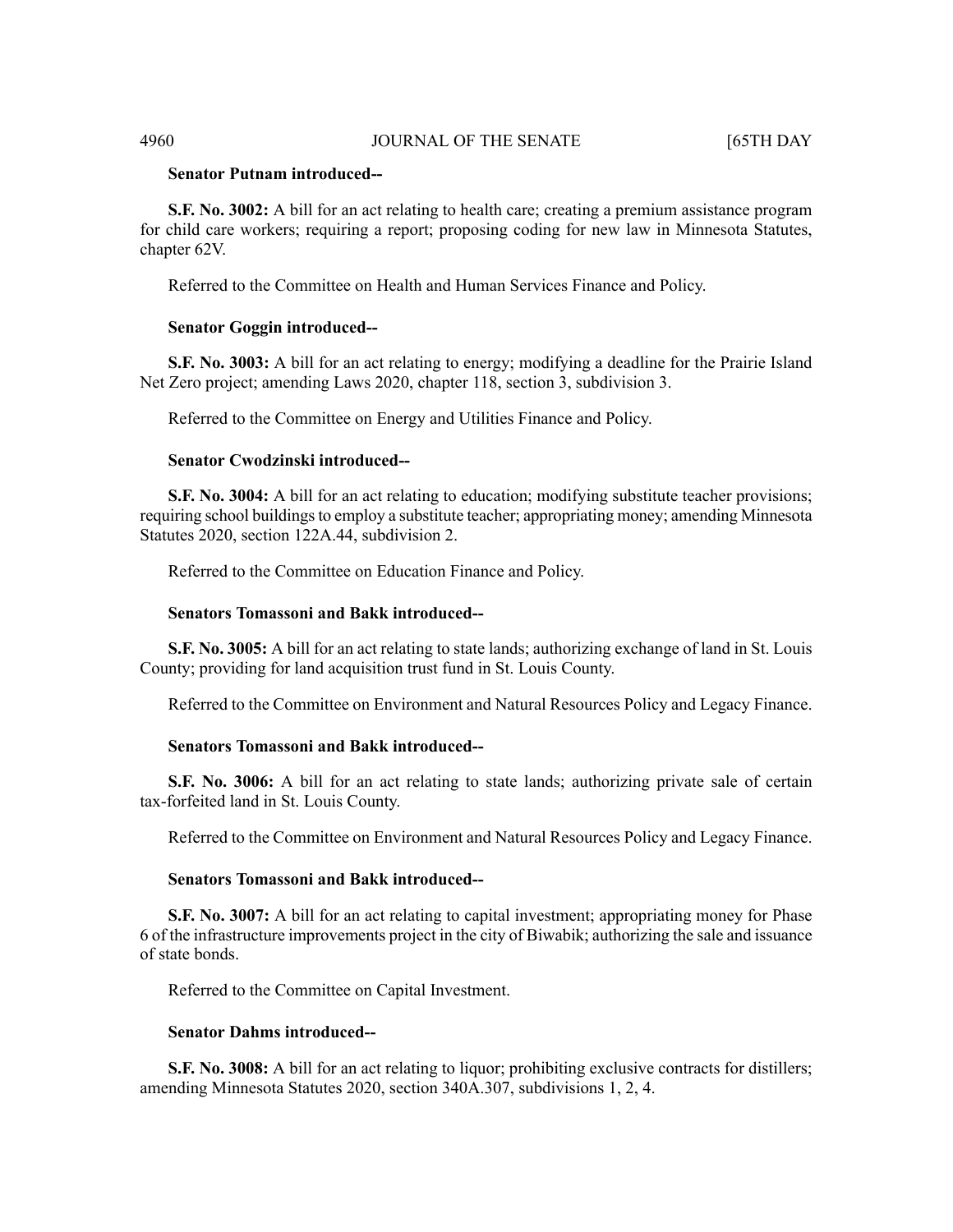Referred to the Committee on Commerce and Consumer Protection Finance and Policy.

# **Senators McEwen, Dziedzic, Rest, Murphy, and Port introduced--**

**S.F. No. 3009:** A bill for an act relating to taxation; individual income; allowing a temporary subtraction for unemployment benefits.

Referred to the Committee on Taxes.

# **Senators Nelson and Hoffman introduced--**

**S.F. No. 3010:** A bill for an act relating to human services; modifying payments made to behavioral health home providers; amending Minnesota Statutes 2020, section 256B.0757, subdivisions 1, 2, 3, 4, 5, 8.

Referred to the Committee on Human Services Reform Finance and Policy.

# **Senators Nelson and Senjem introduced--**

**S.F. No. 3011:** A bill for an act relating to capital investment; appropriating money for the Willow Creek Trail connection in Rochester; authorizing the sale and issuance of state bonds.

Referred to the Committee on Capital Investment.

# **Senator Howe introduced--**

**S.F. No. 3012:** A bill for an act relating to elections; changing the date of the state primary from August to June; changing the date of primary elections conducted by a political subdivision in certain circumstances; amending Minnesota Statutes 2020, sections 204B.14, subdivisions 2, 4; 204B.21, subdivision 1; 204D.03, subdivision 1; 204D.09, subdivision 1; 204D.28, subdivision 5; 205.065, subdivisions 1, 2; 205A.03, subdivisions 1, 2; 205A.06, subdivision 1a; 205A.11, subdivision 2a; 206.61, subdivision 5; Minnesota Statutes 2021 Supplement, section 206.82, subdivision 2.

Referred to the Committee on State Government Finance and Policy and Elections.

# **Senator Howe introduced--**

**S.F. No. 3013:** A bill for an act relating to retirement; Public Employees Retirement Association; privatized medical facilities; amending the calculation of liability for privatizing medical facilities; amending Minnesota Statutes 2020, sections 353F.02, subdivision 4a; 353F.025, subdivisions 1, 2, by adding a subdivision.

Referred to the Committee on State Government Finance and Policy and Elections.

# **Senator Ingebrigtsen introduced--**

**S.F. No. 3014:** A bill for an act relating to capital investment; appropriating money for a veterans memorial park in Parkers Prairie; authorizing the sale and issuance of state bonds.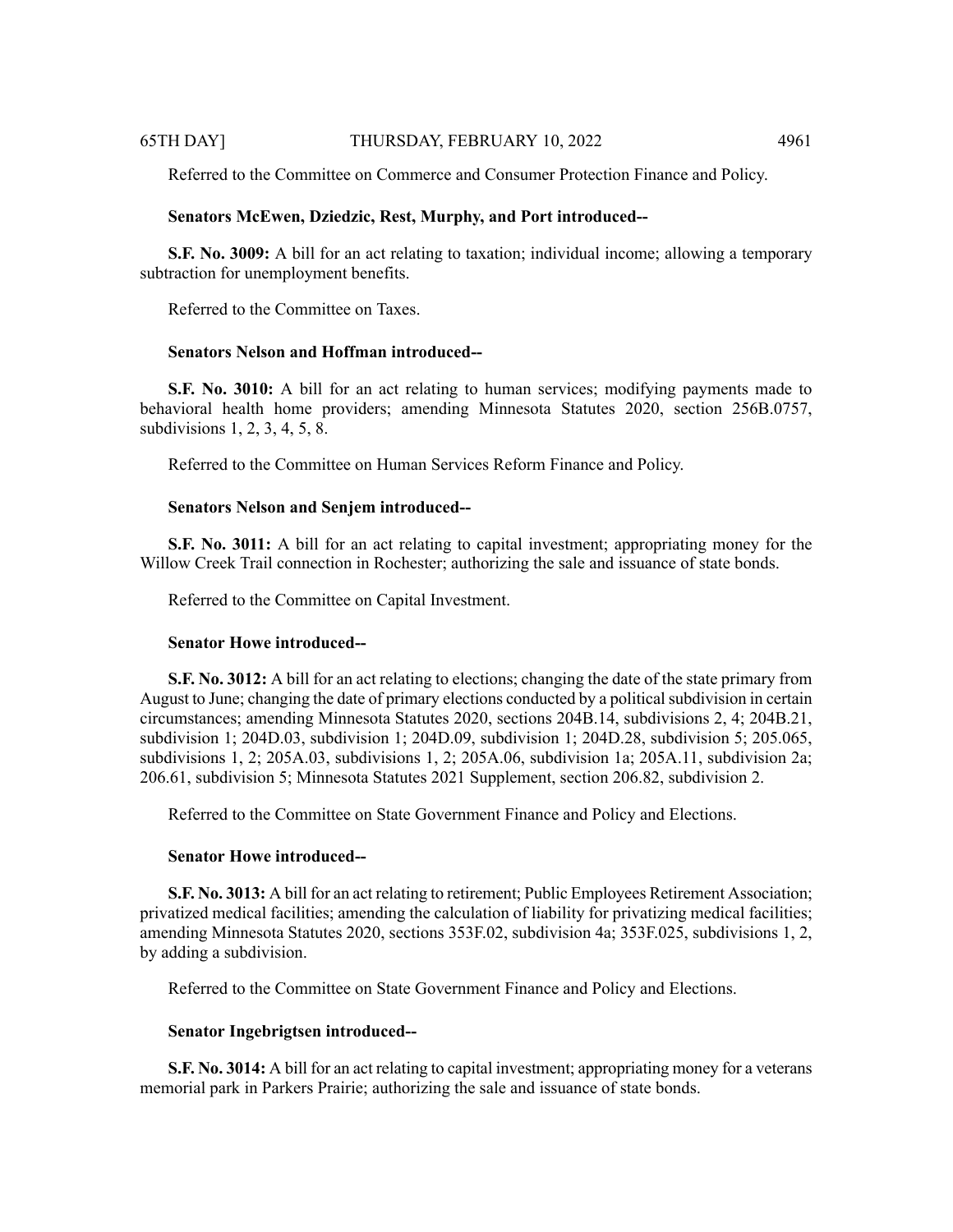Referred to the Committee on Capital Investment.

#### **Senators Eichorn, Dornink, Howe, Ruud, and Lang introduced--**

**S.F. No. 3015:** A bill for an act relating to public safety; appropriating money for grants to law enforcement for portable recording systems.

Referred to the Committee on Judiciary and Public Safety Finance and Policy.

#### **Senator Howe introduced--**

**S.F. No. 3016:** A bill for an act relating to local government; clarifying planning and zoning authority for townships; proposing coding for new law in Minnesota Statutes, chapter 366; repealing Minnesota Statutes 2020, sections 366.10; 366.11; 366.12; 366.125; 366.13; 366.14; 366.15; 366.151; 366.152; 366.16; 366.17; 366.18; 366.181.

Referred to the Committee on Local Government Policy.

#### **Senator Howe introduced--**

**S.F. No. 3017:** A bill for an act relating to transportation; appropriating money for the small cities assistance program.

Referred to the Committee on Transportation Finance and Policy.

#### **Senator Howe introduced--**

**S.F. No. 3018:** A bill for an act relating to taxation; sales and use; providing an exemption for certain diagnostic testing kits and equipment; amending Minnesota Statutes 2020, section 297A.67, by adding a subdivision.

Referred to the Committee on Taxes.

#### **Senators Ingebrigtsen, Eichorn, Weber, and Westrom introduced--**

**S.F. No. 3019:** A bill for an act relating to environment; modifying number of assistant commissioners employed by Pollution Control Agency; amending Minnesota Statutes 2020, section 116.03, subdivision 1.

Referred to the Committee on Environment and Natural Resources Policy and Legacy Finance.

#### **Senators Ingebrigtsen, Dornink, and Jasinski introduced--**

**S.F. No. 3020:** A bill for an act relating to natural resources; appropriating money to provide state incentives for conservation reserve program.

Referred to the Committee on Environment and Natural Resources Finance.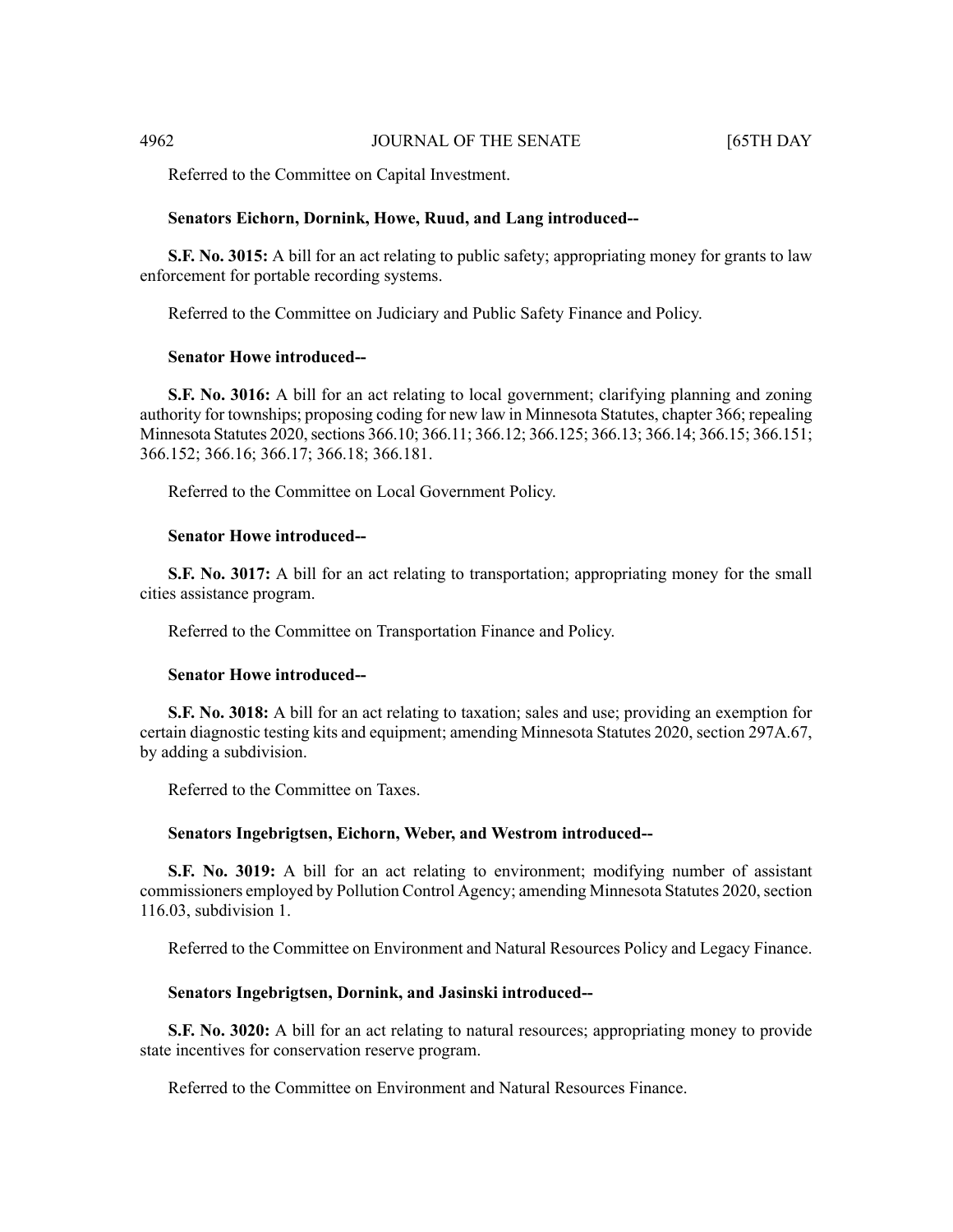### **Senator Anderson introduced--**

**S.F. No. 3021:** A bill for an act relating to health; establishing a vaccine recipient bill of rights; proposing coding for new law in Minnesota Statutes, chapter 145.

Referred to the Committee on Health and Human Services Finance and Policy.

# **Senator Anderson introduced--**

**S.F. No. 3022:** A resolution for the State of Minnesota to protect its citizens against unconstitutional and medically irresponsible COVID-19 vaccine mandates.

Referred to the Committee on Health and Human Services Finance and Policy.

#### **Senator Senjem introduced--**

**S.F. No. 3023:** A bill for an act relating to energy; extending the sunset for recovery of gas utility infrastructure costs; amending Laws 2005, chapter 97, article 10, section 3, as amended.

Referred to the Committee on Energy and Utilities Finance and Policy.

#### **Senator Senjem introduced--**

**S.F. No. 3024:** A bill for an act relating to capital investment; appropriating money for a flood hazard mitigation project and public water infrastructure improvements in Kasson; authorizing the sale and issuance of state bonds.

Referred to the Committee on Capital Investment.

# **Senator Weber introduced--**

**S.F. No. 3025:** A bill for an act relating to capital investment; appropriating money for the greater Minnesota child care facility program.

Referred to the Committee on Jobs and Economic Growth Finance and Policy.

#### **Senator Torres Ray introduced--**

**S.F. No. 3026:** A bill for an act relating to health; expanding maternal death studies conducted by the commissioner of health to include maternal morbidity; amending Minnesota Statutes 2020, section 145.901, as amended.

Referred to the Committee on Health and Human Services Finance and Policy.

#### **Senator Murphy introduced--**

**S.F. No. 3027:** A bill for an act relating to health; requiring hospital core staffing plans; requiring hospital staffing studies; appropriating money; amending Minnesota Statutes 2020, sections 144.55,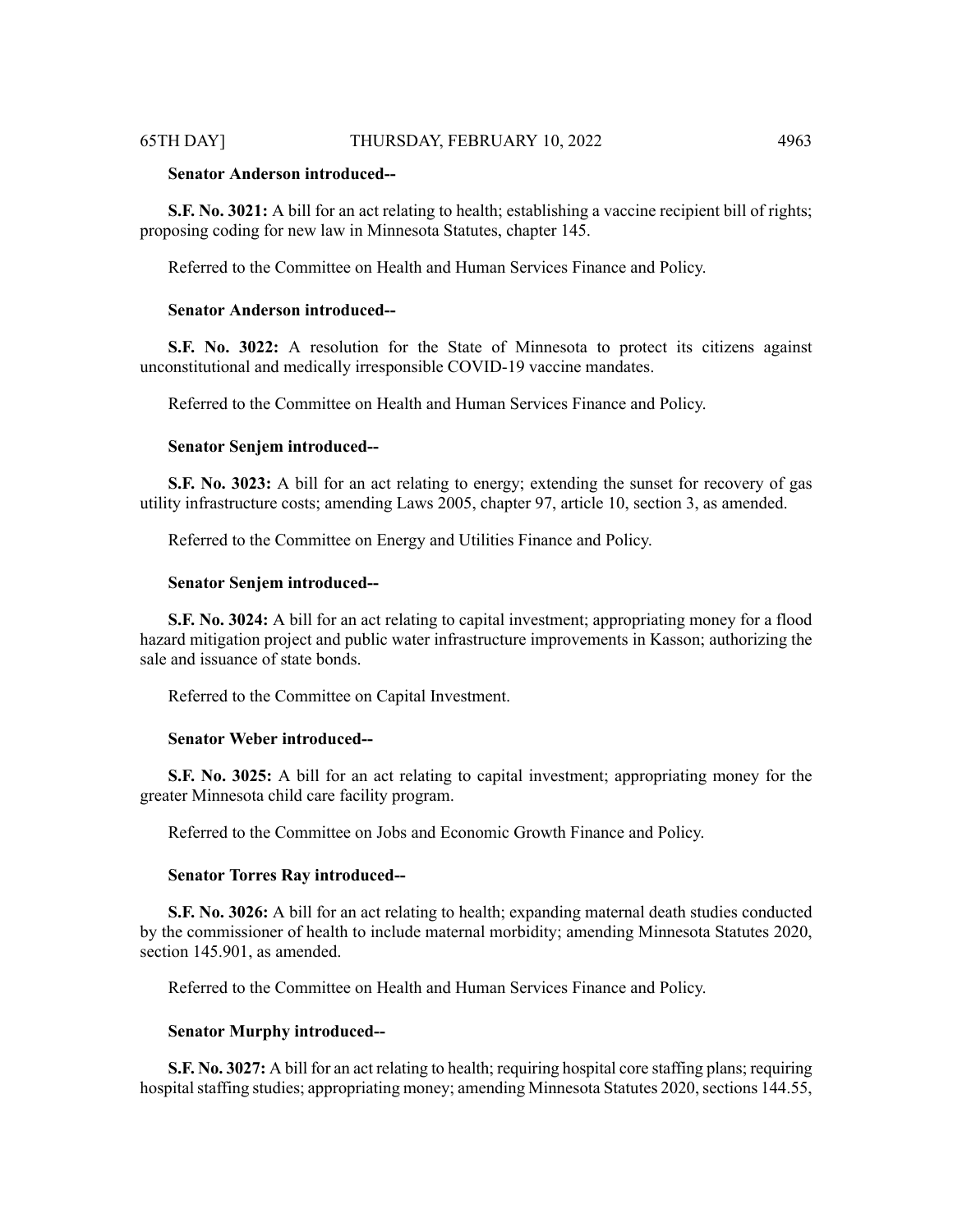subdivision 6; 144.653, subdivision 5; 144.7055; 144.7067, by adding a subdivision; 144A.53, subdivision 2; proposing coding for new law in Minnesota Statutes, chapter 144.

Referred to the Committee on Health and Human Services Finance and Policy.

#### **Senators Murphy and Putnam introduced--**

**S.F. No. 3028:** A bill for an act relating to taxation; individual income; increasing the maximum student loan credit; increasing the student loan credit income threshold; making the student loan credit refundable; amending Minnesota Statutes 2021 Supplement, section 290.0682, subdivision 2, by adding a subdivision.

Referred to the Committee on Taxes.

#### **Senator Latz introduced--**

**S.F. No. 3029:** A bill for an act relating to public safety; eliminating the fee for uncertified copies of instruments from civil or criminal proceedings; amending Minnesota Statutes 2020, section 357.021, subdivision 2.

Referred to the Committee on Judiciary and Public Safety Finance and Policy.

#### **Senator Frentz introduced--**

**S.F. No. 3030:** A bill for an act relating to capital investment; appropriating money for improvements on the Minnesota State University, Mankato campus; authorizing the sale and issuance of state bonds.

Referred to the Committee on Capital Investment.

#### **Senator Frentz introduced--**

**S.F. No. 3031:** A bill for an act relating to capital investment; appropriating money for the city of Skyline to replace water infrastructure; authorizing the sale and issuance of state bonds.

Referred to the Committee on Capital Investment.

#### **Senator Tomassoni introduced--**

**S.F. No. 3032:** A bill for an act relating to local government; authorizing online process for county land sales; modifying notice procedures for land sales; amending Minnesota Statutes 2020, section 373.01, subdivision 1.

Referred to the Committee on Local Government Policy.

### **Senator Koran introduced--**

**S.F. No. 3033:** A bill for an act relating to health; modifying fees for patient enrollment in the medical cannabis program; amending Minnesota Statutes 2020, section 152.35.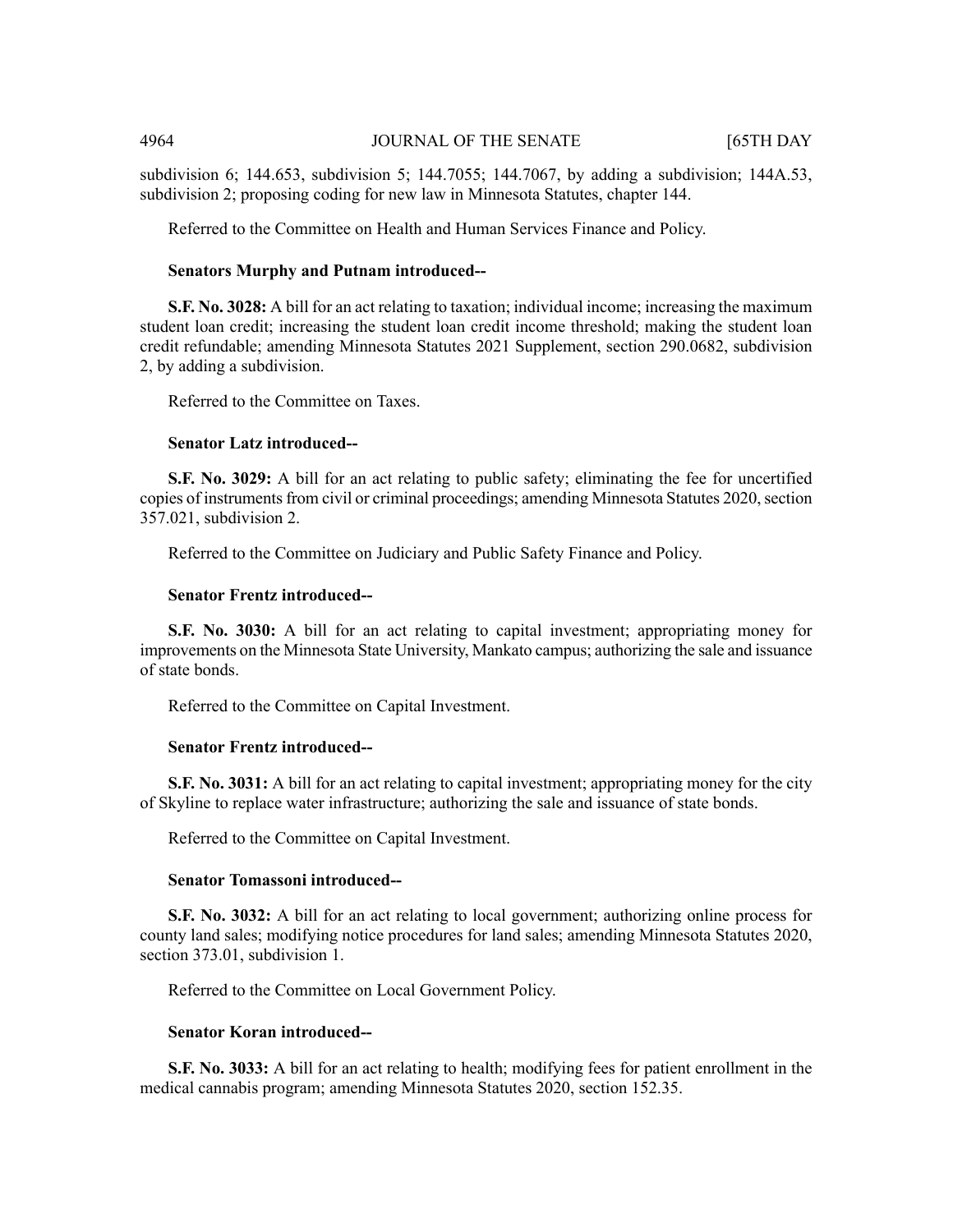Referred to the Committee on Health and Human Services Finance and Policy.

# **Senator Koran introduced--**

**S.F. No. 3034:** A bill for an act relating to state government; appropriating funds to the commissioner of administration for distribution as matching grants for public television.

Referred to the Committee on State Government Finance and Policy and Elections.

#### **Senators Koran and Johnson introduced--**

**S.F. No. 3035:** A bill for an act relating to public health; creating a health freedom sanctuary; limiting the governor's peacetime emergency powers; prohibiting mandatory vaccinations; prohibiting businesses from requiring certain vaccination documentations; prohibiting a school district from requiring a student to wear a mask on school grounds; amending Minnesota Statutes 2020, section 12.31, by adding a subdivision; proposing coding for new law in Minnesota Statutes, chapters 121A; 181; 325D.

Referred to the Committee on State Government Finance and Policy and Elections.

#### **Senator Koran introduced--**

**S.F. No. 3036:** A bill for an act relating to professional licensing; establishing a preliminary application procedure for individuals seeking professional licenses; permitting licensing boards to charge application fees; authorizing appeals; requiring reports; proposing coding for new law in Minnesota Statutes, chapter 214.

Referred to the Committee on Health and Human Services Finance and Policy.

#### **Senators Marty, Hawj, and Bigham introduced--**

**S.F.** No. 3037: A bill for an act relating to animal health; modifying requirements for certain owners of farmed Cervidae; requiring live-animal testing for chronic wasting disease; appropriating money; amending Minnesota Statutes 2021 Supplement, section 35.155, subdivision 11.

Referred to the Committee on Agriculture and Rural Development Finance and Policy.

#### **Senators Marty and Dziedzic introduced--**

**S.F. No. 3038:** A bill for an act relating to storage units; providing notice to a tenant about storage unit access; providing a cause of action for access to a storage unit; amending Minnesota Statutes 2021 Supplement, section 514.972, subdivision 5.

Referred to the Committee on Civil Law and Data Practices Policy.

# **Senator Clausen introduced--**

**S.F. No. 3039:** A bill for an act relating to capital investment; appropriating money for an inclusive and accessible playground in Apple Valley; authorizing the issuance of state bonds.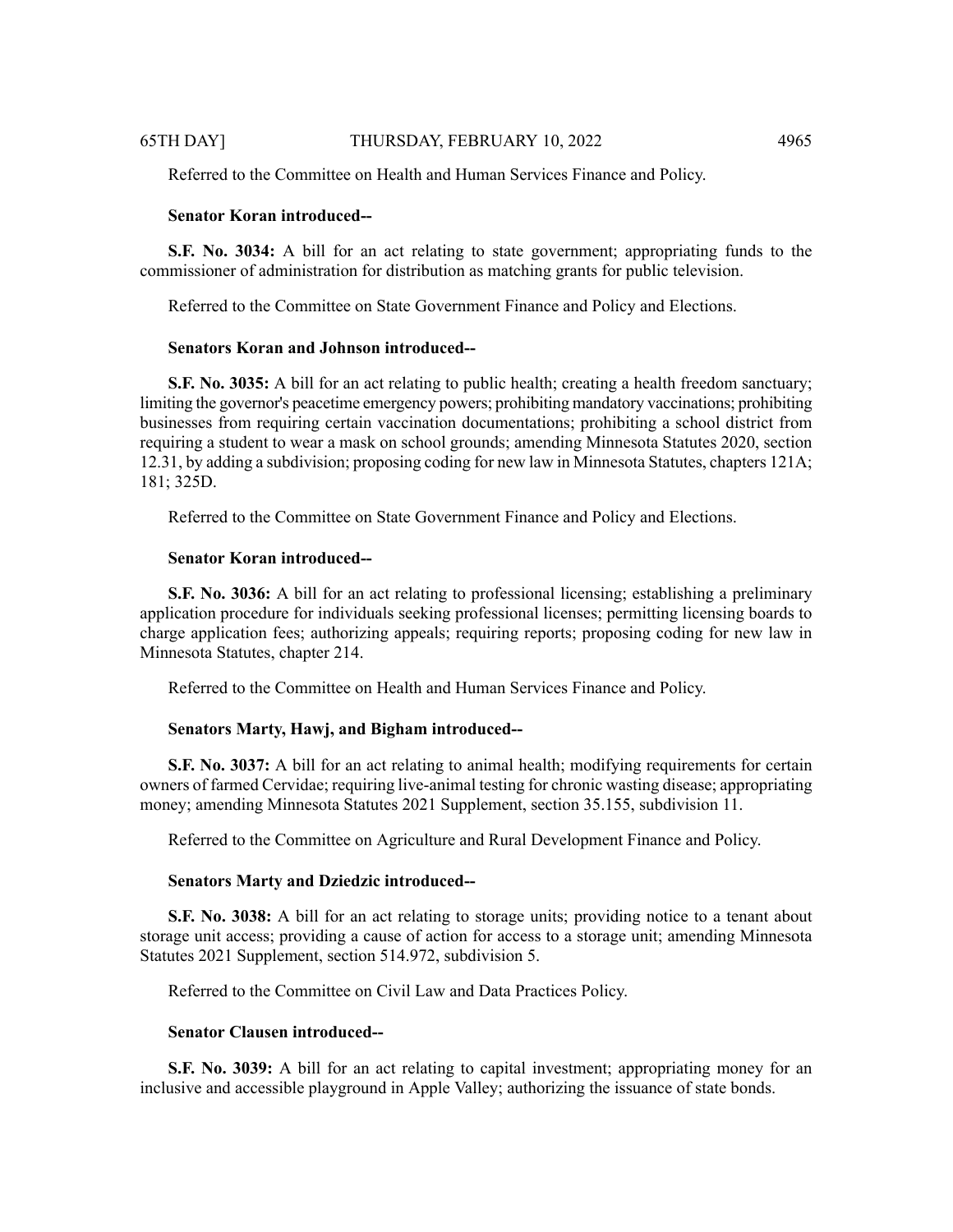Referred to the Committee on Capital Investment.

# **Senator Benson introduced--**

**S.F. No. 3040:** A bill for an act relating to the military; appropriating money for a grant to support activities related to commissioning of the USS Minneapolis-St. Paul.

Referred to the Committee on Veterans and Military Affairs Finance and Policy.

#### **Senator Kiffmeyer introduced--**

**S.F.** No. 3041: A bill for an act relating to public safety; removing the sunset of the Capitol Area Security Advisory Committee; repealing Minnesota Statutes 2020, section 299E.04, subdivision 5.

Referred to the Committee on Transportation Finance and Policy.

#### **Senators Draheim, Limmer, Dornink, Howe, and Eichorn introduced--**

**S.F. No. 3042:** A bill for an act relating to public safety; appropriating money for additional school safety specialists.

Referred to the Committee on Judiciary and Public Safety Finance and Policy.

#### **Senators Weber, Wiger, and Eaton introduced--**

**S.F. No. 3043:** A bill for an act relating to agriculture; appropriating money for precision agriculture research and outreach.

Referred to the Committee on Agriculture and Rural Development Finance and Policy.

### **Senators Weber, Wiger, and Eaton introduced--**

**S.F. No. 3044:** A bill for an act relating to water; appropriating money to enhance efforts to keep water on the land; requiring a report.

Referred to the Committee on Environment and Natural Resources Finance.

#### **Senator Eaton introduced--**

**S.F. No. 3045:** A bill for an act relating to mortuary science; permitting the conversion of human remains to basic elements using natural organic reduction; amending Minnesota Statutes 2020, sections 149A.02, subdivisions 1a, 3, 9, 16, 23, 26a, 27, 30a, 32a, 34, 35, 37c, 41, by adding subdivisions; 149A.03; 149A.54; 149A.55; 149A.65, subdivision 6; 149A.70, subdivisions 1, 2, 3, 5; 149A.71, subdivisions 2, 4; 149A.72, subdivisions 3, 3a, 9; 149A.73, subdivisions 1, 2; 149A.74, subdivision 1; 149A.94, subdivisions 1, 4; 149A.941.

Referred to the Committee on Health and Human Services Finance and Policy.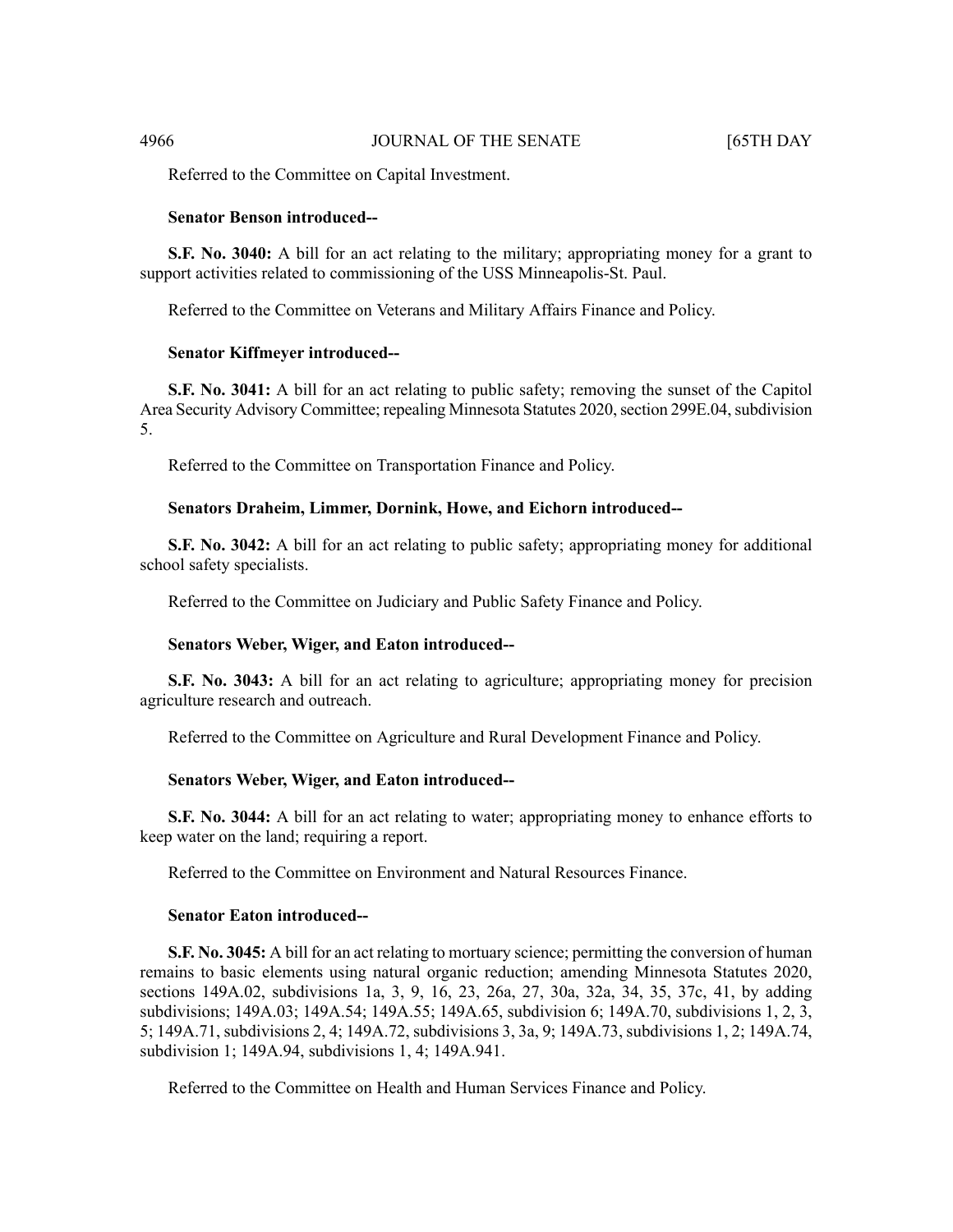# **Senator Eaton introduced--**

**S.F. No. 3046:** A bill for an act relating to environment; increasing the maximum amount of a watershed district general fund tax levy; amending Minnesota Statutes 2020, section 103D.905, subdivision 3.

Referred to the Committee on Environment and Natural Resources Policy and Legacy Finance.

# **Senator Cwodzinski introduced--**

**S.F. No. 3047:** A bill for an act relating to barbers; regulating mobile barber shops; authorizing rulemaking; amending Minnesota Statutes 2020, section 154.02, by adding a subdivision; proposing coding for new law in Minnesota Statutes, chapter 154.

Referred to the Committee on Health and Human Services Finance and Policy.

# **Senators Duckworth, Rosen, and Coleman introduced--**

**S.F. No. 3048:** A bill for an act relating to retirement; volunteer firefighter relief associations; requiring special fund assets to be invested with the State Board of Investment; requiring an investment portfolio review; revising the investment disclosure requirement for volunteer firefighter relief associations; amending Minnesota Statutes 2020, sections 356.645; 356.646; 356A.06, subdivision 5; 424A.095.

Referred to the Committee on State Government Finance and Policy and Elections.

#### **Senator Johnson introduced--**

**S.F. No. 3049:** A bill for an act relating to commerce; establishing certain rights for federal home loan banks with respect to collateral pledged by insurer members; proposing coding for new law in Minnesota Statutes, chapter 60B.

Referred to the Committee on Commerce and Consumer Protection Finance and Policy.

#### **Senator Rarick introduced--**

**S.F. No. 3050:** A bill for an act relating to transportation; appropriating money for improvements on marked Trunk Highway 73 near the city of Cromwell.

Referred to the Committee on Transportation Finance and Policy.

#### **Senator Rarick introduced--**

**S.F. No. 3051:** A bill for an act relating to energy; promoting the hiring of local workers to construct and maintain energy facilities; requiring additional information in a utility's integrated resource plan; exempting certain wind and solar projects from the certificate of need process; amending the definition of "solar energy generating system"; allowing longer transmission lines to utilize the existing alternative route permit review process; amending Minnesota Statutes 2020, sections 216B.16, subdivision 13; 216B.1645, subdivision 2; 216B.1691, subdivision 9; 216B.2422,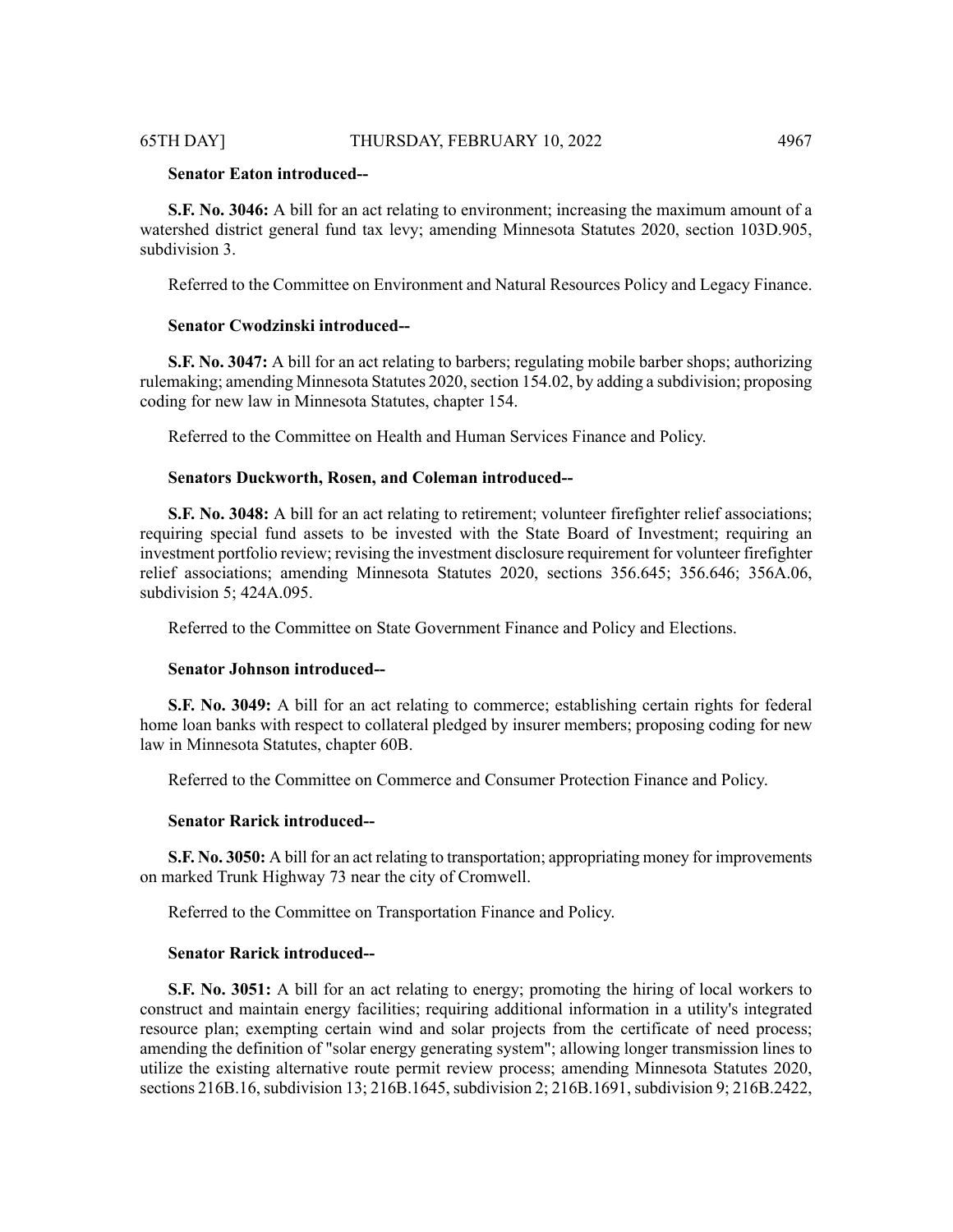subdivisions 1, 5, by adding subdivisions; 216B.243, subdivision 8; 216E.01, subdivision 9a; 216E.04, subdivision 2.

Referred to the Committee on Energy and Utilities Finance and Policy.

#### **Senators Cwodzinski and Johnson Stewart introduced--**

**S.F.** No. 3052: A bill for an act relating to education finance; requiring school districts to provide access to menstrual products for students; increasing operating capital revenue to fund school district purchases of menstrual products; appropriating money; amending Minnesota Statutes 2020, sections 121A.21; 126C.10, subdivisions 13, 14.

Referred to the Committee on Education Finance and Policy.

#### **Senator Eichorn introduced--**

**S.F. No. 3053:** A bill for an act relating to commerce; modifying regulatory requirements for certain licensees; amending Minnesota Statutes 2020, sections 157.20, subdivision 5; 340A.404, subdivision 5.

Referred to the Committee on Commerce and Consumer Protection Finance and Policy.

#### **Senator Eichorn introduced--**

**S.F. No. 3054:** A bill for an act relating to liquor; converting 3.2 percent malt liquor licenses to 5.5 percent alcoholic beverage licenses; making conforming changes; amending Minnesota Statutes 2020, sections 28A.16; 169A.35, subdivisions 1, 1a, 2, 3, 4; 181A.115; 182.651, subdivision 18; 204C.06, subdivision 7; 270C.725, subdivision 3; 295.75, subdivision 1; 297G.01, subdivisions 10, 18, 21; 297G.04,subdivision 1; 340A.101,subdivisions 14, 19; 340A.24,subdivision 1; 340A.301, subdivisions 1, 4, 8, 12; 340A.308; 340A.310; 340A.311; 340A.402, subdivision 1; 340A.403; 340A.404, subdivisions 2, 5; 340A.4055; 340A.407; 340A.408, subdivisions 1, 4, 5; 340A.409, subdivision 4; 340A.410, subdivision 8; 340A.411; 340A.412, subdivision 6; 340A.414, subdivision 2; 340A.503, subdivision 1; 340A.504, subdivisions 1, 6, 7; 340A.508, subdivision 2; 349.12, subdivision 3c; 349.17, subdivisions 7, 9; 349.1721, subdivisions 3, 4; 609.33, subdivisions 1, 4; 624.701, subdivision 1a; 624.731, subdivisions 5, 8.

Referred to the Committee on Commerce and Consumer Protection Finance and Policy.

#### **Senators Housley and Chamberlain introduced--**

**S.F.** No. 3055: A bill for an act relating to natural resources; requiring the issuance or modification of groundwater appropriation permits near White Bear Lake; requiring the development of recommendations to ensure safe drinking water for east metropolitan communities in a manner that supports both growth and sustainability; requiring a report; amending Minnesota Statutes 2020, sections 103G.211; 103G.285, by adding a subdivision; 103G.287, by adding subdivisions; 116B.03, subdivision 1; 116B.10, by adding a subdivision.

Referred to the Committee on Environment and Natural Resources Policy and Legacy Finance.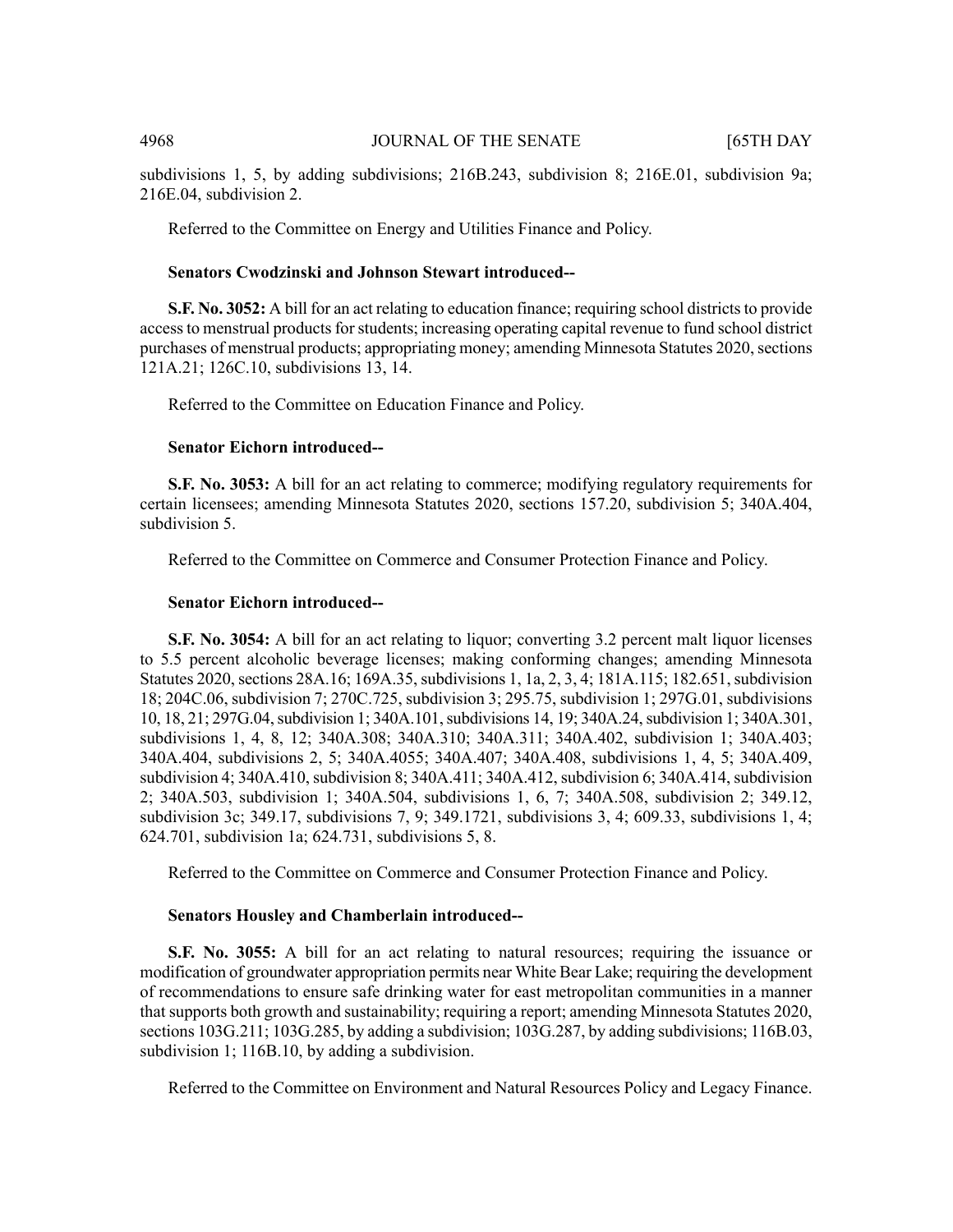# **Senators Koran and Housley introduced--**

**S.F. No. 3056:** A bill for an act relating to capital investment; appropriating money for a highway overpass at the intersection of marked Interstate Highway 35 and County State-Aid Highway 19 in Chisago County.

Referred to the Committee on Transportation Finance and Policy.

### **Senators Chamberlain, Coleman, Duckworth, Eichorn, and Newman introduced--**

**S.F. No. 3057:** A bill for an act relating to education; providing for a reading proficiency goal; temporarily suspending the world's best workforce; requiring a report; amending Minnesota Statutes 2020, sections 120B.11, by adding a subdivision; 124E.03, subdivision 2; proposing coding for new law in Minnesota Statutes, chapter 120B.

Referred to the Committee on Education Finance and Policy.

#### **Senator Newman introduced--**

**S.F. No. 3058:** A bill for an act relating to transportation; establishing provisions for federal funds.

Referred to the Committee on Transportation Finance and Policy.

# **Senators Pratt, Rosen, Limmer, Housley, and Draheim introduced--**

**S.F. No. 3059:** A bill for an act relating to public safety; appropriating money for corrections supervision services, Community Corrections Act, and county probation officer reimbursement.

Referred to the Committee on Judiciary and Public Safety Finance and Policy.

# **Senator Weber introduced--**

**S.F. No. 3060:** A bill for an act relating to energy; modifying the property assessed clean energy program; amending Minnesota Statutes 2020, sections 216C.435, subdivisions 3a, 8; 216C.436, subdivision 2.

Referred to the Committee on Energy and Utilities Finance and Policy.

#### **Senators Benson, Chamberlain, Rarick, and Johnson introduced--**

**S.F. No. 3061:** A bill for an act relating to education; expanding exemptions to mandated vaccinations; amending Minnesota Statutes 2020, sections 121A.15, subdivision 3; 135A.14, subdivision 3.

Referred to the Committee on Education Finance and Policy.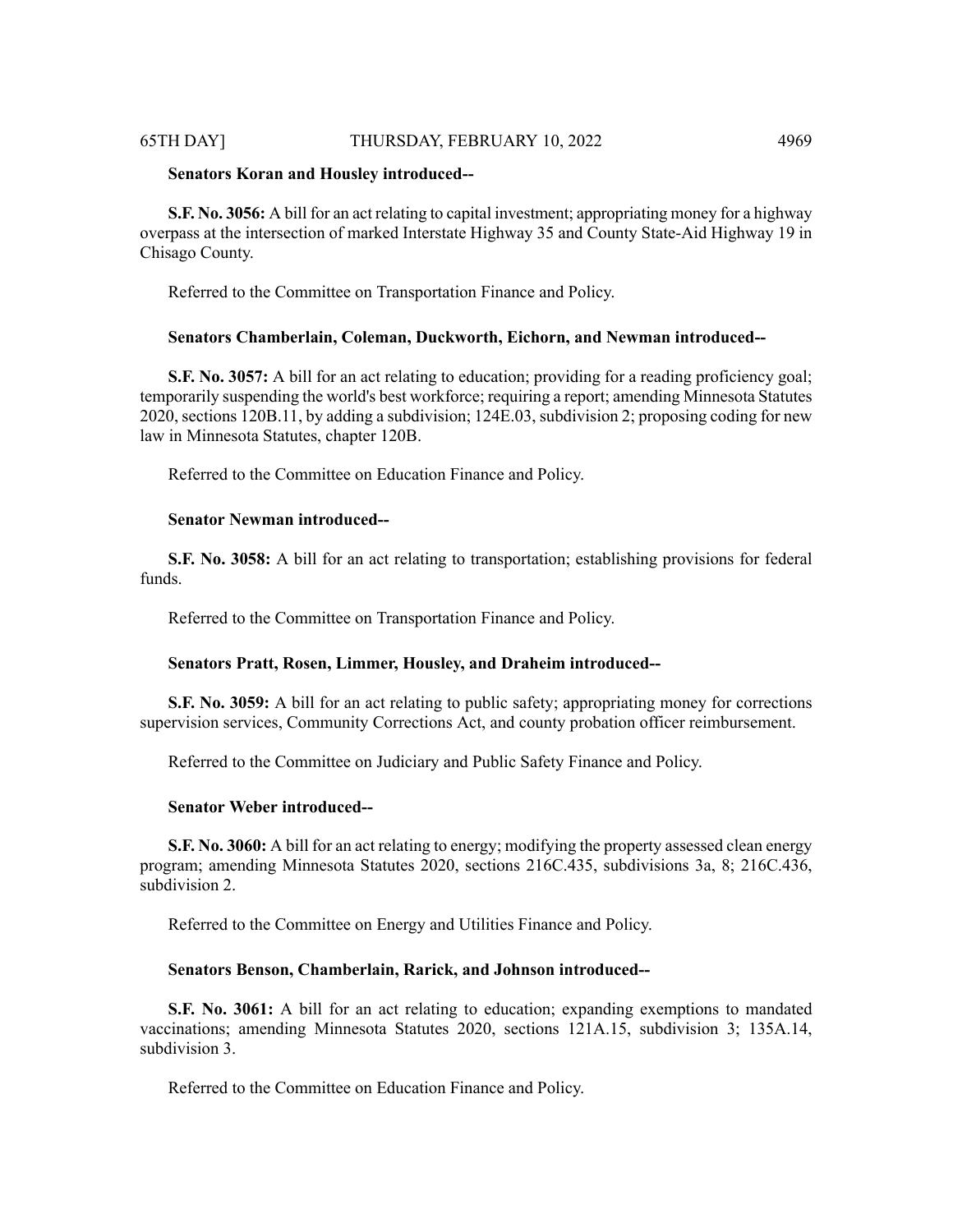#### **Senators Wiklund and Hoffman introduced--**

**S.F. No. 3062:** A bill for an act relating to human services; expanding client services and supports; modifying substance use disorder workforce provisions; preserving services and access; requiring reports; amending Minnesota Statutes 2020, sections 144.226, by adding a subdivision; 148F.11, by adding a subdivision; 171.06, by adding a subdivision; 245A.19; 245F.04, subdivision 1; 245G.01, by adding a subdivision; 245G.06, subdivision 3, by adding subdivisions; 245G.07, by adding subdivisions; 245G.12; 254B.05, by adding a subdivision; 254B.12, by adding a subdivision; Minnesota Statutes 2021 Supplement, sections 254B.05, subdivision 5; 254B.051; 256B.69, subdivision 9f; Laws 2021, First Special Session chapter 7, article 11, section 38; proposing coding for new law in Minnesota Statutes, chapters 116J; 144; repealing Minnesota Statutes 2020, section 245G.05, subdivision 2.

Referred to the Committee on Human Services Reform Finance and Policy.

### **Senators Johnson, López Franzen, Jasinski, Senjem, and Rarick introduced--**

**S.F. No. 3063:** A bill for an act relating to natural resources; increasing civil penalties for violations of snowmobile and off-highway vehicle provisions; amending Minnesota Statutes 2020, section 84.775, subdivisions 1, 4.

Referred to the Committee on Environment and Natural Resources Policy and Legacy Finance.

# **Senators Mathews, Anderson, Gazelka, Benson, and Koran introduced--**

**S.F. No. 3064:** A bill for an act relating to families; creating a parent's bill of rights; proposing coding for new law in Minnesota Statutes, chapter 260C.

Referred to the Committee on Human Services Reform Finance and Policy.

#### **Senators Mathews, Ruud, Gazelka, and Benson introduced--**

**S.F. No. 3065:** A bill for an act relating to consumer protection; providing for consumer choice of fuel; modifying certain rulemaking authority; eliminating Clean Car rules; amending Minnesota Statutes 2020, section 116.07, subdivision 2; proposing coding for new law in Minnesota Statutes, chapters 15; 84; 86B; 168; 325E; repealing Minnesota Rules, parts 7023.0150; 7023.0200; 7023.0250; 7023.0300.

Referred to the Committee on Environment and Natural Resources Policy and Legacy Finance.

# **Senator Mathews introduced--**

**S.F. No. 3066:** A bill for an act relating to civil law; removing a prohibition on the admissibility of evidence relating to the use of seat belts and child passenger restraint systems; repealing Minnesota Statutes 2020, section 169.685, subdivision 4.

Referred to the Committee on Civil Law and Data Practices Policy.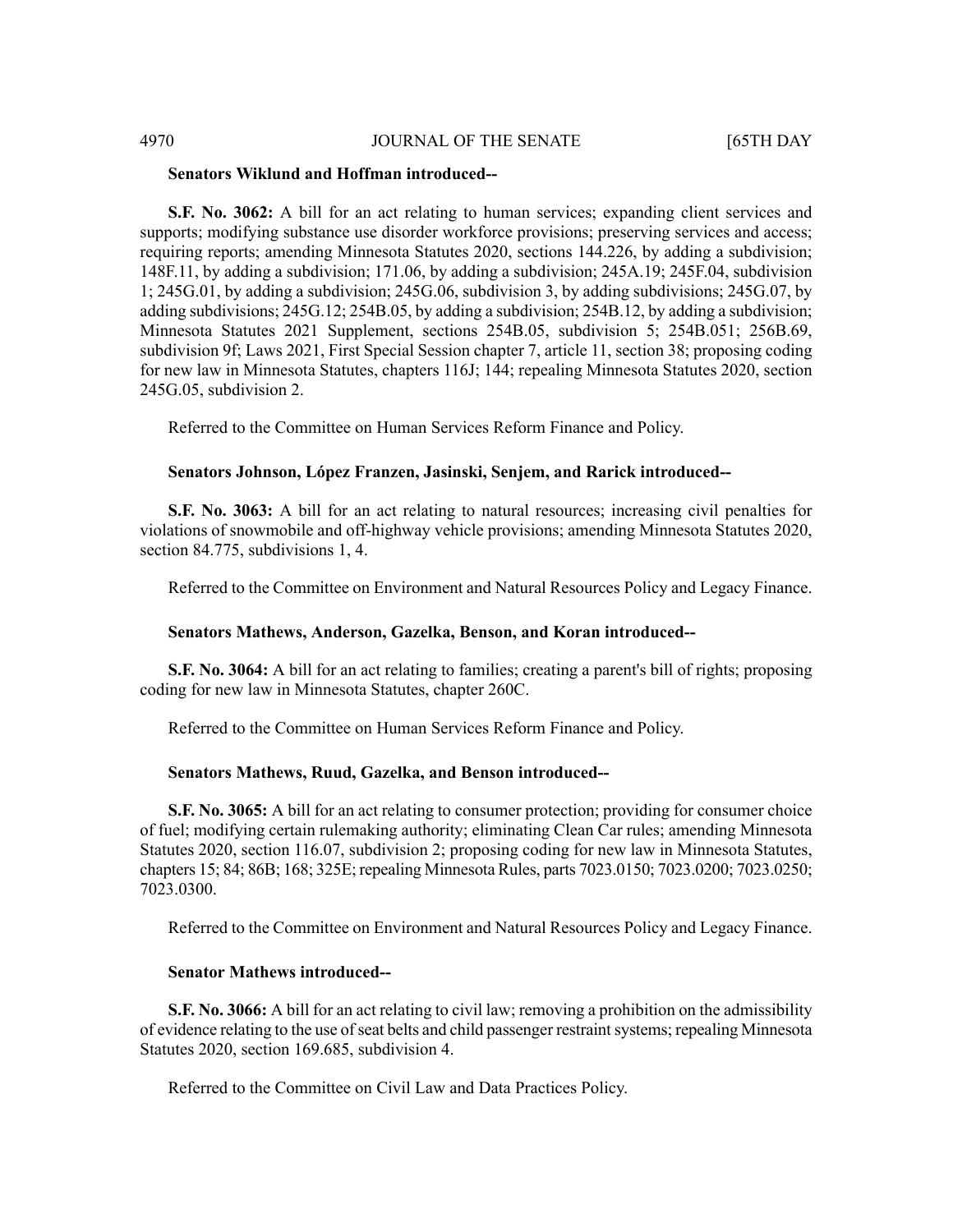# **Senator Mathews introduced--**

**S.F. No. 3067:** A bill for an act relating to public safety; creating a Silver Alert system to aid in locating missing persons who are senior citizens with cognitive impairments; providing a criminal penalty; proposing coding for new law in Minnesota Statutes, chapter 626.

Referred to the Committee on Judiciary and Public Safety Finance and Policy.

#### **Senator Mathews introduced--**

**S.F. No. 3068:** A bill for an act relating to education finance; appropriating money for a school bus garage for Independent School District No. 726, Becker.

Referred to the Committee on Education Finance and Policy.

#### **Senator Mathews introduced--**

**S.F. No. 3069:** A bill for an act relating to taxation; property; reimbursing taxing jurisdictions in Mille Lacs County for lost revenue.

Referred to the Committee on Taxes.

# **Senators Draheim and Koran introduced--**

**S.F. No. 3070:** A bill for an act relating to health insurance; requiring the commissioner of commerce to evaluate geographic rating areas; requiring reports; appropriating money.

Referred to the Committee on Commerce and Consumer Protection Finance and Policy.

# **Senators Rosen and Utke introduced--**

**S.F. No. 3071:** A bill for an act relating to occupational licensing; establishing board processing procedures for physician and nurse licensure applications; requiring the Board of Medical Practice to issue temporary permits to practice as a respiratory therapist; amending Minnesota Statutes 2020, sections  $147C.15$ , subdivision 3;  $148.211$ , by adding a subdivision;  $148.212$ , subdivision 1; proposing coding for new law in Minnesota Statutes, chapters 147; 148.

Referred to the Committee on Health and Human Services Finance and Policy.

# **Senator Jasinski introduced--**

**S.F. No. 3072:** A bill for an act relating to motor vehicles; amending various requirements governing motor vehicle titles and disclosure; making technical and clarifying changes; appropriating money; amending Minnesota Statutes 2020, sections 168A.01, subdivision 17b, by adding a subdivision; 168A.04, subdivisions 1, 4; 168A.05, subdivision 3; 168A.151, subdivision 1; 168A.152, subdivisions 1, 1a; 325F.662, subdivision 3; 325F.6641; 325F.6642; 325F.665, subdivision 14; repealing Minnesota Statutes 2020, sections 168A.01, subdivision 17a; 325F.6644.

Referred to the Committee on Transportation Finance and Policy.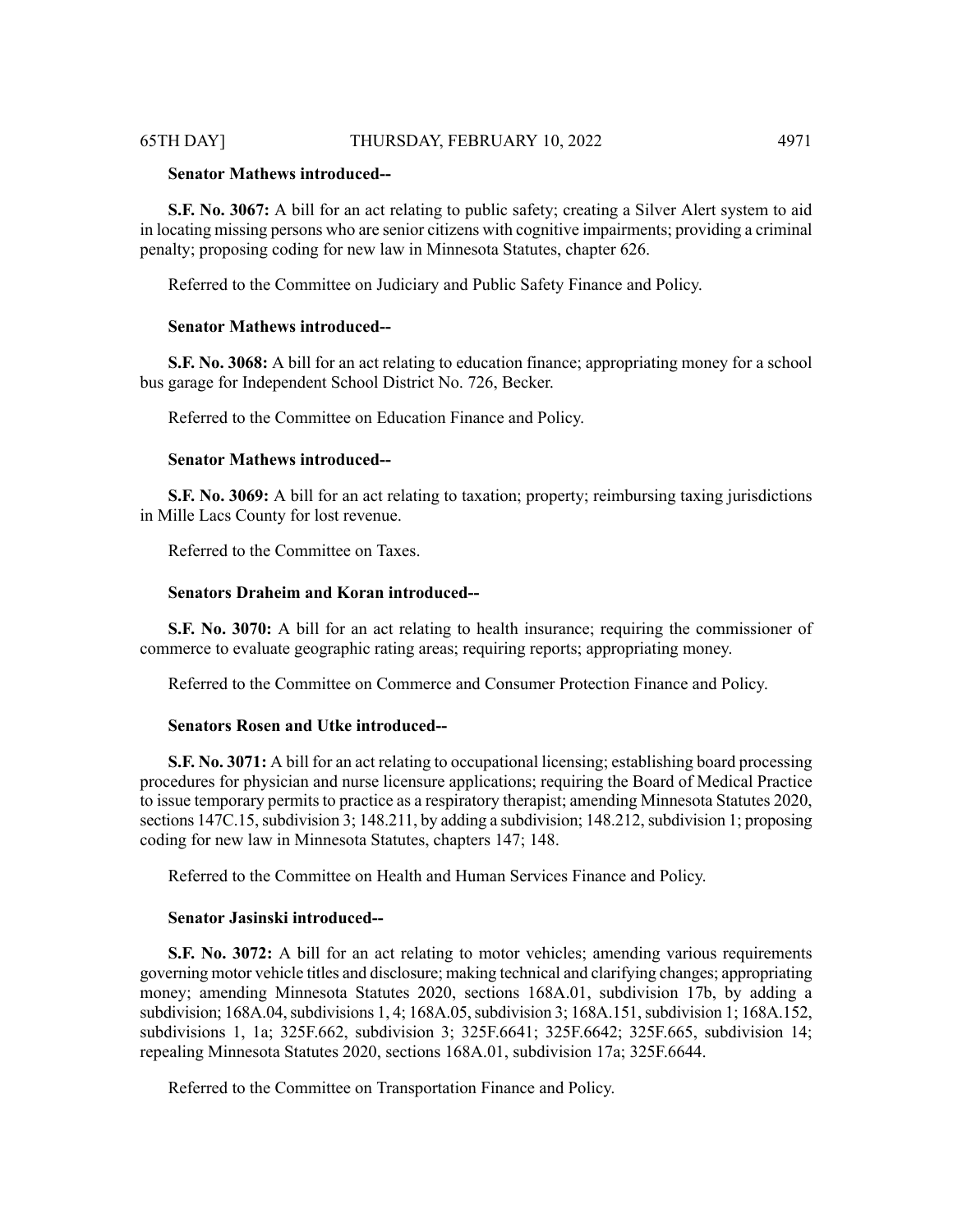# **Senators Gazelka, Limmer, Coleman, Duckworth, and Chamberlain introduced--**

**S.F. No. 3073:** A bill for an act relating to public safety; appropriating money to provide reimbursements to law enforcement agencies that have paid incentive bonuses to encourage individuals to become peace officers; requiring a report; proposing coding for new law in Minnesota Statutes, chapter 626.

Referred to the Committee on Judiciary and Public Safety Finance and Policy.

# **Senator Dibble introduced--**

**S.F. No. 3074:** A bill for an act relating to transportation; appropriating money for the active transportation program.

Referred to the Committee on Transportation Finance and Policy.

# **Senator Dibble introduced--**

**S.F. No. 3075:** A bill for an act relating to transportation; requiring the commissioner of transportation to assume responsibility for the Southwest light rail transit project; requiring a report.

Referred to the Committee on Transportation Finance and Policy.

# **Senator Dibble introduced--**

**S.F. No. 3076:** A bill for an act relating to housing; prohibiting pet declawing and devocalization; authorizing civil penalties; proposing coding for new law in Minnesota Statutes, chapter 504B.

Referred to the Committee on Civil Law and Data Practices Policy.

# **Senators Kiffmeyer, Eichorn, and Utke introduced--**

**S.F. No. 3077:** A bill for an act relating to elections; providing requirements related to certain mailings containing an absentee ballot application orsample ballotsent by or on behalf of a committee or other private organization; proposing coding for new law in Minnesota Statutes, chapter 211B.

Referred to the Committee on State Government Finance and Policy and Elections.

# **Senator Newton introduced--**

**S.F. No. 3078:** A bill for an act relating to health occupations; creating licensure for music therapists; imposing fees and civil penalties; amending Minnesota Statutes 2020, section 144.0572, subdivision 1; proposing coding for new law as Minnesota Statutes, chapter 148G.

Referred to the Committee on Health and Human Services Finance and Policy.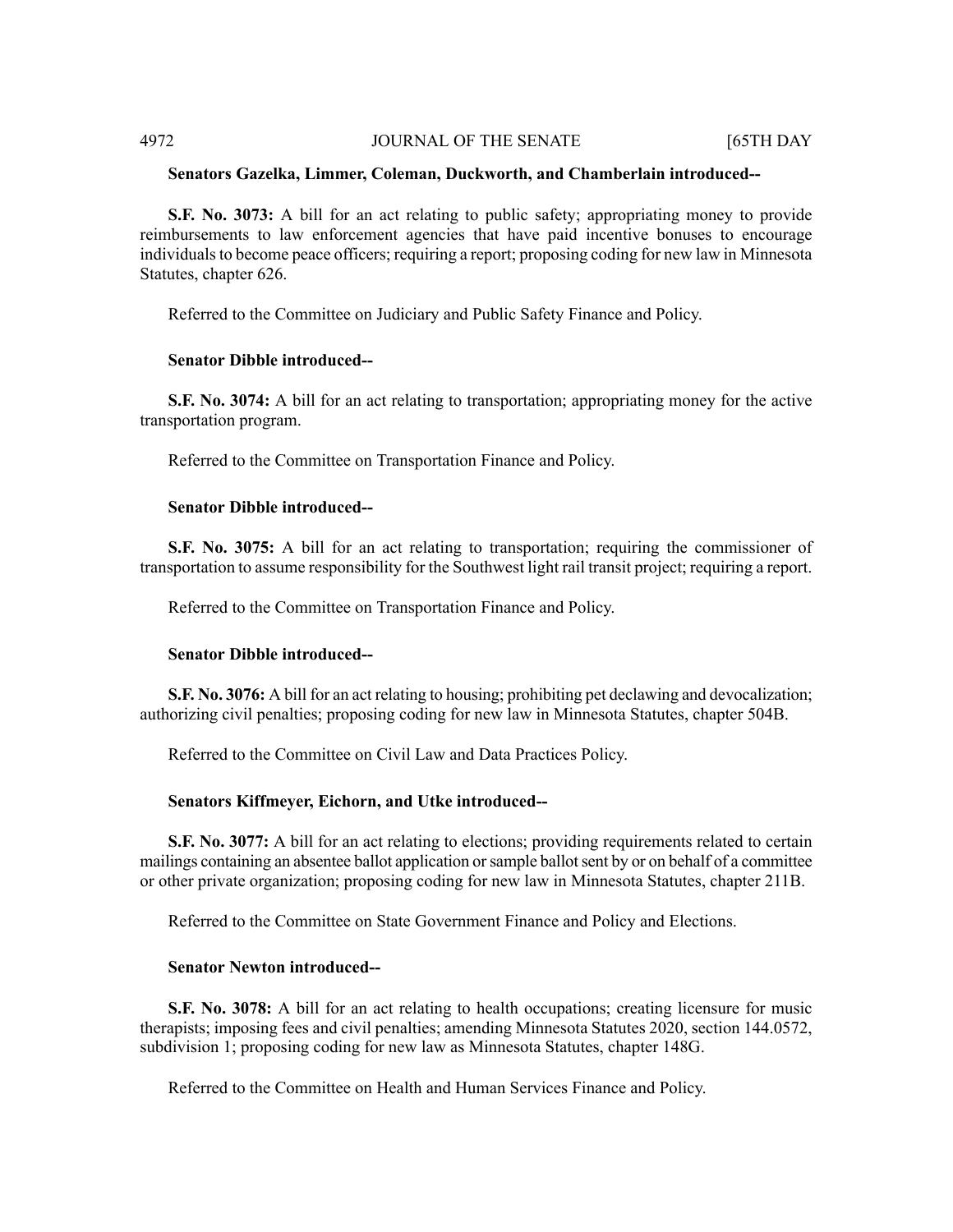### **Senators Putnam and Clausen introduced--**

**S.F. No. 3079:** A bill for an act relating to higher education; establishing a time-limited tuition relief program for students who pursue a degree in law enforcement; appropriating money.

Referred to the Committee on Higher Education Finance and Policy.

# **Senator Putnam introduced--**

**S.F. No. 3080:** A bill for an act relating to unemployment insurance; replenishing the unemployment trust fund; freezing the base tax rate for employers; eliminating the additional assessment for calendar years 2022 and 2023; authorizing redetermination of the special assessment rate; appropriating money.

Referred to the Committee on Jobs and Economic Growth Finance and Policy.

# **Senator Newman introduced--**

**S.F. No. 3081:** A bill for an act relating to transportation; allocating state general sales tax revenue related to motor vehicle repair and replacement parts exclusively to fund roads; amending Minnesota Statutes 2020, section 297A.94.

Referred to the Committee on Transportation Finance and Policy.

# **MOTIONS AND RESOLUTIONS**

Senator Cwodzinski moved that the names of Senators Kent and Clausen be added as co-authors to S.F. No. 65. The motion prevailed.

Senator Koran moved that the name of Senator Westrom be added as a co-author to S.F. No. 1327. The motion prevailed.

Senator Koran moved that the name of Senator Anderson be added as a co-author to S.F. No. 1370. The motion prevailed.

Senator Housley moved that the name of Senator Bakk be added as a co-author to S.F. No. 1696. The motion prevailed.

Senator Koran moved that the name of Senator Newton be added as a co-author to S.F. No. 1873. The motion prevailed.

Senator Hoffman moved that the name of Senator Isaacson be added as a co-author to S.F. No. 1961. The motion prevailed.

Senator Johnson Stewart moved that the name of Senator Dziedzic be added as a co-author to S.F. No. 2243. The motion prevailed.

Senator Nelson moved that the name of Senator Rosen be added as a co-author to S.F. No. 2302. The motion prevailed.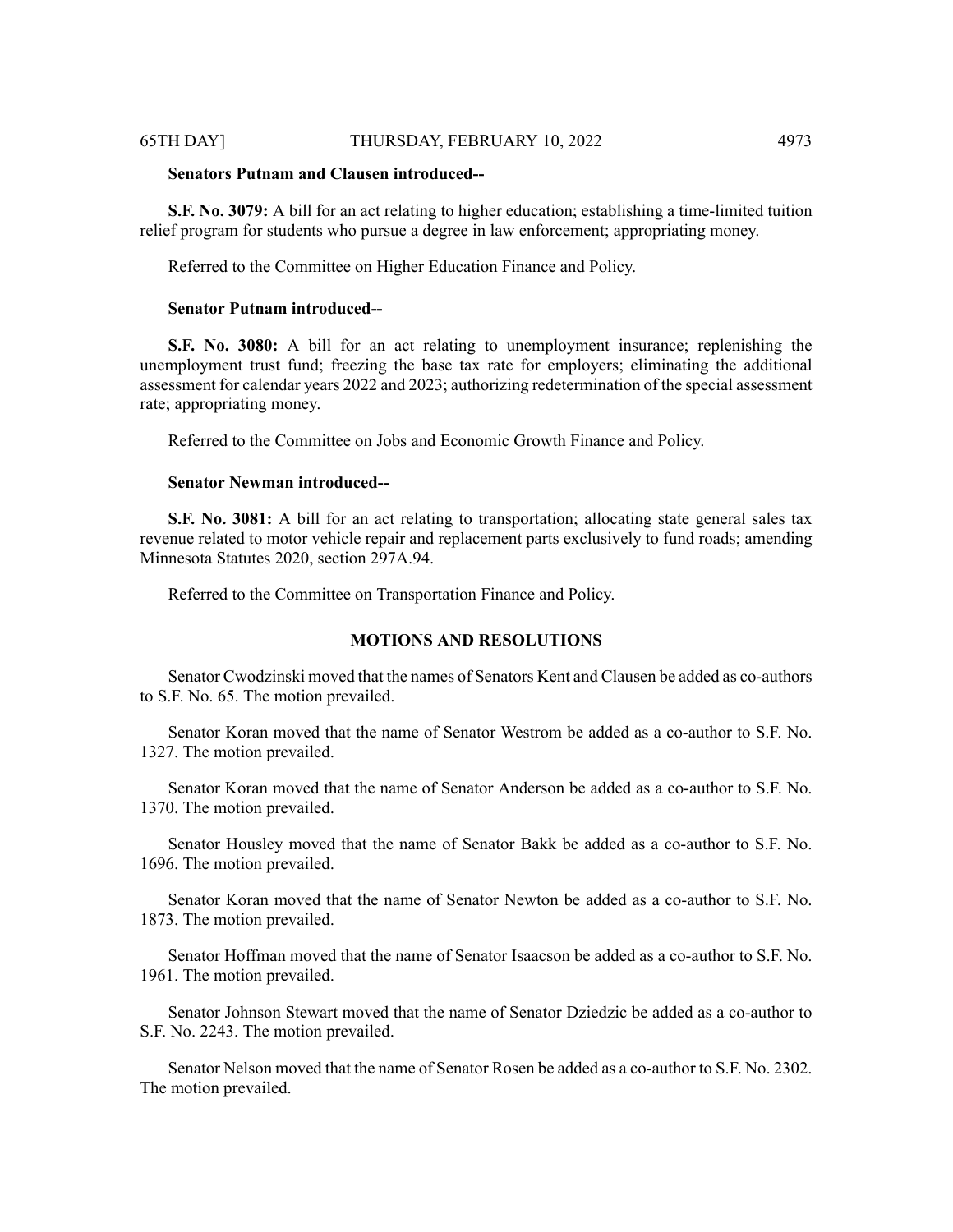Senator Senjem moved that the name of Senator Frentz be added as a co-author to S.F. No. 2422. The motion prevailed.

Senator Gazelka moved that the name of Senator Anderson be added as a co-author to S.F. No. 2574. The motion prevailed.

Senator Anderson moved that the name of Senator Nelson be added as a co-author to S.F. No. 2614. The motion prevailed.

Senator Rarick moved that the name of Senator Gazelka be added as a co-author to S.F. No. 2641. The motion prevailed.

Senator Dornink moved that the name of Senator Nelson be added as a co-author to S.F. No. 2643. The motion prevailed.

Senator Murphy moved that the names of Senators López Franzen, Port, and McEwen be added as co-authors to S.F. No. 2650. The motion prevailed.

Senator Coleman moved that the name of Senator Nelson be added as a co-author to S.F. No. 2655. The motion prevailed.

Senator Coleman moved that the name of Senator Nelson be added as a co-author to S.F. No. 2657. The motion prevailed.

Senator Dibble moved that the name of Senator Rest be added as a co-author to S.F. No. 2676. The motion prevailed.

Senator Pratt moved that the name of Senator Putnam be added as a co-author to S.F. No. 2677. The motion prevailed.

Senator Lang moved that the name of Senator Duckworth be added as a co-author to S.F. No. 2681. The motion prevailed.

Senator Cwodzinski moved that the name of Senator Clausen be added as a co-author to S.F. No. 2700. The motion prevailed.

Senator Abeler moved that the name of Senator Duckworth be added as a co-author to S.F. No. 2737. The motion prevailed.

Senator Abeler moved that the name of Senator Duckworth be added as a co-author to S.F. No. 2738. The motion prevailed.

Senator Abeler moved that the name of Senator Duckworth be added as a co-author to S.F. No. 2740. The motion prevailed.

Senator Osmek moved that the name of Senator Mathews be added as a co-author to S.F. No. 2758. The motion prevailed.

Senator Abeler moved that the name of Senator Clausen be added as a co-author to S.F. No. 2771. The motion prevailed.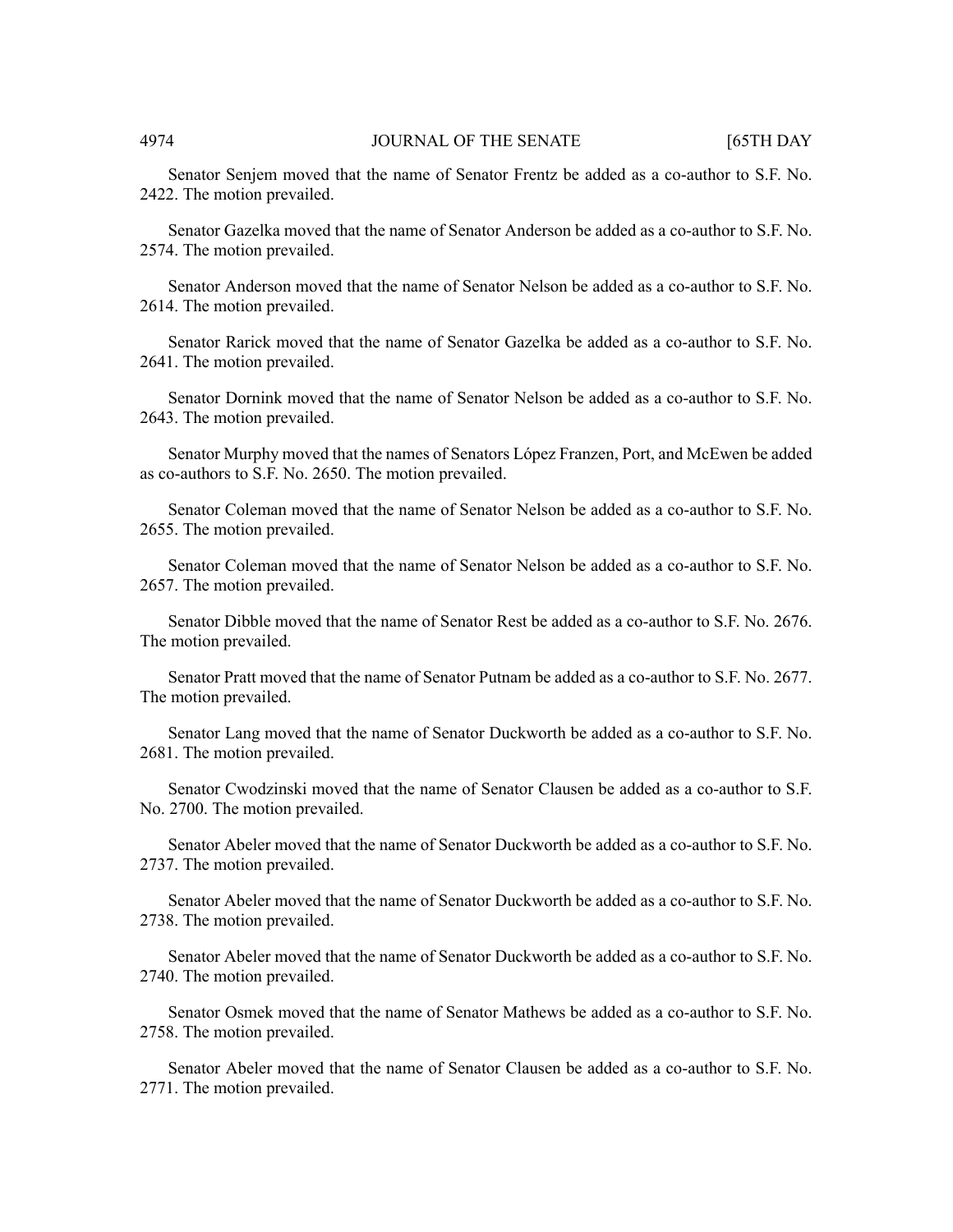Senator Abeler moved that the name of Senator Duckworth be added as a co-author to S.F. No. 2772. The motion prevailed.

Senator Westrom moved that the name of Senator Eken be added as a co-author to S.F. No. 2798. The motion prevailed.

Senator Koran moved that the name of Senator Benson be added as a co-author to S.F. No. 2802. The motion prevailed.

Senator Nelson moved that the names of Senators Dornink and Putnam be added as co-authors to S.F. No. 2804. The motion prevailed.

Senator Nelson moved that the name of Senator Abeler be added as a co-author to S.F. No. 2806. The motion prevailed.

Senator Lang moved that the name of Senator Duckworth be added as a co-author to S.F. No. 2851. The motion prevailed.

Senator Rarick moved that the name of Senator Clausen be added as a co-author to S.F. No. 2856. The motion prevailed.

Senator Dornink moved that the name of Senator Ruud be added as a co-author to S.F. No. 2861. The motion prevailed.

Senator Benson moved that the name of Senator Johnson be added as a co-author to S.F. No. 2896. The motion prevailed.

Senator Pratt moved that the name of Senator Duckworth be added as a co-author to S.F. No. 2903. The motion prevailed.

Senator Tomassoni moved that the name of Senator Clausen be added as a co-author to S.F. No. 2905. The motion prevailed.

Senator Housley moved that the name of Senator Duckworth be added as a co-author to S.F. No. 2910. The motion prevailed.

Senator Bigham moved that the name of Senator Clausen be added as a co-author to S.F. No. 2914. The motion prevailed.

Senator Anderson moved that the name of Senator Duckworth be added as a co-author to S.F. No. 2925. The motion prevailed.

Senator Klein moved that the name of Senator Dziedzic be added as a co-author to S.F. No. 2929. The motion prevailed.

Senator Dahms moved that the name of Senator Eken be added as a co-author to S.F. No. 2935. The motion prevailed.

Senator Dahms moved that the name of Senator Eken be added as a co-author to S.F. No. 2936. The motion prevailed.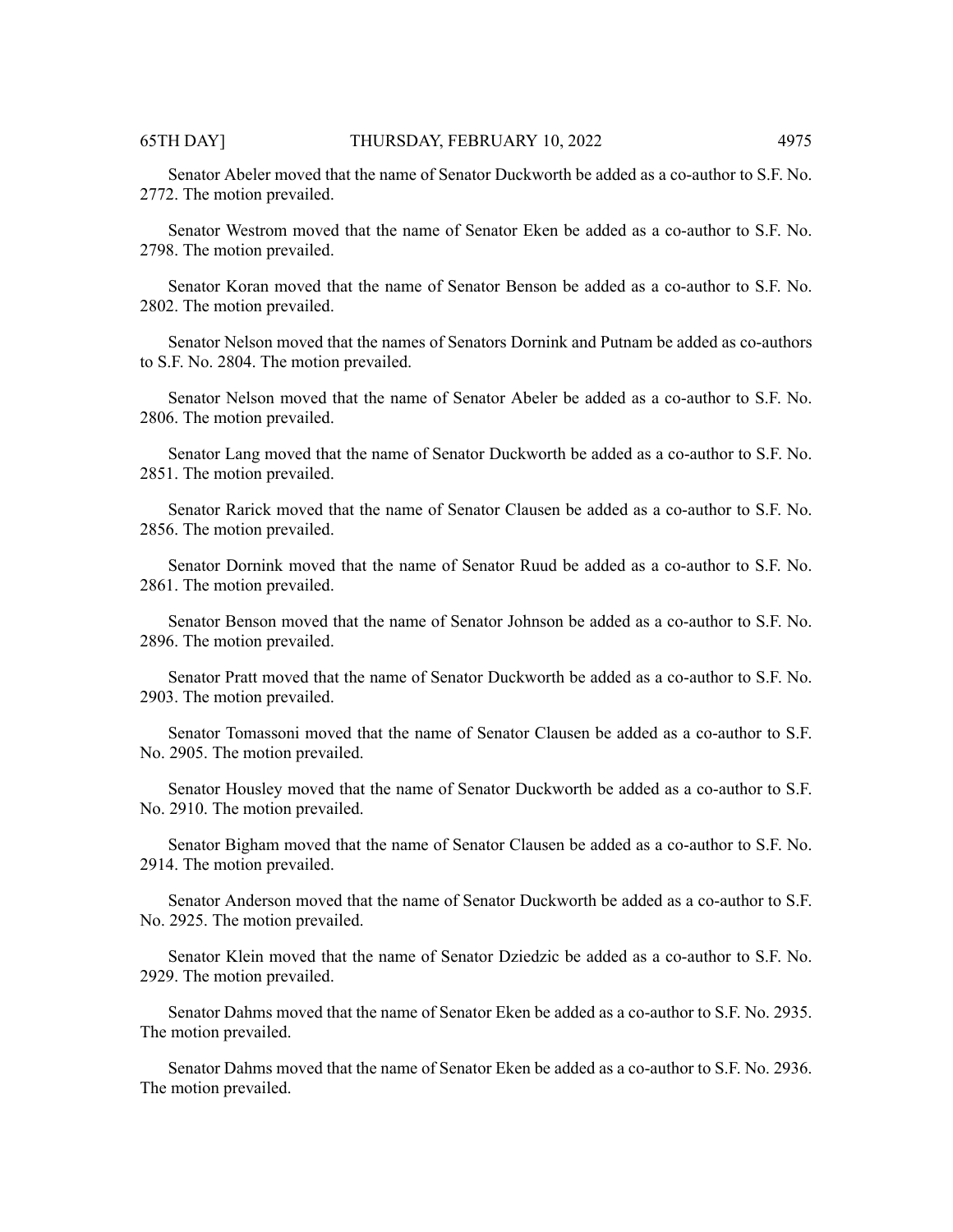Senator Dahms moved that the name of Senator Ingebrigtsen be added as a co-author to S.F. No. 2937. The motion prevailed.

Senator Rest moved that the name of Senator Dziedzic be added as a co-author to S.F. No. 2951. The motion prevailed.

Senator Mathews moved that the name of Senator Duckworth be added as a co-author to S.F. No. 2953. The motion prevailed.

Senator Senjem moved that the name of Senator Duckworth be added as a co-author to S.F. No. 2960. The motion prevailed.

Senator Jasinski moved that the name of Senator Rarick be added as a co-author to S.F. No. 2964. The motion prevailed.

Senator Housley moved that S.F. No. 2786 be withdrawn from the Committee on Aging and Long-Term Care Policy and re-referred to the Committee on Human Services Reform Finance and Policy. The motion prevailed.

Senator Abeler moved that S.F. No. 2845 be withdrawn from the Committee on State Government Finance and Policy and Elections and re-referred to the Committee on Human Services Reform Finance and Policy. The motion prevailed.

#### **Senator Jasinski introduced --**

**Senate Resolution No. 97:** A Senate resolution congratulating Eli Knutson for earning the rank of Eagle Scout.

Referred to the Committee on Rules and Administration.

#### **Senator Jasinski introduced --**

**Senate Resolution No. 98:** A Senate resolution congratulating Brody Lee Erola for earning the rank of Eagle Scout.

Referred to the Committee on Rules and Administration.

# **Senator Jasinski introduced --**

**Senate Resolution No. 99:** A Senate resolution congratulating Charles Joseph Tucker for earning the rank of Eagle Scout.

Referred to the Committee on Rules and Administration.

#### **Senator Jasinski introduced --**

**Senate Resolution No. 100:** A Senate resolution congratulating Ashton Michael Jensen for earning the rank of Eagle Scout.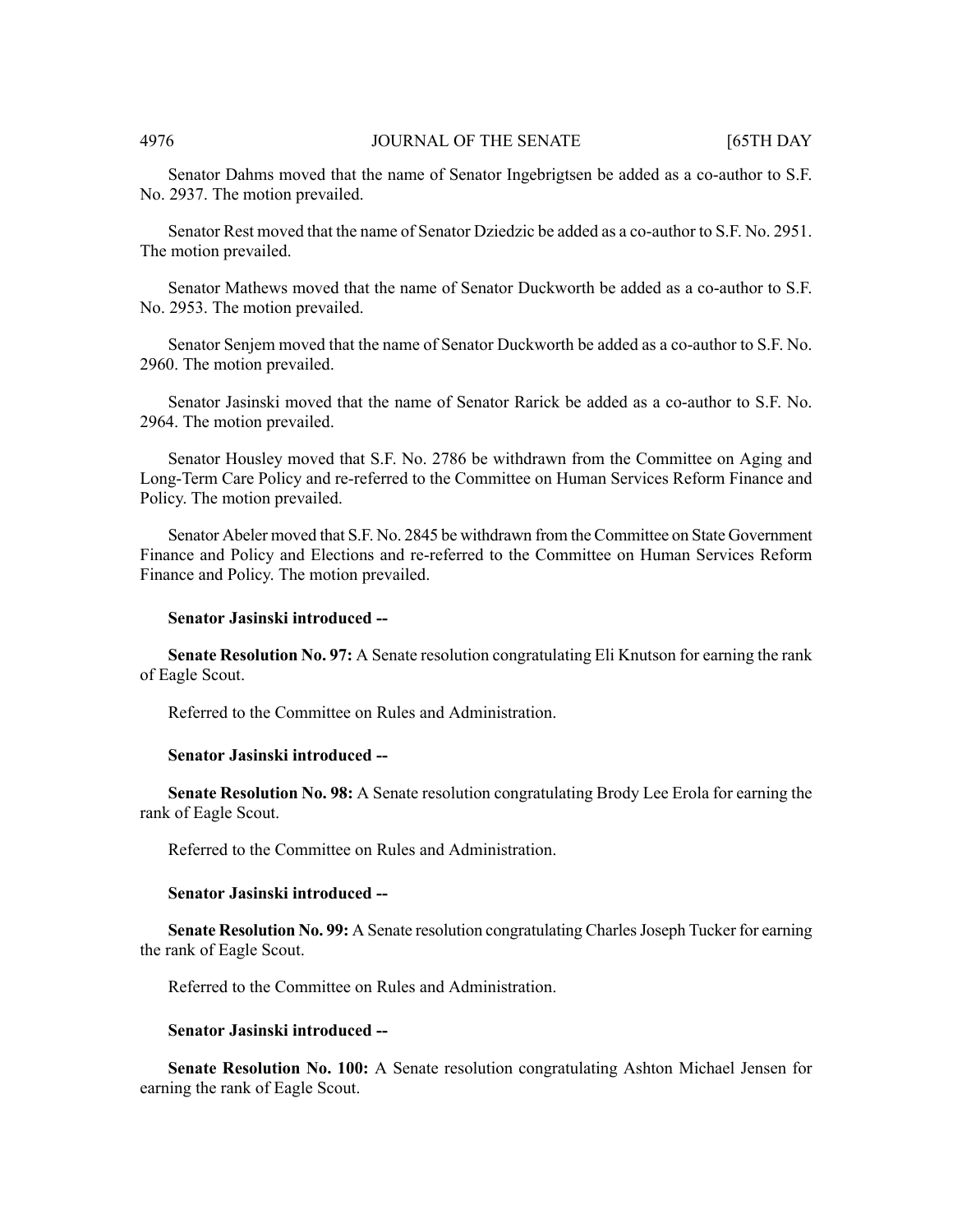Referred to the Committee on Rules and Administration.

# **ADJOURNMENT**

Senator Miller moved that the Senate do now adjourn until 11:00 a.m., Monday, February 14, 2022. The motion prevailed.

Cal R. Ludeman, Secretary of the Senate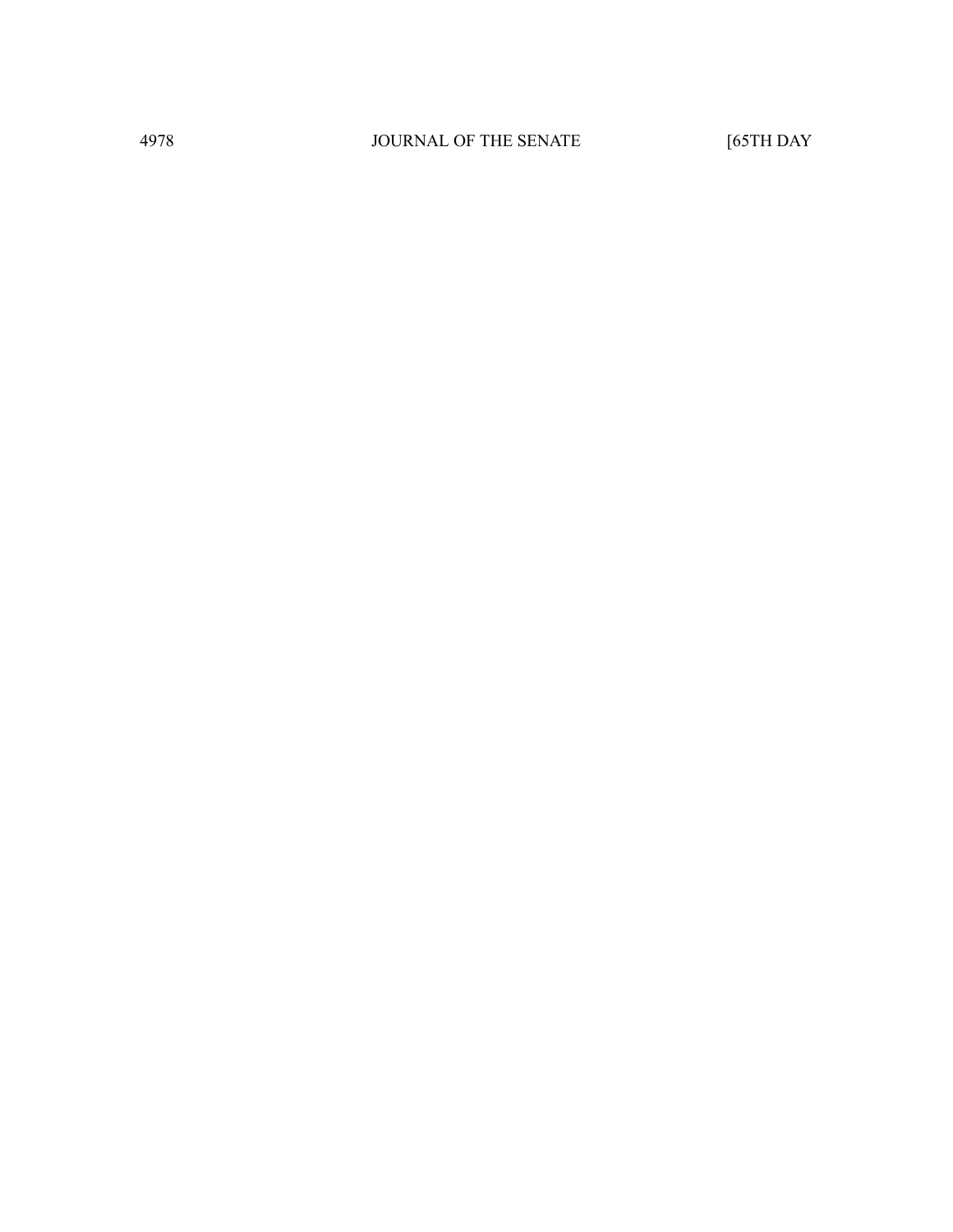# **INDEX TO DAILY JOURNAL**

# **Thursday, February 10, 2022**

# **EXECUTIVE AND OFFICIAL COMMUNICATIONS**

Pages 4935 to 4937

# **REPORTS OF COMMITTEES**

| 1782 | . 4937 |
|------|--------|
| 1974 | . 4937 |
| 2248 | . 4938 |
| 2669 | . 4938 |
| 2672 | . 4938 |
| 2677 | . 4938 |
| 2774 | . 4949 |
| 2818 | . 4949 |
| 2848 | . 4953 |
| 2876 | . 4939 |
| 2957 | . 4950 |
|      |        |

S.F. Nos. Page Page H.F. Nos. Page

#### **SECOND READINGS**

| .F. NOS. | <b>Page</b>        |  |
|----------|--------------------|--|
|          | $1782$ 4954        |  |
| 1974     | . 4954             |  |
| 2248     | . 4954             |  |
|          | $2669 \dots $ 4954 |  |
|          | 2672 4954          |  |
|          | 2677 4954          |  |
|          | 2774 4954          |  |
|          | 28184954           |  |
|          | $2848 \ldots$      |  |
|          | 2957 4954          |  |

S.F. Nos. Page Page H.F. Nos. Page

# **INTRODUCTION AND FIRST READING OF SENATE BILLS**

S.F Nos. 2966 to 3081 . . . . . . . . . . . . . . . . . Pages 4954 to 4973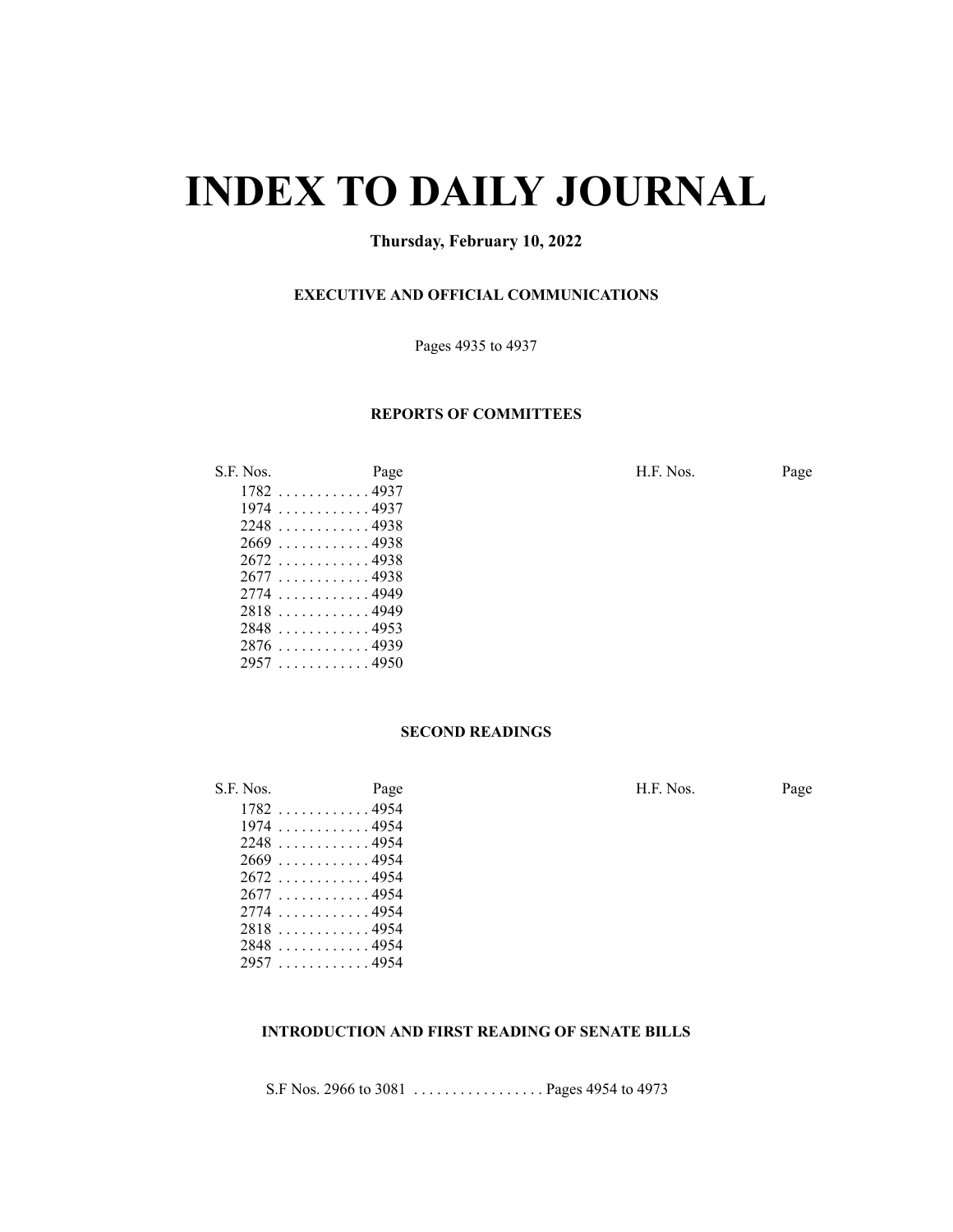#### **MOTIONS AND RESOLUTIONS**

S.F. Nos. Page Page Page H.F. Nos. Page . . . . . . . . . . . . 4973 . . . . . . . . . . . . 4973 . . . . . . . . . . . . 4973 . . . . . . . . . . . . 4973 . . . . . . . . . . . . 4973 . . . . . . . . . . . . 4973 . . . . . . . . . . . . 4973 . . . . . . . . . . . . 4973 . . . . . . . . . . . . 4974 . . . . . . . . . . . . 4974 . . . . . . . . . . . . 4974 . . . . . . . . . . . . 4974 . . . . . . . . . . . . 4974 . . . . . . . . . . . . 4974 . . . . . . . . . . . . 4974 . . . . . . . . . . . . 4974 . . . . . . . . . . . . 4974 . . . . . . . . . . . . 4974 . . . . . . . . . . . . 4974 . . . . . . . . . . . . 4974 . . . . . . . . . . . . 4974 . . . . . . . . . . . . 4974 . . . . . . . . . . . . 4974 . . . . . . . . . . . . 4974 . . . . . . . . . . . . 4974 . . . . . . . . . . . . 4975 . . . . . . . . . . . . 4976 . . . . . . . . . . . . 4975 . . . . . . . . . . . . 4975 . . . . . . . . . . . . 4975 . . . . . . . . . . . . 4975 . . . . . . . . . . . . 4976 . . . . . . . . . . . . 4975 . . . . . . . . . . . . 4975 . . . . . . . . . . . . 4975 . . . . . . . . . . . . 4975 . . . . . . . . . . . . 4975 . . . . . . . . . . . . 4975 . . . . . . . . . . . . 4975 . . . . . . . . . . . . 4975 . . . . . . . . . . . . 4975 . . . . . . . . . . . . 4975 . . . . . . . . . . . . 4975 . . . . . . . . . . . . 4975 . . . . . . . . . . . . 4976 . . . . . . . . . . . . 4976 . . . . . . . . . . . . 4976 . . . . . . . . . . . . 4976 . . . . . . . . . . . . 4976 Sen. Res. . . . . . . . . . . . . 4976